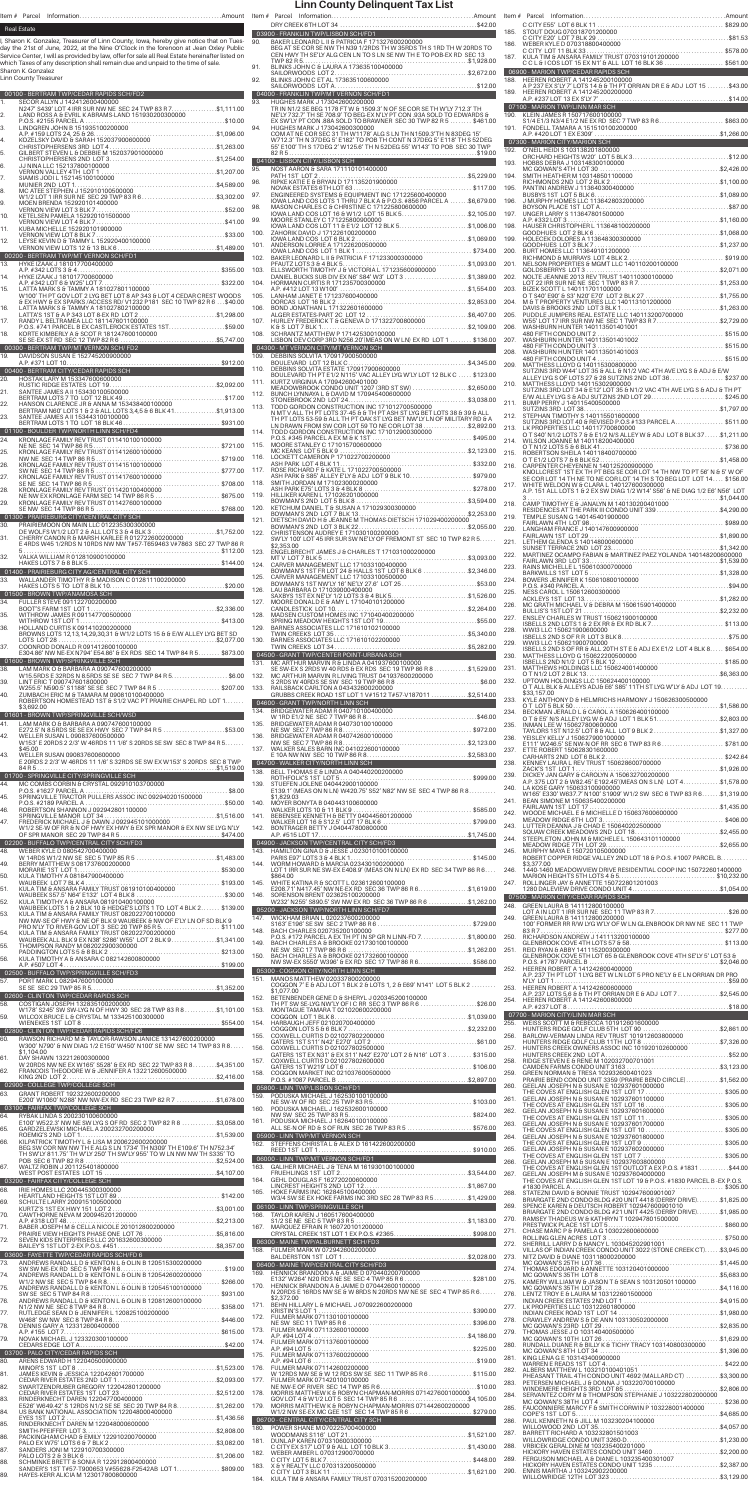| 291.         |                                                                                                                                                                                                  |                            |
|--------------|--------------------------------------------------------------------------------------------------------------------------------------------------------------------------------------------------|----------------------------|
|              | GARRINGER SHANNON E & AMY D 103247600200000                                                                                                                                                      |                            |
| 292.<br>293. | NO BOUNDRY LLC 103313100200000                                                                                                                                                                   |                            |
| 294.         |                                                                                                                                                                                                  |                            |
| 295.<br>296. | SQUAW CREEK PARTNERS LLC 103345100500000                                                                                                                                                         |                            |
| 297.         |                                                                                                                                                                                                  |                            |
| 298.<br>299. |                                                                                                                                                                                                  |                            |
| 300.<br>301. |                                                                                                                                                                                                  |                            |
| 302.         |                                                                                                                                                                                                  |                            |
| 303.<br>304. |                                                                                                                                                                                                  |                            |
|              |                                                                                                                                                                                                  |                            |
|              |                                                                                                                                                                                                  |                            |
|              |                                                                                                                                                                                                  |                            |
|              |                                                                                                                                                                                                  |                            |
|              | DVORSKY LARRY J 113610300301009                                                                                                                                                                  |                            |
|              | PHEASANT RIDGE- RIDGEVIEW CONDO UNIT 2765. \$1,593.00<br>JANZAN CONNIE L 113610300301043<br>PHEASANT RIDGE-RIDGEVIEW CONDO UNIT 2840\$1,126.00                                                   |                            |
|              |                                                                                                                                                                                                  |                            |
|              |                                                                                                                                                                                                  |                            |
|              |                                                                                                                                                                                                  |                            |
|              | MARION IA PROPCO LLC 150522700800000<br>NARION IA PROPCO LLC 150522700800000<br>N264' S1464' W330' W1/2 NW FRL EX W40' SEC 5 TWP 83 R 6  \$362.00                                                |                            |
|              | 07800 - MARION CITY AG/LINN MAR SCH<br>FISHEL SARA J 101835100700000<br>\$2,068.00<br>GLEN ROCK FARM LOT 1                                                                                       |                            |
|              | COPE AGRICULTURAL INVESTMENTS LLC 103313100700000<br>P.O.S. #1437 PARCEL A-EX PRAIRIE RIDGE ESTATES 5TH & 6TH \$360.00                                                                           |                            |
|              | 07900 - MONROE TWP/ALBURNETT SCH<br>SLIFE DAVID A & JENNIFER L CRESS-SLIFE 110532600200000                                                                                                       |                            |
|              | DA-T LLC 110620100200000<br>DA-T LLC 110620100300000                                                                                                                                             |                            |
|              | DA-T LLC 110620100300000<br>WELSH WOODS  LOT 3 ………………………………………………… \$181.00<br>DA-T LLC 110620100400000<br>. \$122.00<br>WELSH WOODS LOT 1                                                       |                            |
|              | WIGGINS TIMOTHY F 110715100300000<br>M WACHAL 1ST LOT 1<br>CLARK RONALD 110822601000000                                                                                                          | $\ldots \ldots$ \$1,015.00 |
|              | CLARK RONALD 110822601100000                                                                                                                                                                     |                            |
|              | OELLRICH STEVEN J & DEBORAH B 120230100100000<br>NE SW-EX SPRINGMANS 1ST & EX WESTERCAMP 1ST & EX RDS SEC 2 TWP 84<br>R8                                                                         |                            |
|              | OELLRICH STEVEN J & DEBORAH B 120237600100000<br>SE SW-EX WESTERCAMP 1ST & EX RDS SEC 2 TWP 84 R 8\$225.00<br>YOCK TODD & MATHER-YOCK MELISSA 121137601000000                                    |                            |
|              |                                                                                                                                                                                                  |                            |
|              | NASEY MICHAEL A 121230100600000<br>P.O.S. #2428 PARCEL A 121230100600000<br>WILLIAMS LARRY C & NINA 1121240200500000<br>OLIPHANTS 1ST LOT 3.                                                     |                            |
|              | MOSER BRUCE A & DIXIE 121310100200000<br>IRR TR DESC E183.5' (MEAS ON N) E283.7' (MEAS ON S) S250' N530.25' (MEAS                                                                                |                            |
|              | WASHBURN DOLORES 122422700300000                                                                                                                                                                 |                            |
|              | 07902 - MONROE TWP/ALBURNETT SCH/TODDVILLE SAN DIS<br>WILLIAMS LARRY C & NINA I 121248302500000<br>TR BEG E LN BLK 5 JOHNSONS 1ST PRO SW'LY 40' FR SE COR SD BLK 5 TH SW                         |                            |
|              | 163' TH SE 378' TH NE 163' TH NW 378' TO BEG-EX NW'LY 182' & EX SW 73' SE<br>186' THEREOF & EX RD SEC 12 TWP 84 R 8 \$2,193.00<br>08000 - MONROE TWP/CEDAR RAPIDS SCH                            |                            |
|              |                                                                                                                                                                                                  |                            |
|              | KNIGHT ROBERT R 130145100200000                                                                                                                                                                  |                            |
|              | IRR TR SW SE-NE OF RR DESC V1776 P298 SEC 1 TWP 83 R 8 \$331.00<br>08100 - HIAWATHA CITY/CEDAR RAPIDS SCH<br>ASSOCIATED ACTIVE ENTERPRISES LLC 112827601100000                                   |                            |
|              | COBB PATRICK & JODI K 113115500100000                                                                                                                                                            |                            |
|              |                                                                                                                                                                                                  |                            |
|              | N469.7' NE SE BET RD & INTER SEC 32 TWP 84 R 7 \$7,403.00<br>WATERHOUSE DEAN C.8 WFI LLC 113242600200000                                                                                         |                            |
|              |                                                                                                                                                                                                  |                            |
|              |                                                                                                                                                                                                  |                            |
|              |                                                                                                                                                                                                  |                            |
|              |                                                                                                                                                                                                  |                            |
|              |                                                                                                                                                                                                  |                            |
|              | 08200 - HIAWATHA CITY AG/CEDAR RAPIDS SCH                                                                                                                                                        |                            |
|              | 353. RIDGEWOOD LLC 112820100400000<br>P.O.S. #672 PARCEL B………………………………………………………\$39.00<br>08500 - OTTER CREEK TWP/ALBURNETT SCH                                                                  |                            |
|              | MUNIER DALE G & NINA J TRUST 060412600100000<br>N1/2 NE FR 1/4 EX N 641.47' E1710' SEC 4 TWP 85 R 7. \$325.00                                                                                    |                            |
|              |                                                                                                                                                                                                  |                            |
|              | MUNIER DALE G & NINA J TRUST 060427600100000                                                                                                                                                     |                            |
|              | NE SE EX S203.84' N633.06' E634.43' & EX RD SEC 4 TWP 85 R 7  \$789.00<br>MUNIER DALE G & NINA J TRUST 060442600100000                                                                           |                            |
|              |                                                                                                                                                                                                  |                            |
|              | 08600 - OTTER CREEK TWP/CENTER PT-URBANA SCH<br>FOX TIMOTHY J & PATRICIA M 060645100100000<br>SW SE-EX W794.4' S718' & EX HWY SEC 6 TWP 85 R 7 \$2,182.00                                        |                            |
|              | FOX TIMOTHY J & PATRICIA M 060645100200000                                                                                                                                                       |                            |
|              | 08700 - ALBURNETT CITY/ALBURNETT SCH                                                                                                                                                             |                            |
|              | STIFFLER ZEBB & JENNIFER L 062525101100000<br>HICKMANS 1ST LOTS 7,8 & 9<br>DAN SHERMAN ENTERPRISES LLC 062617800300000<br>W60' E915' N190' SE NE SEC 26 TWP 85 R 7 \$1,287.00                    | \$942.00                   |
|              | MC MURRIN KEVIN D 062617800600000<br>NAYLORS 1ST LOT 2                                                                                                                                           |                            |
|              | SHERMAN DAN 062618401400000                                                                                                                                                                      |                            |
|              |                                                                                                                                                                                                  |                            |
|              | 08900 - PUTNAM TWP/COLLEGE SCH<br>STEVEN RUSSELL J & LISA A LNENICKA 180725100200000<br>SW NW-LYG E OF A LN DRAWN FR A PT ON S LN NW SW 11.05CH W OF SE COR                                      |                            |
|              | NW SW TO A PT ON N LN NW NW 11.46CH W OF NE COR NW NW-EX E210'<br>N210' & EX E500' N522.72' S690.77' & EX ST HWY SEC 7 TWP 82 R 6 \$101.00<br>FREILINGER PATRICK L & CATHERINE J 181715100200000 |                            |
|              |                                                                                                                                                                                                  |                            |
|              |                                                                                                                                                                                                  |                            |
|              |                                                                                                                                                                                                  |                            |
|              | 09000 - PUTNAM TWP/MT VERNON SCH<br>374. – MEESTER BRADLEY R REV TRUST 183645100100000                                                                                                           |                            |
|              |                                                                                                                                                                                                  |                            |
|              | 09200 - ELY CITY/COLLEGE SCH<br>09800 - SPRING GROVE TWP/NORTH LINN SCH                                                                                                                          |                            |
|              | MOSER LESLIE K 030520100400000<br>E85' W2136.1' N 58RDS N1/2 NW SEC 5 TWP 86 R 7 \$361.00<br>BACH KEVIN & MICHELLE 030637600200000                                                               |                            |
|              | CONNOR TIMOTHY A 031137600200000<br>PT SE SW LYG N OF RIVER-BEG AT A PT 673' S OF NW COR TH E240.1' TH S200'                                                                                     |                            |
|              | TH W'LY 242' ALG N BANK RIVER TH N245.6' TO POB SEC 11 TWP 86 R 7<br>\$417.00<br>EHRET MARY 033337600100000                                                                                      |                            |
|              | EHRET MARY 033345100300000<br>SW SE EX SW SE SW SE & EX RD SEC 33 TWP 86 R 7  \$743.00                                                                                                           |                            |
|              | 09801 - SPRING GROVE TWP/NORTH LINN SCH/ TROY MILL<br>HULSEBUS JEFFREY J & LAURA M 030510100300000                                                                                               |                            |
|              | LOT 26 IRR SUR NE NE EX N18.4' SEC 5 TWP 86 R 7 \$435.00<br>KLENDWORTH BRUCE W & JOETTA L 030512601000000                                                                                        |                            |
|              | 10000 - SPRING GROVE TWP/NORTH LINN SCH/FD7                                                                                                                                                      |                            |
|              | BACH CHARLES 031310100100000<br>P.O.S. #172 PARCEL A EX TH PT IN JACK- N LINN-FD 7\$192.00                                                                                                       |                            |
|              |                                                                                                                                                                                                  |                            |
|              | POWELL DOUGLAS M & ALICA 031332600300000                                                                                                                                                         |                            |
|              | 10100 - WASHINGTON TWP/CENTER PT.-URBANA SCH<br>KOVARIK LEON G & CAROL A 052312900100000                                                                                                         |                            |
|              | DUNKEL JOSHUA & ELIZABETH 052737600300000<br>S310' W421.5' SE SW EX RD SEC 27 TWP 85 R 8  \$354.00<br>GOODROW KRYSTAL F 052742700100000                                                          |                            |

|              | E208' NW SE-LYG S OF CEN LN OF RD (MEAS 272.93' ON E LN & 235.5' ON W LN)                                                                                                                                                                |              |      | 499. CRAWLEY ANDREW S & SANDRA 140447700400000                                                                                                                                                                                 |  |
|--------------|------------------------------------------------------------------------------------------------------------------------------------------------------------------------------------------------------------------------------------------|--------------|------|--------------------------------------------------------------------------------------------------------------------------------------------------------------------------------------------------------------------------------|--|
|              |                                                                                                                                                                                                                                          |              |      | 499. CHAWLEY ANDREWS & SANURA 149447700400000<br>ECNLES ANNETTE M 140525303300000<br>ECNLES ANNETTE M 140525303300000<br>501. WISE MANUEL & DOROTHY FAMILY REV TRUST 140545200101012                                           |  |
|              |                                                                                                                                                                                                                                          |              |      | LEXINGTON EAST UNIT 1 CONDO BLDG 4535 UNIT A \$1,481.00                                                                                                                                                                        |  |
|              |                                                                                                                                                                                                                                          |              |      | LEAIN TO THE THEORY OF THE CONDUCTED AND THE CONDUCT TO THE CONDUCT TO THE CONDUCT TO THE CONDUCT TO THE CONDUCT TO THE CONDUCT TO THE CONDUCT TO THE CONDUCT TO THE CONDUCT TO THE CONDUCT TO THE CONDUCT TO THE CONDUCT TO T |  |
|              |                                                                                                                                                                                                                                          |              |      |                                                                                                                                                                                                                                |  |
|              |                                                                                                                                                                                                                                          |              |      |                                                                                                                                                                                                                                |  |
| 396.         | GADDIS ESTATES-PHASE ONE A LOT68-EX PT IN WAL TN-COLL-T.I.F\$76.00                                                                                                                                                                       |              |      |                                                                                                                                                                                                                                |  |
| 397.         |                                                                                                                                                                                                                                          |              |      |                                                                                                                                                                                                                                |  |
|              | GADDIS ESTATES-PHASE ONE A LOT 68-EX PT IN WAL TN-COLL \$2,081.00                                                                                                                                                                        |              |      |                                                                                                                                                                                                                                |  |
|              |                                                                                                                                                                                                                                          |              |      |                                                                                                                                                                                                                                |  |
|              |                                                                                                                                                                                                                                          |              |      |                                                                                                                                                                                                                                |  |
|              |                                                                                                                                                                                                                                          |              |      |                                                                                                                                                                                                                                |  |
|              |                                                                                                                                                                                                                                          |              |      |                                                                                                                                                                                                                                |  |
|              |                                                                                                                                                                                                                                          |              |      |                                                                                                                                                                                                                                |  |
| 403.         | WOOD KEVIN W 112135100200000                                                                                                                                                                                                             |              |      |                                                                                                                                                                                                                                |  |
| 404.         | S161.14' N400' E135' TH PT SW SW-W OF RD SEC 21 TWP 84 R 7  \$1,651.00<br>VRBA MICHAEL A & CHRISTINE A 112137700400000<br>S198' N421' S1/2 SW E OF P.O.S. #811-EX E947.54' SEC 21 TWP 84 R 7 \$56.00                                     |              |      |                                                                                                                                                                                                                                |  |
|              | 3198' N421' S1/2 SW E OF P.O.S. #811-EX E947.54' SEC 21 TWP 84 R7\$56.00<br>405. PROUTY STEVEN R 112142900100000<br>406. GHARIB TAMAM 112148000600000<br>406. GHARIB TAMAM 112148000600000<br>407. STEWART TRESSA A & JOSE L AVELAR 1121 |              |      |                                                                                                                                                                                                                                |  |
|              |                                                                                                                                                                                                                                          |              |      |                                                                                                                                                                                                                                |  |
|              |                                                                                                                                                                                                                                          |              |      |                                                                                                                                                                                                                                |  |
|              |                                                                                                                                                                                                                                          |              |      |                                                                                                                                                                                                                                |  |
|              |                                                                                                                                                                                                                                          |              |      |                                                                                                                                                                                                                                |  |
|              |                                                                                                                                                                                                                                          |              |      |                                                                                                                                                                                                                                |  |
|              | – TO TOO - ROBINS CITY AG/CEDAR RAPIDS SCH<br>411. – WATERHOUSE DEAN C & JILL A 112920100500000<br>– NE NW-FX S-18PDS G EY E14E011162 EL 2000000<br>NE NW-EX S 18RDS & EX E145' W183.5' S150' N1020' & EX S455' N625' W550' &            |              |      |                                                                                                                                                                                                                                |  |
|              | EX HWY & EX TOWER ESTS ADDNS SEC 29 TWP 84 R 7 \$277.00                                                                                                                                                                                  |              |      |                                                                                                                                                                                                                                |  |
|              |                                                                                                                                                                                                                                          |              |      |                                                                                                                                                                                                                                |  |
|              |                                                                                                                                                                                                                                          |              |      |                                                                                                                                                                                                                                |  |
|              |                                                                                                                                                                                                                                          |              |      |                                                                                                                                                                                                                                |  |
|              |                                                                                                                                                                                                                                          |              |      |                                                                                                                                                                                                                                |  |
|              |                                                                                                                                                                                                                                          |              |      |                                                                                                                                                                                                                                |  |
| 418.         | THE GREENS AT ST ANDREWS CONDO UNIT 1636<br>THE GREENS AT ST ANDREWS CONDO UNIT 1636\$2,073.00                                                                                                                                           |              |      |                                                                                                                                                                                                                                |  |
|              | 419. THUMMETI SREEKANTH R & SINGATALA KRISHNA S 123642802700000                                                                                                                                                                          |              |      |                                                                                                                                                                                                                                |  |
| 420.         | MAPLETON PARK DEVELOPMENT CO INC 131227900100000<br>COTTAGE HILL 1ST LOT 15.                                                                                                                                                             | . \$1,567.00 |      |                                                                                                                                                                                                                                |  |
|              |                                                                                                                                                                                                                                          |              |      |                                                                                                                                                                                                                                |  |
|              |                                                                                                                                                                                                                                          |              |      |                                                                                                                                                                                                                                |  |
|              |                                                                                                                                                                                                                                          |              |      |                                                                                                                                                                                                                                |  |
|              |                                                                                                                                                                                                                                          |              |      |                                                                                                                                                                                                                                |  |
|              |                                                                                                                                                                                                                                          |              |      |                                                                                                                                                                                                                                |  |
|              |                                                                                                                                                                                                                                          |              |      |                                                                                                                                                                                                                                |  |
|              |                                                                                                                                                                                                                                          |              |      |                                                                                                                                                                                                                                |  |
|              |                                                                                                                                                                                                                                          |              |      |                                                                                                                                                                                                                                |  |
|              |                                                                                                                                                                                                                                          |              |      |                                                                                                                                                                                                                                |  |
|              |                                                                                                                                                                                                                                          |              |      |                                                                                                                                                                                                                                |  |
|              |                                                                                                                                                                                                                                          |              |      |                                                                                                                                                                                                                                |  |
|              |                                                                                                                                                                                                                                          |              |      |                                                                                                                                                                                                                                |  |
|              |                                                                                                                                                                                                                                          |              |      |                                                                                                                                                                                                                                |  |
|              |                                                                                                                                                                                                                                          |              |      |                                                                                                                                                                                                                                |  |
|              | \$3,296.00                                                                                                                                                                                                                               |              |      |                                                                                                                                                                                                                                |  |
|              |                                                                                                                                                                                                                                          |              |      |                                                                                                                                                                                                                                |  |
|              |                                                                                                                                                                                                                                          |              |      |                                                                                                                                                                                                                                |  |
|              |                                                                                                                                                                                                                                          |              |      |                                                                                                                                                                                                                                |  |
|              |                                                                                                                                                                                                                                          |              |      |                                                                                                                                                                                                                                |  |
|              | 4A1. LANDS (LESS N 200') & (LESS S 3') W 1/2 NE SW SE SE SEC 24 TWP 83 R 8<br>43. 298.00<br>PINE CRISERT 4 JODI 132447900700000<br>43. BURKE ROBERT 4 JODI 132447900700000<br>43. BLELLY LANE CONDO UNIT 236-E                           |              |      | 549. TREVINO HOLLY L 141037701400000<br>LANDS(LESS ST) 64196 (LESS N 66' C27.1' BNG 23' ON S.LN) N 60' S<br>160' NE NE SE SW SEC 10 TWP 83 R 7.<br>550. RELLY TIMOTHYP 141038102100000<br>A.P. #293 LOT 20                     |  |
|              |                                                                                                                                                                                                                                          |              |      |                                                                                                                                                                                                                                |  |
|              |                                                                                                                                                                                                                                          |              |      |                                                                                                                                                                                                                                |  |
|              |                                                                                                                                                                                                                                          |              |      |                                                                                                                                                                                                                                |  |
|              |                                                                                                                                                                                                                                          |              |      |                                                                                                                                                                                                                                |  |
|              |                                                                                                                                                                                                                                          |              |      | BELMONT E 1/2 EACH LOTS 229 & 230 H E 1/2 S 20' LOT 231 \$214.00<br>561. SCHLATTER CHRISTOPHER A IRREV SPECIAL NEEDS TRUST & WALKER LINDA                                                                                      |  |
|              |                                                                                                                                                                                                                                          |              |      |                                                                                                                                                                                                                                |  |
|              |                                                                                                                                                                                                                                          |              |      |                                                                                                                                                                                                                                |  |
| 451.         |                                                                                                                                                                                                                                          |              |      |                                                                                                                                                                                                                                |  |
| 452.         |                                                                                                                                                                                                                                          |              |      |                                                                                                                                                                                                                                |  |
| 453.         |                                                                                                                                                                                                                                          |              |      |                                                                                                                                                                                                                                |  |
| 454.<br>455. |                                                                                                                                                                                                                                          |              |      |                                                                                                                                                                                                                                |  |
| 456.         |                                                                                                                                                                                                                                          |              |      |                                                                                                                                                                                                                                |  |
| 457.         |                                                                                                                                                                                                                                          |              |      | 569. KILBORN INC 141135400900000                                                                                                                                                                                               |  |
|              |                                                                                                                                                                                                                                          |              |      | MC GREW'S 1ST LOT 4 BLK 1                                                                                                                                                                                                      |  |
|              |                                                                                                                                                                                                                                          |              |      |                                                                                                                                                                                                                                |  |
|              |                                                                                                                                                                                                                                          |              |      |                                                                                                                                                                                                                                |  |
|              |                                                                                                                                                                                                                                          |              |      |                                                                                                                                                                                                                                |  |
| 462.<br>463. |                                                                                                                                                                                                                                          |              |      |                                                                                                                                                                                                                                |  |
| 464.         |                                                                                                                                                                                                                                          |              |      |                                                                                                                                                                                                                                |  |
| 465.         |                                                                                                                                                                                                                                          |              |      |                                                                                                                                                                                                                                |  |
| 466.         | VILLAS OF STONEY POINT MEADOWS-CONDO UNIT 6614 (LIMESTONE CT)                                                                                                                                                                            |              |      |                                                                                                                                                                                                                                |  |
|              | \$2,253,00<br>467. DAVIS MARK & ELIZABETH 132710400200000                                                                                                                                                                                |              |      |                                                                                                                                                                                                                                |  |
| 468.         | DAVIS MARK & ELIZABETH 132710400200000<br>STONEY POINT MEADOWS EAST 3RD LOT 131 \$87.00<br>SCOTT ANDREW T & JANELLE R 132710401300000<br>STONEY POINT MEADOWS EAST 4TH, LOT 162                                                          |              |      |                                                                                                                                                                                                                                |  |
|              |                                                                                                                                                                                                                                          |              |      |                                                                                                                                                                                                                                |  |
|              |                                                                                                                                                                                                                                          |              |      |                                                                                                                                                                                                                                |  |
|              |                                                                                                                                                                                                                                          |              |      |                                                                                                                                                                                                                                |  |
|              |                                                                                                                                                                                                                                          |              |      |                                                                                                                                                                                                                                |  |
|              |                                                                                                                                                                                                                                          |              |      |                                                                                                                                                                                                                                |  |
|              |                                                                                                                                                                                                                                          |              |      |                                                                                                                                                                                                                                |  |
|              |                                                                                                                                                                                                                                          |              |      |                                                                                                                                                                                                                                |  |
|              |                                                                                                                                                                                                                                          |              |      |                                                                                                                                                                                                                                |  |
|              |                                                                                                                                                                                                                                          |              |      |                                                                                                                                                                                                                                |  |
|              |                                                                                                                                                                                                                                          |              |      |                                                                                                                                                                                                                                |  |
|              |                                                                                                                                                                                                                                          |              |      |                                                                                                                                                                                                                                |  |
|              |                                                                                                                                                                                                                                          |              |      |                                                                                                                                                                                                                                |  |
|              |                                                                                                                                                                                                                                          |              |      |                                                                                                                                                                                                                                |  |
|              |                                                                                                                                                                                                                                          |              |      |                                                                                                                                                                                                                                |  |
|              |                                                                                                                                                                                                                                          |              |      |                                                                                                                                                                                                                                |  |
|              |                                                                                                                                                                                                                                          |              |      |                                                                                                                                                                                                                                |  |
|              |                                                                                                                                                                                                                                          |              |      |                                                                                                                                                                                                                                |  |
|              |                                                                                                                                                                                                                                          |              |      |                                                                                                                                                                                                                                |  |
|              |                                                                                                                                                                                                                                          |              |      |                                                                                                                                                                                                                                |  |
|              |                                                                                                                                                                                                                                          |              |      |                                                                                                                                                                                                                                |  |
|              |                                                                                                                                                                                                                                          |              |      |                                                                                                                                                                                                                                |  |
|              |                                                                                                                                                                                                                                          |              |      |                                                                                                                                                                                                                                |  |
| 492.         |                                                                                                                                                                                                                                          |              |      |                                                                                                                                                                                                                                |  |
| 493.         |                                                                                                                                                                                                                                          |              |      |                                                                                                                                                                                                                                |  |
| 494.<br>495. |                                                                                                                                                                                                                                          |              | 606. | CRAWLEY ANDREW S & DEANN & ANTHONY 141535800100000                                                                                                                                                                             |  |
|              | TAYLOR JEFFREY E & JULIE A 140437702700000<br>496. ANDERS LEE OLA 140437703000000                                                                                                                                                        |              |      | 607. MARQUEZ EFRAIN R 141535800700000<br>608. MY OWN HOME LLC 141535900300000                                                                                                                                                  |  |
| 497.         |                                                                                                                                                                                                                                          |              |      | GREENE & COLLEGE NE 50' SE 140' NW 300' LOT 5 BLK 19\$1,969.00                                                                                                                                                                 |  |

| 499.         | CRAWLEY ANDREW S & SANDRA 140447700400000                                                                                                                                      |  |
|--------------|--------------------------------------------------------------------------------------------------------------------------------------------------------------------------------|--|
| 500.         |                                                                                                                                                                                |  |
| 501.         |                                                                                                                                                                                |  |
| 502.         | LEXINGTON EAST UNIT 1 CONDO BLDG 4535 UNIT A \$1,481.00<br>EWR CEDAR RAPIDS FF LLC 140615200700000<br>EDGEWOOD TOWN CENTRE 1ST LOT 13\$311,669.00                              |  |
| 503.         |                                                                                                                                                                                |  |
| 504.         |                                                                                                                                                                                |  |
| 505.         | LYNCH MAURICE J 140720104300000                                                                                                                                                |  |
| 506.         |                                                                                                                                                                                |  |
| 507.         |                                                                                                                                                                                |  |
| 508.         | SMITH LISA J 140810502000000                                                                                                                                                   |  |
| 509.         |                                                                                                                                                                                |  |
| 510.         |                                                                                                                                                                                |  |
| 511.         |                                                                                                                                                                                |  |
| 512.         |                                                                                                                                                                                |  |
| 513.         |                                                                                                                                                                                |  |
| 514.         | ABEL INVESTMENTS INC 140920102800000<br>WILMAR'S 7TH THAT PT LOT A BET LOT 3 & 1 380 AS DESC B 1836 P 344 & ALL                                                                |  |
| 515.         | BROWN DEREK V 140925202000000                                                                                                                                                  |  |
| 516.         | DEVEREUX GREGORY P 140928200200000                                                                                                                                             |  |
|              | TIMBER RIDGE 3RD LOT19 & LANDS AS DESC B 1836 P 347 BET SAID LOT & I                                                                                                           |  |
| 517.         | JENNINGS LEO & NGUYEN ANH 140928400700000<br>TIMBER RIDGE 4TH E 7' LOT 7 & ALL LOT 8 \$1,768.00                                                                                |  |
| 518.         |                                                                                                                                                                                |  |
| 519.         |                                                                                                                                                                                |  |
| 520.         |                                                                                                                                                                                |  |
| 521.         |                                                                                                                                                                                |  |
| 522.         | BURLINGHAM LINDA L 140932800200000<br>E75' W261.8' N18O' LOT 1 IRR SUR SW-EX RD SEC 9 TWP 83 R 7  \$604.00                                                                     |  |
| 523.         | GONZALEZ FELICIANO 140945200600000<br>SHARWOOD MEADOWS 1ST_LOT 34……………………………………\$2,163.00                                                                                      |  |
| 524.         | ی برابر در دیگر به این سال ۱۹۵۰ میلیون به این این است.<br>THORNTON SONYA R 140947801401017<br>CENTER POINT TOWERS CONDO DUSE 1                                                 |  |
| 525.         |                                                                                                                                                                                |  |
| 526.         |                                                                                                                                                                                |  |
| 527.         |                                                                                                                                                                                |  |
| 528.         |                                                                                                                                                                                |  |
| 529.         | KOEBRICK CHASE WW 141015200400000<br>KEN ACRES N 13.09' LOT 41 & S 42.91' LOT 42\$928.00                                                                                       |  |
| 530.         |                                                                                                                                                                                |  |
| 531.         |                                                                                                                                                                                |  |
| 532.         | HORTON BEN & AMBER 141015600800000                                                                                                                                             |  |
| 533.         | KOCH LAURA K 141018002400000                                                                                                                                                   |  |
| 534.         |                                                                                                                                                                                |  |
| 535.         |                                                                                                                                                                                |  |
| 536.         |                                                                                                                                                                                |  |
| 537.         |                                                                                                                                                                                |  |
| 538.         |                                                                                                                                                                                |  |
| 539.         | BGM PROPERTIES LLC 141025601800000<br>RUSH'S 1ST LOT 1 & IRR SUR W1/2 NW10-83-7 A TRI IN LOT 6 LYG NE'LY OF LOT                                                                |  |
| 540.         | 1 RUSH'S 1ST BNG 32.9' ON W'LY LN & 0' ON FRT LN\$4,283.00<br>SM REAL ESTATE LLC 141030400400000                                                                               |  |
| 541.         |                                                                                                                                                                                |  |
| 542.         |                                                                                                                                                                                |  |
| 543.         |                                                                                                                                                                                |  |
| 544.         |                                                                                                                                                                                |  |
| 545.         |                                                                                                                                                                                |  |
| 546.         |                                                                                                                                                                                |  |
| 547.         |                                                                                                                                                                                |  |
| 548.         | TREVINO HOLLY L 141037701300000                                                                                                                                                |  |
| 549.         | LANDS W 64' N 60'S 1AC N 2AC W 4AC E 1/2 NE SE SW 10-83-7 & N 60' E 19' S                                                                                                      |  |
|              | TREVINO HOLLY L 141037701400000<br>LANDS(LESS ST)&(LESS W 64')&(LESS N 60'E27.1' BNG 23' ON S LN) N 60' S                                                                      |  |
| 550.         | REILLY TIMOTHY P 141038102100000                                                                                                                                               |  |
| 551.         | TRASK ERIK M 141038300500000                                                                                                                                                   |  |
| 552.         |                                                                                                                                                                                |  |
| 553.         |                                                                                                                                                                                |  |
| 554.         | MY OWN HOME CR LLC 141040102500000<br>KENWOOD PARK E 20' S 73' LOT 15 & S 73' LOT 16 BLK 2 \$870.00                                                                            |  |
| 555.         | JOHNSON STACIE 141040600600000<br>KENWOOD PARK W 25' LOT 3 & E 20' LOT 4 BLK 11\$2,422.00                                                                                      |  |
| 556.         | WERNER KIM R 141048000301001<br>CRYSTAL ESTATES CONDO UNIT 637 (CRYSTAL DR NE)\$2,312.00                                                                                       |  |
| 557.         | FARRELL CHRISTINE K 141120400301005<br>VISTA RIDGE CONDO BLDG 215 UNIT 106\$820.00<br>JENKINS PAUL O & SANDRA L MENTZER 141122701800000                                        |  |
| 558.         |                                                                                                                                                                                |  |
| 559.<br>560. | DEN BESTE MARY M 141123000300000                                                                                                                                               |  |
| 561.         | BELMONT E 1/2 EACH LOTS 229 & 230 & E 1/2 S 20' LOT 231 \$214.00<br>SCHLATTER CHRISTOPHER A IRREV SPECIAL NEEDS TRUST & WALKER LINDA                                           |  |
|              | 141125200600000                                                                                                                                                                |  |
| 562.         | GRECO PHILLIP J & NATALIE 141125301600000<br>HART'S 1ST E 20' LOT 16 & ALL LOT 17 BLK 4\$2,130.00                                                                              |  |
| 563.         |                                                                                                                                                                                |  |
| 564.         |                                                                                                                                                                                |  |
| 565.         | CRBT ASSETS LLC 141127600101019<br>SEASONS TOWNHOMES CONDO UNIT 241-2\$390.00                                                                                                  |  |
| 566.         | END OF THE ROAD LLC 141127600101020                                                                                                                                            |  |
| 567.         | END OF THE ROAD LLC 141127600101021                                                                                                                                            |  |
| 568.         |                                                                                                                                                                                |  |
| 569.         | KILBORN INC 141135400900000<br>MC GREW'S 1ST LOT 4 BLK 1                                                                                                                       |  |
| 570.         | PROTECHT PROPERTIES LLC 141135401100000<br>MC GREW'S 1ST N60' W45' LOT 3 & ALL LOT 2 BLK 1 \$2,328.00                                                                          |  |
| 571.         | D F JONES ENTERPRISES LLC 141137700200000<br>OAKLAND GROVE E 50' W 64.75' LOT 18 BLK 2\$89.42                                                                                  |  |
| 572.         | CRAM JEAN C REV TRUST 141137802100000                                                                                                                                          |  |
| 573.         | ALLEN GLEN 141137902800000<br>E40' W93' LOT 51 IRR SUR SW SEC 11 TWP 83 R 7 \$1,615.00                                                                                         |  |
| 574.         | REI CEDAR RAPIDS LLC 141138001200000<br>MC GREW'S 1ST (LESS STS) EACH LOTS 16 & 18 BLK 1 & (LESS ST) W 47' LOT 2                                                               |  |
| 575.         |                                                                                                                                                                                |  |
| 576.         |                                                                                                                                                                                |  |
| 577.         |                                                                                                                                                                                |  |
| 578.         |                                                                                                                                                                                |  |
| 579.         | JACOBS WILLIAM A II 141422701200000<br>GREENE'S 2ND E 32' W 60' LOT 18 BLK 34 \$1,008.00<br>KEAN MARCI L 141423000400000                                                       |  |
| 580.         | MIDWAY PARK W 40' E 140' N 70' LOT A BLK 1 \$1,074.00<br>BOSTWICK CHARLES & KATHLEEN G 141423001200000                                                                         |  |
| 581.         |                                                                                                                                                                                |  |
|              |                                                                                                                                                                                |  |
| 582.         |                                                                                                                                                                                |  |
| 583.         |                                                                                                                                                                                |  |
| 584.         |                                                                                                                                                                                |  |
| 585.         |                                                                                                                                                                                |  |
| 586.         | THACKER PATTI A 141432800101039                                                                                                                                                |  |
| 587.         |                                                                                                                                                                                |  |
| 588.         |                                                                                                                                                                                |  |
| 589.         | POORBAUGH DAVID 141447601300000<br>COTTAGE GLEN 3RD (LESS PT DESC B 1782 P 262) LOT 7 & COTTAGE GLEN                                                                           |  |
| 590.         | DAVISSON CHARLES 141447602100000                                                                                                                                               |  |
| 591.         |                                                                                                                                                                                |  |
| 592.         |                                                                                                                                                                                |  |
| 593.         | MEAD LARRY A 141518201400000                                                                                                                                                   |  |
| 594.         |                                                                                                                                                                                |  |
| 595.         |                                                                                                                                                                                |  |
| 596.         |                                                                                                                                                                                |  |
| 597.         | BUNCH DAVID M 141525302900000<br>MOUND FARM NW 42.5' BNG 43.37' IN REAR LOT 14 BLK 5  \$922.00                                                                                 |  |
| 598.         | HENTON ROBERT D & SARA A 141525400500000<br>MOUND FARM N 64.36' S 68.36' BNG N 80' S 100' IN REAR LOT 6 BLK 6. \$878.00                                                        |  |
| 599.         | 505 WALNUT LLC 141532701700000                                                                                                                                                 |  |
| 600.         |                                                                                                                                                                                |  |
| 601.         |                                                                                                                                                                                |  |
| 602.         |                                                                                                                                                                                |  |
| 603.         | MOULTON HOMES LLC 141533100300000                                                                                                                                              |  |
| 604.         |                                                                                                                                                                                |  |
| 605.<br>606. | GEARY TONY D 141535600900000                                                                                                                                                   |  |
| 607.         | CENTRAL PARK SW 12' LOT 6 & ALL LOT 7 BLK 5 \$491.00<br>CRAWLEY ANDREW S & DEANN & ANTHONY 141535800100000<br>MARQUEZ EFRAIN R 141535800700000                                 |  |
| 608.         | MY OWN HOME LLC 141535900300000                                                                                                                                                |  |
| 609.         | PROPERTY HOLDERS LTD 141538102600000                                                                                                                                           |  |
| 610.         | GREENE & COLLEGE NE 50' SE 140' NW 300' LOT 5 BLK 19\$1,969.00<br>D TAGGART HOLDINGS INC 141538300700000<br>GREENE & COLLEGE (WATERHOUSE REPLAT) NE 15' LOT 10 & SW 20' LOT 11 |  |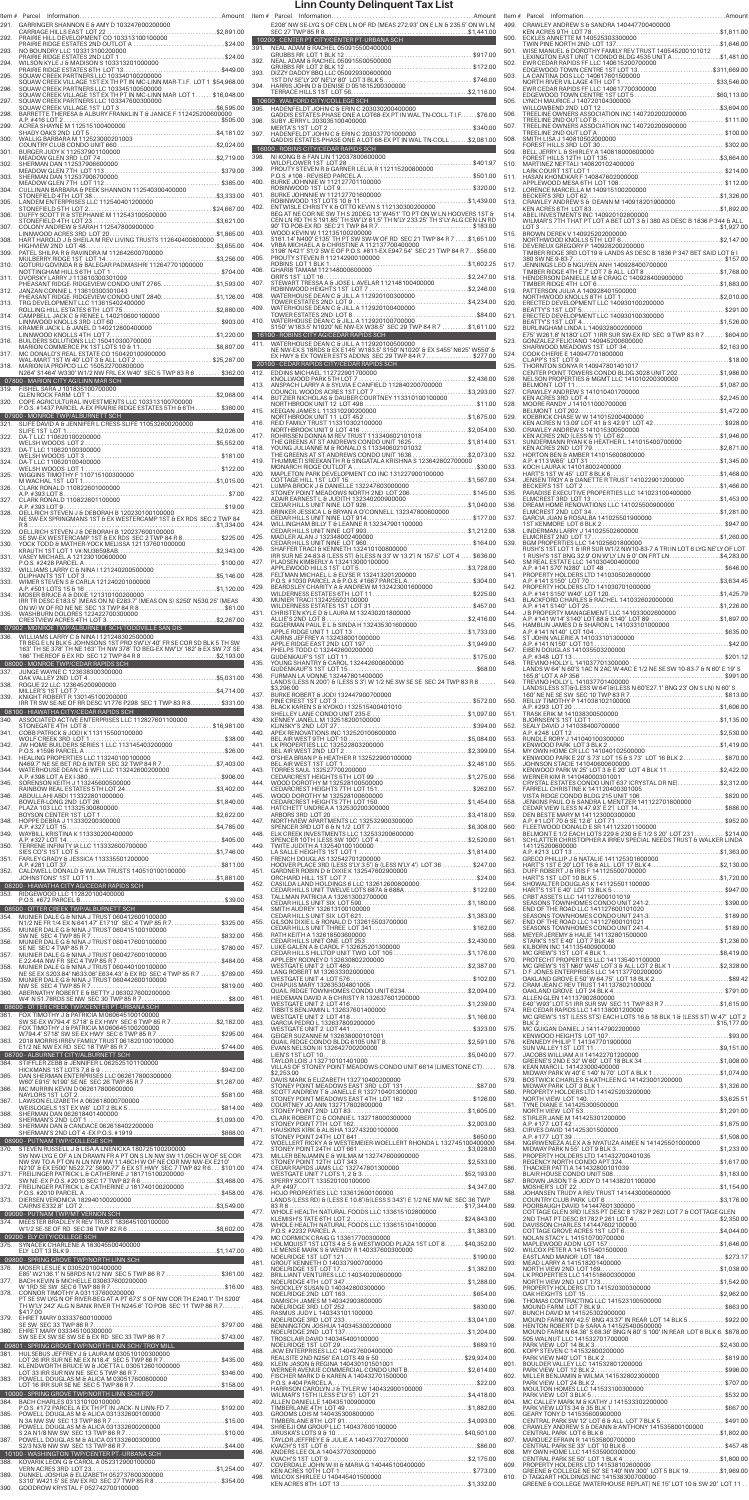|      | \$703.00<br>611. SCHMIT ROBERT S 141538301700000<br>GREENE & COLLEGE (WATERHOUSE REPLAT) NW 60' LOT 2\$2,561.00                                                                                                 |      | GRANDE AVENUE PLACE N60' LOT 7 BLK 2\$197.55<br>721. BRIAN JEFFERY 142215501100000<br>BEVER PARK 3RD S32.5' W20' LOT 5 & S32.5' LOT 6 BLK 19  \$888.00                                                                                                                                                                                                                                                                                              |  |
|------|-----------------------------------------------------------------------------------------------------------------------------------------------------------------------------------------------------------------|------|-----------------------------------------------------------------------------------------------------------------------------------------------------------------------------------------------------------------------------------------------------------------------------------------------------------------------------------------------------------------------------------------------------------------------------------------------------|--|
|      | 612. BRIDGES WILLIAM 141538302300000<br>BRIDGES WILLIAM 141538302300000<br>GREENE & COLLEGE (WATERHOUSE REPLAT) SW 40′ LOT 18. \$1,772.00                                                                       |      | 722. VINCENT BIGIRIMANA 142215502600000<br>BEVER PARK 3RD \$32.5' LOT 1 & \$32.5' E20' LOT 2 BLK 19  \$994.00                                                                                                                                                                                                                                                                                                                                       |  |
|      | 613. MATHEWS EDWARD C 141538302700000                                                                                                                                                                           |      |                                                                                                                                                                                                                                                                                                                                                                                                                                                     |  |
|      | 613. MATHEWS EDWARD C 141538302700000<br>GREENE & COLLEGE (WATERHOUSE REPLAT) LOT 14 \$1,073.00<br>614. RAMIREZ-MARQUEZ EFRAIN 141538500700000<br>PER BENER'S 2ND (LESS ALLEY) SW 50′LOT 2 BLK 20               |      |                                                                                                                                                                                                                                                                                                                                                                                                                                                     |  |
|      |                                                                                                                                                                                                                 |      |                                                                                                                                                                                                                                                                                                                                                                                                                                                     |  |
|      |                                                                                                                                                                                                                 |      |                                                                                                                                                                                                                                                                                                                                                                                                                                                     |  |
|      |                                                                                                                                                                                                                 |      |                                                                                                                                                                                                                                                                                                                                                                                                                                                     |  |
|      |                                                                                                                                                                                                                 |      |                                                                                                                                                                                                                                                                                                                                                                                                                                                     |  |
|      |                                                                                                                                                                                                                 |      |                                                                                                                                                                                                                                                                                                                                                                                                                                                     |  |
|      | GREENE & COLLEGE (BELT'S REPLAT) NW 55' EACH LOTS 1 & 2 BLK 22<br>\$1,946.00                                                                                                                                    |      | 730. KLAREN DEREK 142217902600000<br>KLAREN DEREK 142217902600000<br>BEVER PARK 4TH E20' LOT 17 & W20' LOT 18 BLK 25. \$1,878.00      {                                                                                                                                                                                                                                                                                                             |  |
|      | 620. MARQUEZ EFRAIN R 141545600900000<br>GREENE & COLLEGE NE 50' NW 180' LOT 5 BLK FR21 \$1,351.00                                                                                                              |      | 731. PROPERTY HOLDERS LTD 142217903100000<br>BEVER PARK 4TH S35' N70' E20' LOT 19 & S35' N70' LOT 20 BLK 25 \$2,478.00                                                                                                                                                                                                                                                                                                                              |  |
|      |                                                                                                                                                                                                                 |      |                                                                                                                                                                                                                                                                                                                                                                                                                                                     |  |
|      |                                                                                                                                                                                                                 |      |                                                                                                                                                                                                                                                                                                                                                                                                                                                     |  |
|      |                                                                                                                                                                                                                 |      |                                                                                                                                                                                                                                                                                                                                                                                                                                                     |  |
|      |                                                                                                                                                                                                                 |      |                                                                                                                                                                                                                                                                                                                                                                                                                                                     |  |
|      | 025. MITCHELL BRYCE ETRUST 141620100500000 (SULLENCE TRANCORD 2ND LOT 48 & LANDS AS DESC B 1834 P 6 BET SAID LOT & 1380<br>SHARWOOD 2ND LOT 48 & LANDS AS DESC B 1834 P 6 BET SAID LOT & 1380<br>NUW NE 16-83-7 |      |                                                                                                                                                                                                                                                                                                                                                                                                                                                     |  |
|      |                                                                                                                                                                                                                 |      |                                                                                                                                                                                                                                                                                                                                                                                                                                                     |  |
|      |                                                                                                                                                                                                                 |      |                                                                                                                                                                                                                                                                                                                                                                                                                                                     |  |
|      |                                                                                                                                                                                                                 |      |                                                                                                                                                                                                                                                                                                                                                                                                                                                     |  |
| 628. |                                                                                                                                                                                                                 |      |                                                                                                                                                                                                                                                                                                                                                                                                                                                     |  |
| 629. | D F JONES ENTERPRISES LLC 141640301800000<br>DANIELS PARK 2ND W 95' S 57.6' LOT 12 BLK 6 \$312.93                                                                                                               |      |                                                                                                                                                                                                                                                                                                                                                                                                                                                     |  |
|      |                                                                                                                                                                                                                 |      |                                                                                                                                                                                                                                                                                                                                                                                                                                                     |  |
|      |                                                                                                                                                                                                                 |      |                                                                                                                                                                                                                                                                                                                                                                                                                                                     |  |
|      |                                                                                                                                                                                                                 |      |                                                                                                                                                                                                                                                                                                                                                                                                                                                     |  |
|      |                                                                                                                                                                                                                 |      |                                                                                                                                                                                                                                                                                                                                                                                                                                                     |  |
|      |                                                                                                                                                                                                                 |      |                                                                                                                                                                                                                                                                                                                                                                                                                                                     |  |
|      |                                                                                                                                                                                                                 |      |                                                                                                                                                                                                                                                                                                                                                                                                                                                     |  |
|      |                                                                                                                                                                                                                 |      |                                                                                                                                                                                                                                                                                                                                                                                                                                                     |  |
|      |                                                                                                                                                                                                                 |      |                                                                                                                                                                                                                                                                                                                                                                                                                                                     |  |
|      |                                                                                                                                                                                                                 |      |                                                                                                                                                                                                                                                                                                                                                                                                                                                     |  |
|      |                                                                                                                                                                                                                 |      |                                                                                                                                                                                                                                                                                                                                                                                                                                                     |  |
|      |                                                                                                                                                                                                                 |      |                                                                                                                                                                                                                                                                                                                                                                                                                                                     |  |
|      | DANIELS PARK 1ST THAT PT DESC V 1967 P 59 BNG W 12.12' MEAS ON FRT LN BNG W'LY 11.25' ON REAR LN LOT 4 & ALL LOT 5 BLK 1\$908.00                                                                                |      |                                                                                                                                                                                                                                                                                                                                                                                                                                                     |  |
|      | 641. BURESH THOMAS 141710100101028<br>APPLEWOOD MANOR NO TWO CONDO BLDG SEVEN APT D\$3,300.00                                                                                                                   | 754. |                                                                                                                                                                                                                                                                                                                                                                                                                                                     |  |
|      |                                                                                                                                                                                                                 |      |                                                                                                                                                                                                                                                                                                                                                                                                                                                     |  |
| 643. | <b>HOEGER LELAND 141745202700000</b>                                                                                                                                                                            |      |                                                                                                                                                                                                                                                                                                                                                                                                                                                     |  |
|      |                                                                                                                                                                                                                 |      | WELLINGTON PLACE 2ND W 40' LOT 16 BLK 3 \$803.00                                                                                                                                                                                                                                                                                                                                                                                                    |  |
|      |                                                                                                                                                                                                                 |      | 758. HOLMES DOROTHY 142230203600000                                                                                                                                                                                                                                                                                                                                                                                                                 |  |
|      |                                                                                                                                                                                                                 |      |                                                                                                                                                                                                                                                                                                                                                                                                                                                     |  |
|      |                                                                                                                                                                                                                 |      | 760. KIMPTON MICHAEL J 142230400500000<br>WELLINGTON PLACE 1ST W40' LOT 3 BLK 2 \$857.00 8                                                                                                                                                                                                                                                                                                                                                          |  |
|      |                                                                                                                                                                                                                 |      | 761. PHAM HAU T 142230401000000<br>WELLINGTON PLACE 1ST W 20' LOT 6 & E 20' LOT 7 BLK 2 \$717.51                                                                                                                                                                                                                                                                                                                                                    |  |
| 649. |                                                                                                                                                                                                                 |      | 762. DUGHI WENDY 142230401300000                                                                                                                                                                                                                                                                                                                                                                                                                    |  |
|      |                                                                                                                                                                                                                 |      | WELLINGTON PLACE 1ST (LESS A TR IN SE'LY COR BNG 70' ON E'LY LN 4.7' ON S'LY LN & 1' ON N'LY LN) E 30' LOT 8 BLK 2\$514.00<br>763. CLARK MARIA J 142230401800000                                                                                                                                                                                                                                                                                    |  |
|      |                                                                                                                                                                                                                 |      | CLARK MARIA J 142230401800000<br>WELLINGTON PLACE 1ST N50' LOT 10 BLK 2\$1,077.00                                                                                                                                                                                                                                                                                                                                                                   |  |
|      |                                                                                                                                                                                                                 |      |                                                                                                                                                                                                                                                                                                                                                                                                                                                     |  |
|      |                                                                                                                                                                                                                 |      |                                                                                                                                                                                                                                                                                                                                                                                                                                                     |  |
|      |                                                                                                                                                                                                                 |      |                                                                                                                                                                                                                                                                                                                                                                                                                                                     |  |
|      |                                                                                                                                                                                                                 |      | 767. JONES TERISA J & M JO ANN BROWN 142230503600000<br>WELLINGTON PLACE 5TH (LESS E 1' N 32.5') W 40' LOT 21 BLK 5  \$234.00<br>768. CORTEZ FRANCISCO A 142230602200000                                                                                                                                                                                                                                                                            |  |
|      |                                                                                                                                                                                                                 |      | WELLINGTON PLACE 5TH E20' N60' LOT 11 & N60' LOT 12 BLK 6 \$508.00                                                                                                                                                                                                                                                                                                                                                                                  |  |
|      |                                                                                                                                                                                                                 |      | 769. FREUND RENTAL PROPERTIES LLC 142230700600000<br>WELLINGTON PLACE 2ND S35' N100' LOT 1 BLK 7\$696.00                                                                                                                                                                                                                                                                                                                                            |  |
|      |                                                                                                                                                                                                                 |      | 770. HATCHER OMARR J & CINDY S 142230701200000<br>WELLINGTON PLACE 6TH N31' S36' LOT 5 BLK 13 \$698.00                                                                                                                                                                                                                                                                                                                                              |  |
|      |                                                                                                                                                                                                                 |      |                                                                                                                                                                                                                                                                                                                                                                                                                                                     |  |
|      |                                                                                                                                                                                                                 |      |                                                                                                                                                                                                                                                                                                                                                                                                                                                     |  |
|      |                                                                                                                                                                                                                 |      | 773. SAVANNAH PROPERTY MANAGEMENT LLC 142230900100000<br>WELLINGTON PLACE 7TH N75' LOT 1 BLK 14 \$562.00                                                                                                                                                                                                                                                                                                                                            |  |
|      |                                                                                                                                                                                                                 |      | 774. LOCAL DWELLINGS LLC 142232600500000<br>OUT LOT 16 (LESS REAR 10') NE 20' LOT 8 & (LESS REAR 10') SW 20' LOT 9<br>\$2,009.00                                                                                                                                                                                                                                                                                                                    |  |
|      |                                                                                                                                                                                                                 |      |                                                                                                                                                                                                                                                                                                                                                                                                                                                     |  |
|      |                                                                                                                                                                                                                 |      |                                                                                                                                                                                                                                                                                                                                                                                                                                                     |  |
|      |                                                                                                                                                                                                                 |      |                                                                                                                                                                                                                                                                                                                                                                                                                                                     |  |
|      |                                                                                                                                                                                                                 |      |                                                                                                                                                                                                                                                                                                                                                                                                                                                     |  |
|      |                                                                                                                                                                                                                 |      |                                                                                                                                                                                                                                                                                                                                                                                                                                                     |  |
|      | 667. CHADIMA LEONARD 141942601700000<br>A.P. #74 LOT 66-EX W LY 200' N'LY 219.5' MEAS ON BELMONT PKWY BNG N'LY<br>113.52' ON REAR SIDE 6 EX TH PT AS DESC V1046 P204 \$48.00                                    |      |                                                                                                                                                                                                                                                                                                                                                                                                                                                     |  |
|      |                                                                                                                                                                                                                 |      | 781. BUFORD DANYELL 142235202500000                                                                                                                                                                                                                                                                                                                                                                                                                 |  |
|      |                                                                                                                                                                                                                 |      | OUT LOT 8 HORMELL & COBBANS SUBDIV NE 40' NW 100' LOT 2 & SW 20' NW 130' & SW'LY 40' SE'LY 50' NW'LY 180' LOT 3\$1,844.00 {                                                                                                                                                                                                                                                                                                                         |  |
|      |                                                                                                                                                                                                                 |      | OUT LOT 8 HORMELL & COBBAN'S SUBDIV (LESS ST) SE 50' NW 150' LOT 2                                                                                                                                                                                                                                                                                                                                                                                  |  |
|      | IRR SUR SE 19-83-7 (LESS ST & HWY) & (LESS E 140') & (LESS S 455.5') LOT 6                                                                                                                                      |      | 783. PROPERTY HOLDERS LTD 142237600500000<br>WELLINGTON PLACE 7TH W 40' LOT 21 BLK 15 \$524.00                                                                                                                                                                                                                                                                                                                                                      |  |
|      | \$1,418.00<br>672. EHRMAN MARK E 141947901000000                                                                                                                                                                |      | 784. HARRISON ERIC & LOUISIA M 142237700100000<br>WELLINGTON PLACE 7TH E47' N32.5' LOT 11 & N32.5' LOT 12 BLK 14 \$637.00                                                                                                                                                                                                                                                                                                                           |  |
|      | IRR SUR SE 19-83-7 W 140' E 170' N 100' S 373' LOT 7 \$2,424.00 785. SIEGEL JARY 142237701000000                                                                                                                |      | SIEGEL JARY 142237701000000<br>WELLINGTON PLACE 7TH W40' LOT 8 BLK 14\$1,187.00                                                                                                                                                                                                                                                                                                                                                                     |  |
|      |                                                                                                                                                                                                                 |      |                                                                                                                                                                                                                                                                                                                                                                                                                                                     |  |
|      |                                                                                                                                                                                                                 |      |                                                                                                                                                                                                                                                                                                                                                                                                                                                     |  |
|      |                                                                                                                                                                                                                 |      | WELLINGTON PLACE 7TH W 20' LOT 2 & E 20' LOT 3 BLK 17  \$638.00                                                                                                                                                                                                                                                                                                                                                                                     |  |
|      |                                                                                                                                                                                                                 |      | SCHAUF SHANNON A 142238000900000<br>WELLINGTON PLACE 7TH W34' N90' LOT 6 BLK 17 \$516.00                                                                                                                                                                                                                                                                                                                                                            |  |
| 678. |                                                                                                                                                                                                                 |      | STANISLAW RENA C 142238001100000<br>WELLINGTON PLACE 7TH N32.5' LOT 7 BLK 17  \$563.00                                                                                                                                                                                                                                                                                                                                                              |  |
| 679. |                                                                                                                                                                                                                 |      | DEASON MARK & PAULA 142238001300000<br>WELLINGTON PLACE 7TH S72.5' LOT 7 BLK 17\$222.00 9                                                                                                                                                                                                                                                                                                                                                           |  |
|      |                                                                                                                                                                                                                 |      | MAROLD KATHIE 142238002000000<br>WELLINGTON PLACE 7TH N32.5' E20' LOT 11 & N32.5' LOT 12 BLK 17. . \$579.00                                                                                                                                                                                                                                                                                                                                         |  |
|      |                                                                                                                                                                                                                 |      | HARRISON CHARLES E & LOUISIA M 142238002200000                                                                                                                                                                                                                                                                                                                                                                                                      |  |
|      |                                                                                                                                                                                                                 |      | HARRISON CHARLES E & LOUISIA M 142238002200000<br>WELLINGTON PLACE 7TH S35' LOT 1 BLK 17  \$532.00<br>CHAMBERS PATRICIA K & DANIEL G RIKE 142238100100000<br>WELLINGTON PLACE 3RD N4.5' E33.2' LOT 4 & E33                                                                                                                                                                                                                                          |  |
|      |                                                                                                                                                                                                                 |      |                                                                                                                                                                                                                                                                                                                                                                                                                                                     |  |
|      |                                                                                                                                                                                                                 |      |                                                                                                                                                                                                                                                                                                                                                                                                                                                     |  |
|      |                                                                                                                                                                                                                 |      |                                                                                                                                                                                                                                                                                                                                                                                                                                                     |  |
|      |                                                                                                                                                                                                                 | 798. | VS. LEACH GARY E & DOLORES M 142238102800000<br>A P 154 THAT PT DESC V 1423 P 170 BNG N'LY 16' ON FRT LN N 35' IN REAR E<br>104.7' MEAS ON N LN LOT 23 & S'LY 55.5' ON FRT LN S 29' E 109.7' MEAS ON S<br>104.7' MEAS ON N LN LOT 23<br>WELLINGTON PLACE 3RD 320' LOT 10 ULC 20000<br>SPIC CHARGE AND STRING AND STRING AND CONSIDER SUPPORT STRING STRING<br>SPILMAN JEFFREY E 5 JOAN M 142238203700000<br>WELLINGTON PLACE 3RD N 40' LOT 10 BLK 9 |  |
|      | IRR SUR NW 20-83-7 (LESS E 318.35' MEAS ON N LN) LOT 27 \$56.00                                                                                                                                                 |      | CROSS ROBERT D 142238302600000                                                                                                                                                                                                                                                                                                                                                                                                                      |  |
|      |                                                                                                                                                                                                                 |      | WELLINGTON PLACE 3RD N 20' LOT 4 & S 20' LOT 5 BLK 10 \$385.00                                                                                                                                                                                                                                                                                                                                                                                      |  |
|      |                                                                                                                                                                                                                 |      | 800. GRAY DAVID T 142240201100000<br>VERNON HEIGHTS 1ST N60' LOT 11 BLK 1 \$1,095.00<br>801. PROPERTY HOLDERS LTD 142242600900000<br>WELLINGTON HEIGHTS N75' W37' LOT 7 BLK 1                                                                                                                                                                                                                                                                       |  |
|      |                                                                                                                                                                                                                 |      | 802. SEAY TRA VARUS D 142242602300000                                                                                                                                                                                                                                                                                                                                                                                                               |  |
|      |                                                                                                                                                                                                                 |      |                                                                                                                                                                                                                                                                                                                                                                                                                                                     |  |
|      |                                                                                                                                                                                                                 |      | VELLINGTON HEIGHTS E24.5' N50' LOT 13 & N50' LOT 14 BLK 1 \$190.00<br>803. PROPERTY HOLDERS LTD 142242700500000<br>IDLEWILD 2ND W8.75' MEAS ON N LN BNG W.65' ON S LN LOT 8 & E29.25' MEAS<br>ON N LN BNG E38.35' ON S LN LOT 9 B                                                                                                                                                                                                                   |  |
|      |                                                                                                                                                                                                                 |      |                                                                                                                                                                                                                                                                                                                                                                                                                                                     |  |
|      |                                                                                                                                                                                                                 |      |                                                                                                                                                                                                                                                                                                                                                                                                                                                     |  |
|      |                                                                                                                                                                                                                 |      |                                                                                                                                                                                                                                                                                                                                                                                                                                                     |  |
|      |                                                                                                                                                                                                                 |      |                                                                                                                                                                                                                                                                                                                                                                                                                                                     |  |
|      |                                                                                                                                                                                                                 |      |                                                                                                                                                                                                                                                                                                                                                                                                                                                     |  |
|      |                                                                                                                                                                                                                 |      |                                                                                                                                                                                                                                                                                                                                                                                                                                                     |  |
|      |                                                                                                                                                                                                                 |      |                                                                                                                                                                                                                                                                                                                                                                                                                                                     |  |
|      |                                                                                                                                                                                                                 |      |                                                                                                                                                                                                                                                                                                                                                                                                                                                     |  |
|      |                                                                                                                                                                                                                 |      |                                                                                                                                                                                                                                                                                                                                                                                                                                                     |  |
|      |                                                                                                                                                                                                                 |      |                                                                                                                                                                                                                                                                                                                                                                                                                                                     |  |
|      |                                                                                                                                                                                                                 |      |                                                                                                                                                                                                                                                                                                                                                                                                                                                     |  |
|      |                                                                                                                                                                                                                 |      |                                                                                                                                                                                                                                                                                                                                                                                                                                                     |  |
|      |                                                                                                                                                                                                                 |      |                                                                                                                                                                                                                                                                                                                                                                                                                                                     |  |
|      |                                                                                                                                                                                                                 |      |                                                                                                                                                                                                                                                                                                                                                                                                                                                     |  |
|      |                                                                                                                                                                                                                 |      |                                                                                                                                                                                                                                                                                                                                                                                                                                                     |  |
|      |                                                                                                                                                                                                                 |      |                                                                                                                                                                                                                                                                                                                                                                                                                                                     |  |
|      |                                                                                                                                                                                                                 |      |                                                                                                                                                                                                                                                                                                                                                                                                                                                     |  |
|      |                                                                                                                                                                                                                 |      |                                                                                                                                                                                                                                                                                                                                                                                                                                                     |  |
|      |                                                                                                                                                                                                                 |      |                                                                                                                                                                                                                                                                                                                                                                                                                                                     |  |
|      |                                                                                                                                                                                                                 |      |                                                                                                                                                                                                                                                                                                                                                                                                                                                     |  |
|      |                                                                                                                                                                                                                 |      |                                                                                                                                                                                                                                                                                                                                                                                                                                                     |  |
|      |                                                                                                                                                                                                                 |      |                                                                                                                                                                                                                                                                                                                                                                                                                                                     |  |
|      |                                                                                                                                                                                                                 |      |                                                                                                                                                                                                                                                                                                                                                                                                                                                     |  |
|      | 715.     LAURION TIJA A 142048700300000<br>19 BROWN'S 2ND LOT 3 BLK 11…………………………………………………\$1,182.00<br>716.    WARD PHILIPPE C & WANDA S 142210601300000                                                        |      |                                                                                                                                                                                                                                                                                                                                                                                                                                                     |  |
|      |                                                                                                                                                                                                                 | 828. | ODEAN RILEY J 142245401800000<br>WELLINGTON HEIGHTS 2ND E40' LOT 11 BLK 9\$205.00 {                                                                                                                                                                                                                                                                                                                                                                 |  |
| 717. | JONES JULIE L 142213302000000<br>SONES JOLIE L 1422 13302000000<br>GRANDE AVENUE PLACE E35' LOT 13 BLK 5\$156.00                                                                                                | 829. | LEWIS STAN 142245500200000                                                                                                                                                                                                                                                                                                                                                                                                                          |  |
|      | 718. COCKHREN J C & CONSTANCE 142215101100000                                                                                                                                                                   | 830. |                                                                                                                                                                                                                                                                                                                                                                                                                                                     |  |
|      | 719. PROPERTY HOLDERS LTD 142215200500000<br>GRANDE AVENUE PLACE E 10' LOT 10 & W 30' LOT 11 BLK 2 \$2,785.00                                                                                                   | 831. | PROPERTY HOLDERS LTD 142245503200000                                                                                                                                                                                                                                                                                                                                                                                                                |  |
|      | 720. TARBOX LAKOTA R 142215201000000                                                                                                                                                                            |      | 832. PERKINS SANDRA L 142245503300000                                                                                                                                                                                                                                                                                                                                                                                                               |  |

|              | \$703.00<br>611. SCHMIT ROBERT S 141538301700000                                                                                                                                                                                                                                                                                                                                           |      |                                                                                                                                                                                                                                               |
|--------------|--------------------------------------------------------------------------------------------------------------------------------------------------------------------------------------------------------------------------------------------------------------------------------------------------------------------------------------------------------------------------------------------|------|-----------------------------------------------------------------------------------------------------------------------------------------------------------------------------------------------------------------------------------------------|
|              | GREENE & COLLEGE (WATERHOUSE REPLAT) NW 60' LOT 2\$2,561.00<br>612. BRIDGES WILLIAM 141538302300000<br>GREENE & COLLEGE (WATERHOUSE REPLAT) SW 40' LOT 18. \$1,772.00                                                                                                                                                                                                                      |      | BEVER PARK 3RD S32.5' W20' LOT 5 & S32.5' LOT 6 BLK 19<br>722. VINCENT BIGIRIMANA 142215502600000<br>BEVER PARK 3RD S32.5' LOT 1 & S32.5' E20' LOT 2 BLK 19                                                                                   |
|              | 013. MATHEWS EDWARD C 141538302700000<br>GREENE & COLLEGE (WATERHOUSE REPLAT) LOT 14<br>FRAMIREZ-MARQUEZ EFRAIN 141538500700000<br>FRAMIREZ-MARQUEZ EFRAIN 141538500700000<br>ALLESS ALLEY SW 50' LOT 2 BLK 20\$1                                                                                                                                                                          |      | 723. STULL INVESTMENTS LLC 142215600100000<br>BEVER PARK 2ND LOT 1 & E 20' LOT 2 BLK 14\$3                                                                                                                                                    |
|              |                                                                                                                                                                                                                                                                                                                                                                                            |      |                                                                                                                                                                                                                                               |
|              |                                                                                                                                                                                                                                                                                                                                                                                            |      |                                                                                                                                                                                                                                               |
|              |                                                                                                                                                                                                                                                                                                                                                                                            |      |                                                                                                                                                                                                                                               |
|              | 141543202000000                                                                                                                                                                                                                                                                                                                                                                            |      |                                                                                                                                                                                                                                               |
|              | \$1,946.00                                                                                                                                                                                                                                                                                                                                                                                 |      | BEVER PARK 4TH E20' LOT 17 & W20' LOT 18 BLK 25\$1                                                                                                                                                                                            |
|              | 620. MARQUEZ EFRAIN R 141545600900000                                                                                                                                                                                                                                                                                                                                                      |      | 731. PROPERTY HOLDERS LTD 142217903100000<br>731. PROPERTY HOLDERS LID 1422179031000000<br>THE BEVER PARK 4TH S35' N70' E20' LOT 19 & S35' N70' LOT 20 BLK 25 \$2<br>732. PROPERTY HOLDERS LTD 142218000300000<br>BEVER PARK 6TH LOT 2 BLK 28 |
|              | COLLEGE PARK 2ND S 44' MEAS ON E LN LOT 26 BLK 27 \$1,051.00                                                                                                                                                                                                                                                                                                                               |      |                                                                                                                                                                                                                                               |
|              |                                                                                                                                                                                                                                                                                                                                                                                            |      | BEVER PARK 4TH W20' N70' LOT 9 & E20' N70' LOT 10 BLK 23  \$1                                                                                                                                                                                 |
|              |                                                                                                                                                                                                                                                                                                                                                                                            |      |                                                                                                                                                                                                                                               |
|              |                                                                                                                                                                                                                                                                                                                                                                                            |      |                                                                                                                                                                                                                                               |
|              |                                                                                                                                                                                                                                                                                                                                                                                            |      |                                                                                                                                                                                                                                               |
|              |                                                                                                                                                                                                                                                                                                                                                                                            |      |                                                                                                                                                                                                                                               |
|              | 628. BOOZE JAMES A 8 TRACEY A 14 164030 1700000<br>DANIELS PARK 2ND W 95' N 20' LOT 12 & 5 20' LOT 13 BLK 6\$1,635.00<br>629. DF JONES ENTERPRISES LLC 141640301800000<br>______DANIELS PARK 2ND W 95' S 57.6' LOT 12 BLK 6                                                                                                                                                                |      |                                                                                                                                                                                                                                               |
|              |                                                                                                                                                                                                                                                                                                                                                                                            |      | 743. H AND V DEVELOPMENT LLC 142225101800000                                                                                                                                                                                                  |
|              |                                                                                                                                                                                                                                                                                                                                                                                            |      | GREENE & COLLEGE LOTS 13, 14, 15, 16, & SW 32' LOT 12 BLK 11  \$48                                                                                                                                                                            |
|              |                                                                                                                                                                                                                                                                                                                                                                                            |      | 3744.<br>SREENE & COLLEGE LOTS 13, 14, 15, 16, 8 SW 32' LOT 12 BLK 11  \$48<br>BEVER PARK 1ST SW 30' LOT 2 BLK 7<br>745. MY OWN HOME CR LLC 14222790040000<br>THE MEVIC READ BEVER PARK 1ST LOT 7 BLK 7                                       |
|              |                                                                                                                                                                                                                                                                                                                                                                                            |      |                                                                                                                                                                                                                                               |
|              |                                                                                                                                                                                                                                                                                                                                                                                            |      |                                                                                                                                                                                                                                               |
| 638.         | SANTEE JAMES A II 141648102000000                                                                                                                                                                                                                                                                                                                                                          |      |                                                                                                                                                                                                                                               |
|              |                                                                                                                                                                                                                                                                                                                                                                                            |      | 750. WHITE JEREMY 142228102400000<br>BEVER PARK 1ST W30' LOT 16 BLK 10\$1<br>751. POWELL JOAN E 142228300100000                                                                                                                               |
| 639.<br>640. | SANTEE JAMES A II 141648200900000                                                                                                                                                                                                                                                                                                                                                          |      |                                                                                                                                                                                                                                               |
|              | DANIELS PARK 1ST THAT PT DESC V 1967 P 59 BNG W 12.12' MEAS ON FRT LN BNG W'LY 11.25' ON REAR LN LOT 4 & ALL LOT 5 BLK 1 \$908.00<br>641. BURESH THOMAS 141710100101028                                                                                                                                                                                                                    |      |                                                                                                                                                                                                                                               |
|              | APPLEWOOD MANOR NO TWO CONDO BLDG SEVEN APT D\$3,300.00                                                                                                                                                                                                                                                                                                                                    |      |                                                                                                                                                                                                                                               |
|              |                                                                                                                                                                                                                                                                                                                                                                                            |      | <b>EVERTAIN 15 1 10 201 10 201 10 201 10 201 10 201 10 201 10 201 10 201 10 201 10 201 10 201 10 201 10 201 10 201 10 201 10 201 10 201 10 201 10 201 10 201 10 201 10 201 10 201 10 201 10 201 10 201 10 201 10 201 10 201 10 2</b>          |
|              |                                                                                                                                                                                                                                                                                                                                                                                            |      | 757. SNYDER ROBERT D 142230102700000<br>WELLINGTON PLACE 2ND W 40' LOT 16 BLK 3<br>HOLMES DOROTHY 142230203600000                                                                                                                             |
|              |                                                                                                                                                                                                                                                                                                                                                                                            |      |                                                                                                                                                                                                                                               |
|              |                                                                                                                                                                                                                                                                                                                                                                                            | 760. | KIMPTON MICHAEL J 142230400500000<br>KIMPTON MICHAEL J 142230400500000<br>WELLINGTON PLACE 1ST W40' LOT 3 BLK 2                                                                                                                               |
|              |                                                                                                                                                                                                                                                                                                                                                                                            |      | 761. PHAM HAU T 142230401000000<br>WELLINGTON PLACE 1ST W 20' LOT 6 & E 20' LOT 7 BLK 2<br>762. DUGHI WENDY 142230401300000                                                                                                                   |
|              |                                                                                                                                                                                                                                                                                                                                                                                            |      | 763. CLARK MARIA J 142230401800000                                                                                                                                                                                                            |
|              |                                                                                                                                                                                                                                                                                                                                                                                            |      | WELLINGTON PLACE 1ST N50' LOT 10 BLK 2\$1<br>764. LINDEMAN RONALD 142230501200000                                                                                                                                                             |
|              |                                                                                                                                                                                                                                                                                                                                                                                            |      |                                                                                                                                                                                                                                               |
|              |                                                                                                                                                                                                                                                                                                                                                                                            |      | 766. PROPERTY HOLDERS LTD 142230502200000                                                                                                                                                                                                     |
|              |                                                                                                                                                                                                                                                                                                                                                                                            |      | WELLINGTON PLACE 5TH (LESS E 1' N 32.5') W 40' LOT 21 BLK 5<br>768. CORTEZ FRANCISCO A 142230602200000                                                                                                                                        |
|              |                                                                                                                                                                                                                                                                                                                                                                                            |      | VELLINGTON PLACE 5TH E20' N60' LOT 11 & N60' LOT 12 BLK 6 9<br>769. FREUND RENTAL PROPERTIES LLC 142230700600000<br>WELLINGTON PLACE 2ND S35' N100' LOT 1 BLK 7                                                                               |
|              |                                                                                                                                                                                                                                                                                                                                                                                            |      | 770. HATCHER OMARR J & CINDY S 142230701200000<br>WELLINGTON PLACE 6TH N31' S36' LOT 5 BLK 13<br>771. PROPERTY HOLDERS LTD 142230800100000                                                                                                    |
|              |                                                                                                                                                                                                                                                                                                                                                                                            |      |                                                                                                                                                                                                                                               |
|              |                                                                                                                                                                                                                                                                                                                                                                                            |      | 774. LOCAL DWELLINGS LLC 142232600500000                                                                                                                                                                                                      |
|              |                                                                                                                                                                                                                                                                                                                                                                                            |      | OUT LOT 16 (LESS REAR 10') NE 20' LOT 8 & (LESS REAR 10') SW 20' LOT<br>\$2,009.00                                                                                                                                                            |
|              |                                                                                                                                                                                                                                                                                                                                                                                            |      | 775. DAY JOHN W & MARGARET F 142232601900000<br>OUT LOT 16 (LESS REAR 10') SW 40' LOT 21<br>776. HARNISH JOSEPH L 142232702000000                                                                                                             |
|              |                                                                                                                                                                                                                                                                                                                                                                                            |      |                                                                                                                                                                                                                                               |
|              | A P 74 NE 207.45' ON MV LN BNG NE 170.2' ON SE LN LOT 30\$3,653.00<br>661. UGHNSON STACIE 1419302031100000<br>662. CRAWLEY ANDREWS & DEANN M 1419331004000000<br>AP. #74 EX S200' & EX BERZINSKI'S 1ST & EX RD LOT 44                                                                                                                                                                      |      |                                                                                                                                                                                                                                               |
|              |                                                                                                                                                                                                                                                                                                                                                                                            |      | 780. BOND JON 142233401600000                                                                                                                                                                                                                 |
|              | 667. CHADIMA LEONARD 1419426017000000<br>A.P. #74 LOT 66-EX W'LY 200' N'LY 219.5' MEAS ON BELMONT PKWY BNG N'LY<br>113.52' ON REAR SIDE 6 EX TH PT AS DESC V1046 P204\$48.00<br>668. AMERICAN B & PLLC 14194270140                                                                                                                                                                         |      | 001 LOT 8 HORMELL & COBBANS SUBDIV NE 40' NW 100' LOT 2 & SW 2<br>130' & SW'LY 40' SE'LY 50' NW'LY 180' LOT 3\$1                                                                                                                              |
|              |                                                                                                                                                                                                                                                                                                                                                                                            |      | 782. BOLTON MARK A 142235202800000<br>OUT LOT 8 HORMELL & COBBAN'S SUBDIV (LESS ST) SE 50' NW 150' LO                                                                                                                                         |
|              |                                                                                                                                                                                                                                                                                                                                                                                            |      | \$499.50<br>783. PROPERTY HOLDERS LTD 142237600500000                                                                                                                                                                                         |
|              | \$1,418.00<br>672. EHRMAN MARK E 141947901000000                                                                                                                                                                                                                                                                                                                                           |      |                                                                                                                                                                                                                                               |
|              |                                                                                                                                                                                                                                                                                                                                                                                            | 785. | SIEGEL JARY 142237701000000<br>WELLINGTON PLACE 7TH W40'LOT 8 BLK 14\$1<br>786. DELGADO ROBERTO 142237902200000                                                                                                                               |
|              |                                                                                                                                                                                                                                                                                                                                                                                            |      |                                                                                                                                                                                                                                               |
|              | $675. \begin{tabular}{@{}c@{}} \hline \textbf{ELLIS PARK} & 1017 & 15 \textbf{ BLK 2-EX RD} \\ 675. \begin{tabular}{@{}c@{}} \textbf{BALLS PARK} & 1071 & 15 \textbf{BLK 2-EX RD} \\ 676. \begin{tabular}{@{}c@{}} \textbf{BALLS PARKCE} & 1571 & 10900000 \\ 676. \begin{tabular}{@{}c@{}} \textbf{BALER SUB PROPERTES} & 1071 & 3534.00 & 788. \end{tabular} & 767. \begin{tabular}{@{}$ |      |                                                                                                                                                                                                                                               |
|              |                                                                                                                                                                                                                                                                                                                                                                                            |      | WELLINGTON PLACE 7TH W 20' LOT 2 & E 20' LOT 3 BLK 17<br>SCHAUF SHANNON A 142238000900000<br>WELLINGTON PLACE 7TH W34' N90' LOT 6 BLK 17<br>STANISLAW RENA C 142238001100000                                                                  |
|              |                                                                                                                                                                                                                                                                                                                                                                                            |      | WELLINGTON PLACE 7TH N32.5' LOT 7 BLK 17<br>791. DEASON MARK & PAULA 142238001300000<br>WELLINGTON PLACE 7TH S72.5' LOT 7 BLK 17                                                                                                              |
|              |                                                                                                                                                                                                                                                                                                                                                                                            |      | WELLINGTON PLACE 7TH N32.5' E20' LOT 11 & N32.5' LOT 12 BLK 17                                                                                                                                                                                |
| 681.<br>682. |                                                                                                                                                                                                                                                                                                                                                                                            |      |                                                                                                                                                                                                                                               |
| 683.         |                                                                                                                                                                                                                                                                                                                                                                                            |      |                                                                                                                                                                                                                                               |
|              |                                                                                                                                                                                                                                                                                                                                                                                            |      |                                                                                                                                                                                                                                               |
| 684.<br>685. |                                                                                                                                                                                                                                                                                                                                                                                            |      |                                                                                                                                                                                                                                               |
|              | IRR SUR NW 20-83-7 (LESS E 318.35' MEAS ON N LN) LOT 27 \$56.00                                                                                                                                                                                                                                                                                                                            |      |                                                                                                                                                                                                                                               |
|              |                                                                                                                                                                                                                                                                                                                                                                                            | 798. |                                                                                                                                                                                                                                               |
|              |                                                                                                                                                                                                                                                                                                                                                                                            |      |                                                                                                                                                                                                                                               |
|              |                                                                                                                                                                                                                                                                                                                                                                                            |      |                                                                                                                                                                                                                                               |
|              |                                                                                                                                                                                                                                                                                                                                                                                            |      |                                                                                                                                                                                                                                               |
|              |                                                                                                                                                                                                                                                                                                                                                                                            |      | WELLINGTON HEIGHTS E24.5' N50' LOT 13 & N50' LOT 14 BLK 1 \$<br>803. PROPERTY HOLDERS LTD 142242700500000                                                                                                                                     |
|              |                                                                                                                                                                                                                                                                                                                                                                                            |      |                                                                                                                                                                                                                                               |
|              |                                                                                                                                                                                                                                                                                                                                                                                            |      |                                                                                                                                                                                                                                               |
|              |                                                                                                                                                                                                                                                                                                                                                                                            |      |                                                                                                                                                                                                                                               |
|              |                                                                                                                                                                                                                                                                                                                                                                                            |      |                                                                                                                                                                                                                                               |
|              |                                                                                                                                                                                                                                                                                                                                                                                            |      |                                                                                                                                                                                                                                               |
|              |                                                                                                                                                                                                                                                                                                                                                                                            |      |                                                                                                                                                                                                                                               |
|              |                                                                                                                                                                                                                                                                                                                                                                                            |      |                                                                                                                                                                                                                                               |
|              |                                                                                                                                                                                                                                                                                                                                                                                            |      |                                                                                                                                                                                                                                               |
|              |                                                                                                                                                                                                                                                                                                                                                                                            |      |                                                                                                                                                                                                                                               |
|              |                                                                                                                                                                                                                                                                                                                                                                                            |      |                                                                                                                                                                                                                                               |
|              |                                                                                                                                                                                                                                                                                                                                                                                            |      |                                                                                                                                                                                                                                               |
|              |                                                                                                                                                                                                                                                                                                                                                                                            |      |                                                                                                                                                                                                                                               |
|              |                                                                                                                                                                                                                                                                                                                                                                                            |      |                                                                                                                                                                                                                                               |
|              |                                                                                                                                                                                                                                                                                                                                                                                            |      |                                                                                                                                                                                                                                               |
|              |                                                                                                                                                                                                                                                                                                                                                                                            |      | 823. MURPHY DONNA   142245101100000<br>WELLINGTON HEIGHTS 2ND S32.5' N65' LOT 8 BLK 8<br>824. JJ NINAS LLC 142245300200000                                                                                                                    |
|              |                                                                                                                                                                                                                                                                                                                                                                                            |      | FOREST HILL S35' N70' EACH LOTS 11 & 12 BLK 1 \$1                                                                                                                                                                                             |
|              |                                                                                                                                                                                                                                                                                                                                                                                            |      |                                                                                                                                                                                                                                               |
|              |                                                                                                                                                                                                                                                                                                                                                                                            |      | WELLINGTON HEIGHTS 2ND W40' LOT 3 BLK 9<br>828. ODEAN RILEY J 142245401800000                                                                                                                                                                 |
|              | 717. JONES JULIE L 142213302000000                                                                                                                                                                                                                                                                                                                                                         | 829. | WELLINGTON HEIGHTS 2ND E40' LOT 11 BLK 9<br>LEWIS STAN 142245500200000                                                                                                                                                                        |
|              | GRANDE AVENUE PLACE E35' LOT 13 BLK 5\$156.00<br>718.    COCKHREN J C & CONSTANCE 142215101100000<br>GRANDE AVENUE PLACE S80' LOT 8 BLK 4 \$109.00<br>719. PROPERTY HOLDERS LTD 142215200500000<br>GRANDE AVENUE PLACE E 10' LOT 10 & W 30' LOT 11 BLK 2 \$2,785.00                                                                                                                        | 831. | PROPERTY HOLDERS LTD 142245503200000                                                                                                                                                                                                          |

| 833.         |                                                                                                                                                                                                                                      |  |
|--------------|--------------------------------------------------------------------------------------------------------------------------------------------------------------------------------------------------------------------------------------|--|
| 834.         |                                                                                                                                                                                                                                      |  |
| 835.         | JOHNSON BRETT 142245801200000                                                                                                                                                                                                        |  |
| 836.         |                                                                                                                                                                                                                                      |  |
| 837.         | MACK STEPHEN C 142245901300000<br>HIGLEY'S HILLCREST BLK (LESS PT N'LY OF LN DRAWN FROM 3.96' S OF NE<br>CORLOT 2 TO NW CORLOT 3) LOT 2 & S33.5' N37.46' E'LY 2' LOT 3 \$537.00                                                      |  |
| 838.         | JOHNSON STACIE L 142248500400000<br>BEVER'S 4TH W 42 2/3' N 140' LOT 4 BLK 5 \$2,044.43                                                                                                                                              |  |
| 839.         | PROPERTY HOLDERS LTD 142248500600000                                                                                                                                                                                                 |  |
| 840.<br>841. | RAMIREZ-MARQUEZ EFRAIN 142248501500000<br>BEVER'S 4TH N 50' S 180' LOT 9 & N 60' S 180' LOT 10 BLK 5  \$947.00<br>X & Y REALTY LLC 142248502500000                                                                                   |  |
| 842.         |                                                                                                                                                                                                                                      |  |
| 843.         | PROPERTY HOLDERS LTD 142315202000000<br>LOTS 1 & 2 IRR SUR SW NE SEC 23 TWP 83 R 7\$686.00<br>PROPERTY HOLDERS LTD 142322901500000                                                                                                   |  |
| 844.         |                                                                                                                                                                                                                                      |  |
| 845.         | BULMER LINDA V 142328101800000                                                                                                                                                                                                       |  |
| 846.         | MITCHELL SARA C 142330100400000                                                                                                                                                                                                      |  |
| 847.<br>848. | ANGELLOTTI THOMAS L & KRISTIN L 142330400600000                                                                                                                                                                                      |  |
| 849.         | VERNON HEIGHTS 7TH LOT 2 BLK 23\$1,750.00<br>LOOMIS ANNE E H 142330401200000                                                                                                                                                         |  |
|              | VERNON HEIGHTS 7TH S'LY 3' MEAS ON FRT LN BNG 0' IN REAR LOT 8 & ALL<br>LOT 9 BLK 23                                                                                                                                                 |  |
| 850.         | BARNES ASSOCIATES LLC 142330401300000<br>VERNON HEIGHTS 7TH (LESS S'LY 3' ON FRT LN BNG 0' IN REAR) LOT 8 BLK 23.<br>\$4,007.60                                                                                                      |  |
| 851.         | FRANEY COLIN J 142330800200000                                                                                                                                                                                                       |  |
| 852.         | CACIOPPO PETER 142330900700000                                                                                                                                                                                                       |  |
| 853.<br>854. | PROPERTY HOLDERS LTD 142332600400000<br>VERNON HEIGHTS 7TH LOT 2 BLK 20\$4,037.00<br>DENNIS MICHELLE E 142332700100000                                                                                                               |  |
| 855.         | PROPERTY HOLDERS LTD 142332800400000                                                                                                                                                                                                 |  |
| 856.         | VERNON HEIGHTS 3RD W 66.25' LOT 1 BLK 9\$2,971.00<br>MERSCHBROCK DEXTER & MICHELLE 142333000800000                                                                                                                                   |  |
| 857.         | JOHNSON JENNIFER A 142333100600000                                                                                                                                                                                                   |  |
| 858.         | READNOUR KIMBERLEY K 142333101600000                                                                                                                                                                                                 |  |
| 859.         | PROPERTY HOLDERS LTD 142335401400000                                                                                                                                                                                                 |  |
| 860.         |                                                                                                                                                                                                                                      |  |
| 861.<br>862. | KEENEY JANET 142337601000000<br>LK PROPERTIES LLC 142337903700000                                                                                                                                                                    |  |
| 863.         |                                                                                                                                                                                                                                      |  |
| 864.         | WHIPPLE ERIN 142342702900000                                                                                                                                                                                                         |  |
| 865.         | BEVER PARK PLACE W50' S150' N300' LOT 5 BLK 2\$2,739.00<br>PROPERTY HOLDERS LTD 142342703600000<br>BEVER PARK PLACE S 150' N 300' W 55' LOT 9 BLK 2 \$2,155.00                                                                       |  |
| 866.         | BARGER CHAD A 142342906600000                                                                                                                                                                                                        |  |
| 867.         | NSEN KEVIN D 142342908700000<br>НΑ                                                                                                                                                                                                   |  |
| 868.<br>869. |                                                                                                                                                                                                                                      |  |
| 870.         |                                                                                                                                                                                                                                      |  |
| 871.         | MULLER MARY J 142345301700000                                                                                                                                                                                                        |  |
| 872.         |                                                                                                                                                                                                                                      |  |
| 873.         |                                                                                                                                                                                                                                      |  |
| 874.         |                                                                                                                                                                                                                                      |  |
| 875.         |                                                                                                                                                                                                                                      |  |
| 876.<br>877. | HOFFMAN BETH M 142420600600000                                                                                                                                                                                                       |  |
| 878.         |                                                                                                                                                                                                                                      |  |
| 879.         | SPIDELL CLYDE A JR 142428000900000                                                                                                                                                                                                   |  |
| 880.         |                                                                                                                                                                                                                                      |  |
| 881.         |                                                                                                                                                                                                                                      |  |
| 882.         | EDWARDS ANDREA L 142435500401018<br>EAST VERNON HEIGHTS CONDO UNIT 3630-7 \$1,427.00                                                                                                                                                 |  |
| 883.<br>884. | ASHLOCK ELIZABETH A 142435500401034<br>NOTICION LEINER TREASURE (1997)<br>EAST VERNON HEIGHTS CONDO UNIT 806-5\$1,358.00<br>MANSON THERON A & JOSEPHINE E 142445200101016<br>VILLAGE AT BEAVER CREEK CONDO BLDG #5 UNIT 117\$1,975.0 |  |
| 885.         | BEBE'S ACRES LLC 142512600400000                                                                                                                                                                                                     |  |
|              | N150' E146.24' W1/4 NW NE & S37' N187' E160' W1/4 NW NE EX RD SEC 25                                                                                                                                                                 |  |
| 886.<br>887. |                                                                                                                                                                                                                                      |  |
| 888.         |                                                                                                                                                                                                                                      |  |
|              |                                                                                                                                                                                                                                      |  |
| 889.         |                                                                                                                                                                                                                                      |  |
| 890.         |                                                                                                                                                                                                                                      |  |
| 891.         |                                                                                                                                                                                                                                      |  |
| 892.         |                                                                                                                                                                                                                                      |  |
| 893.         | BROWN PARKER J 142612603500000                                                                                                                                                                                                       |  |
| 894.<br>895. | GRANDVIEW 2ND LOT 24<br>ROBINSON CARSANDRA 142612605800000<br>ROBINSON CARSANDRA 142612605800000                                                                                                                                     |  |
| 896.         |                                                                                                                                                                                                                                      |  |
| 897.         | BERENDS RONALD A 142615501500000                                                                                                                                                                                                     |  |
| 898.         | EAST HIGHLANDS 4TH (LESS S 5') LOT 64 \$3,536.00<br>HUTCHINGS SUSAN L 142617602000000                                                                                                                                                |  |
| 899.         |                                                                                                                                                                                                                                      |  |
| 900.         | A.P. #174 LOT 5<br>DOUGLAS ROBYN 142622900300000                                                                                                                                                                                     |  |
| 901.<br>902. |                                                                                                                                                                                                                                      |  |
|              | IRR SUR NE SW 26-83-7 (LESS ST) & (LESS N'LY 100' MEAS ON E'LY LN) LOT 5 &<br>(LESS ST) & (LESS S 100' MEAS ON E'LY LN) LOT 6 \$536.00                                                                                               |  |
| 903.         | FINNERTY DANIEL L & NATALLYA E 142710100500000<br>\$2,772.00<br>SHUEY'S LOT 5 & N 9.35' LOT 6 BLK 1                                                                                                                                  |  |
| 904.<br>905. | SCHNEIDER CRAIG & CAROL 142710200300000                                                                                                                                                                                              |  |
| 906.         |                                                                                                                                                                                                                                      |  |
| 907.         | YOUNG LINDA A 142715200200000                                                                                                                                                                                                        |  |
| 908.         |                                                                                                                                                                                                                                      |  |
| 909.         |                                                                                                                                                                                                                                      |  |
| 910.         | ALLENDORF NICHOLAS 142720100500000                                                                                                                                                                                                   |  |
| 911.         | SEADLEY & ADAMS (ADAMS REPLAT) LOT 6 BLK 4\$655.00<br>SAVANNAH PROPERTY MANAGEMENT LLC 142720201800000<br>BRADLEY & ADAMS COBBAN & ADAMS REPLAT LOT 10 & W 5' LOT 11 BLK 3<br>\$832.00                                               |  |
| 912.         | BUFORD DANYELL M 142720301800000                                                                                                                                                                                                     |  |
| 913.         |                                                                                                                                                                                                                                      |  |
| 914.<br>915. | PROMETHEUS INC 142720401300000                                                                                                                                                                                                       |  |
| 916.         | ANDERSON JOSEPH S 142720601800000                                                                                                                                                                                                    |  |
| 917.         | BRADLEY & ADAMS (LESS SW 66') SE 30' LOT 12 BLK 1 \$522.00                                                                                                                                                                           |  |
| 918.         | TAYLOR ALEXIA & MARK S 142720603000000<br>BRADLEY & ADAMS SE 30' LOT 2 BLK 1 \$1,358.00<br>LANE NAOMI L 142720701000000                                                                                                              |  |
| 919.         | BRADLEY & ADAMS COBBAN & ADAMS REPLAT S 32' EX NE DIAG 1/2 N 15' E 15'<br>MONTGOMERY EDWIN M 142720702000000                                                                                                                         |  |
| 920.         | BRADLEY & ADAMS COBBAN & ADAMS REPLAT W 38' LOT 20 BLK 2 \$92.00<br>MONTGOMERY EDWIN M 142720702100000                                                                                                                               |  |
| 921.         | BRADLEY & ADAMS COBBAN & ADAMS REPLAT E 22' LOT 20 BLK 2  \$662.00<br>GEFALLER MICHAEL E 142720801600000                                                                                                                             |  |
| 922.         |                                                                                                                                                                                                                                      |  |
| 923.         | ALLENDORF NICK 142723600800000<br>CARPENTER'S 3RD NW 30' LOT 4 BLK 15 \$61.00                                                                                                                                                        |  |
| 924.         | MERTENS PHIL 142724000600000<br>CARPENTER'S 2ND SE 40' SW 30' LOT 3 BLK 9\$12.00                                                                                                                                                     |  |
| 925.<br>926. | PROMETHEUS INC 142725300200000<br>PLEDGE MARY L 142725600500000                                                                                                                                                                      |  |
| 927.         | CARPENTER'S 3RD SE 33' NW 40' LOT 4 BLK 18\$571.00<br>MC CORMICK BRETT A 142733001000000                                                                                                                                             |  |
| 928.         |                                                                                                                                                                                                                                      |  |
| 929.         | PROMETHEUS INC 142817600800000<br>CARPENTER'S 2ND SE 40' NW 80' SW 30' LOT 9 & SE 40' NW 80' LOT 10 BLK 10                                                                                                                           |  |
| 930.         | \$1,540.00<br>WOOLFOLK BRUCE K & JACKI M KNAPP 142818600201020                                                                                                                                                                       |  |
| 931.         | WATER TOWER PLACE CONDO UNIT 307\$2,917.00<br>BLOOMHALL WILLIAM 142818600201052                                                                                                                                                      |  |
| 932.         | WATER TOWER PLACE CONDO UNIT 606\$13,236.00<br>PROGRESSION LC 142825400100000                                                                                                                                                        |  |
| 933.         | LEACH'S LOT 3-EX RD & ALL LOTS 4, 5, 6 & 7 BLK 2\$30,752.00<br>SHAFFER JOSHUA 142825900300000                                                                                                                                        |  |
| 934.         |                                                                                                                                                                                                                                      |  |
| 935.         | ALI OMER S 142828000400000<br>KINGSTON NE 42' NW 20' LOT 9 & NE 42' LOT 10 BLK 15  \$298.00                                                                                                                                          |  |
| 936.<br>937. | SOUIDI AICHA 142828000900000                                                                                                                                                                                                         |  |
|              | METCO CREDIT UNION 142830500800000<br>MAY & COVELL'S (MAY, PALMER & THOMPSON'S REPLAT) LOTS 12, 13, 14, 15 &                                                                                                                         |  |
| 938.         | LK PROPERTIES LLC 142832800500000<br>MURRAY'S N 44' W 20' LOT 3 & N 44' LOT 4 BLK 1\$1,017.00                                                                                                                                        |  |
| 939.<br>940. | AKZABI SMAIL 142832801300000                                                                                                                                                                                                         |  |
| 941.         | SCHWABE SHAWN L & KALI 142832901100000<br>D TAGGART HOLDINGS INC 142833203400000                                                                                                                                                     |  |
| 942.         | PARROTT WILLIAM D 142833500700000                                                                                                                                                                                                    |  |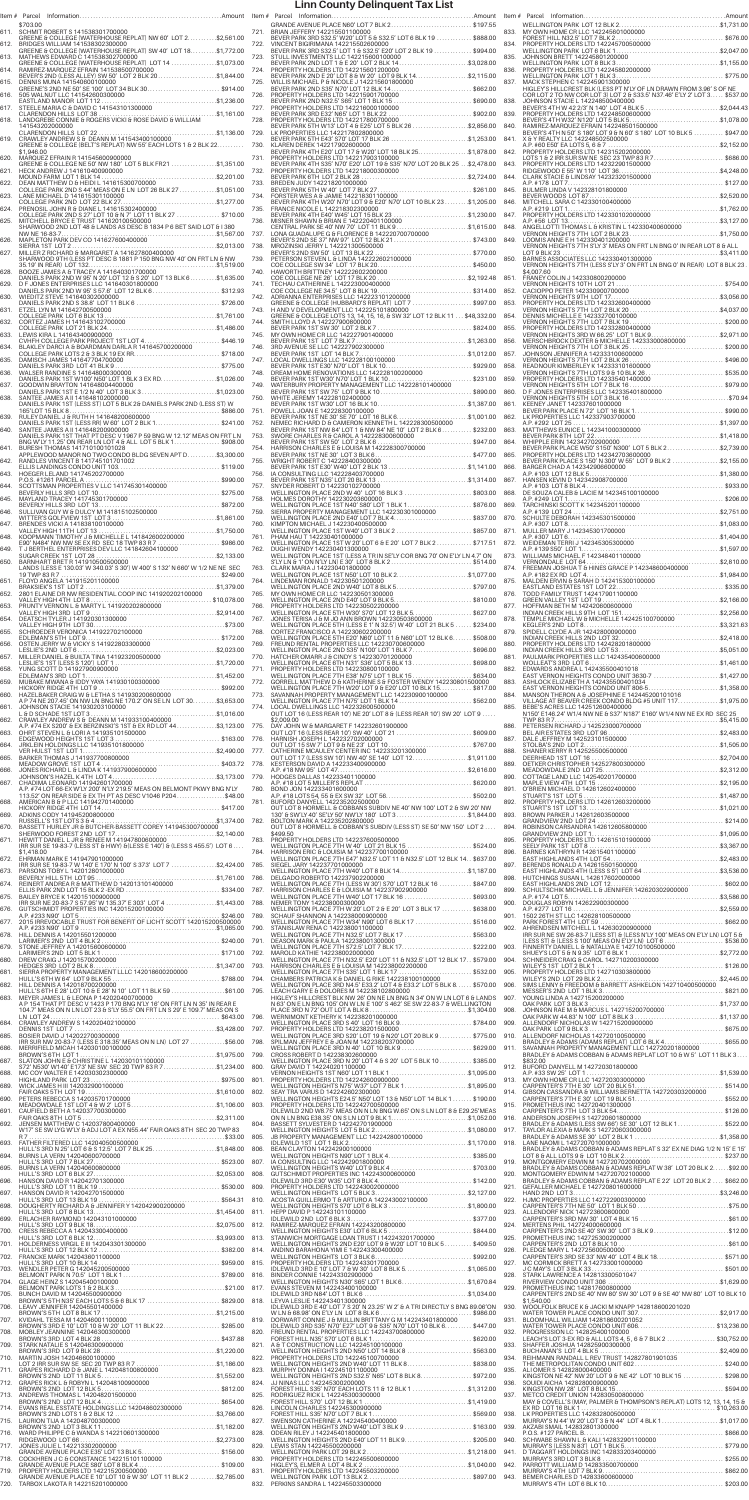|              | Item # Parcel                                                                                                                                                                                          |                             | Item#                 |            |
|--------------|--------------------------------------------------------------------------------------------------------------------------------------------------------------------------------------------------------|-----------------------------|-----------------------|------------|
| 944.<br>945. |                                                                                                                                                                                                        |                             | 1055. SA<br>1056. SC  | Сl         |
| 946.         |                                                                                                                                                                                                        |                             | 1057. M               | M.         |
| 947.         |                                                                                                                                                                                                        |                             | 1058. RO              | G0<br>G(   |
| 948.         |                                                                                                                                                                                                        |                             | 1059. AM              | Е6         |
| 949.<br>950. |                                                                                                                                                                                                        |                             | 1060. Dl<br>1061. VE  | NE         |
| 951.         |                                                                                                                                                                                                        |                             | 1062. CL              | YC         |
| 952.         |                                                                                                                                                                                                        |                             | 1063. KI              | YC<br>YC   |
| 953.         |                                                                                                                                                                                                        |                             | 1064. NE              | A.I        |
| 954.<br>955. |                                                                                                                                                                                                        |                             | 1065. LA<br>1066. M.  | YC         |
| 956.         |                                                                                                                                                                                                        |                             | 1067. MI              | YC         |
| 957.         |                                                                                                                                                                                                        |                             | 1068. PE              | YC<br>YC   |
| 958.         |                                                                                                                                                                                                        |                             | 1069. SE              | YC         |
| 959.<br>960. | PETTIT MATTHEW 142837601100000<br>ا المستمر العام العام 14283700 المن المستمر العام 150000<br>MAY, FERO & GAINOR'S SE 30' LOT 6 BLK 7 \$357.00<br>D F JONES ENTERPRISES LLC 142837701100000            |                             | 1070. SII<br>1071. D  | YC         |
| 961.         | MC CLENAHAN & BUCHANAN'S S 27.5' E 55.7' LOT 5 BLK 1 \$101.00<br>D F JONES ENTERPRISES LLC 142838100100000                                                                                             |                             | 1072. D               | YC         |
| 962.         | MC CLENAHAN & BUCHANAN'S E 65' LOT 1 BLK 6\$321.00<br>IA CONSULTING LLC 142838200400000<br>MC CLENAHAN & BUCHANAN'S 2ND S 41' W 25' LOT 2 & S 41' LOT 3 BLK 16                                         |                             | 1073. M.              | YC<br>YC   |
| 963.         | \$1,515.00<br>SHULTZ RITA A 142838201000000                                                                                                                                                            |                             | 1074. D               | LE         |
| 964.         | MC CLENAHAN & BUCHANAN'S 2ND TH PT S40' E'LY OF W50' LOT 4 &<br>OGDEN BRIAN W 142838301000000                                                                                                          |                             | 1075. MI<br>1076. H/  | LE         |
| 965.         | MC CLENAHAN & BUCHANAN'S LOT 6 BLK 8 \$328.00<br>STEVENSON AMANDA J 142838401400000                                                                                                                    |                             | 1077. AM              | LE         |
| 966.         | STEVENSON AMANDA J 142838401400000<br>MC CLENAHAN & BUCHANAN'S LOT 4 BLK 9 \$326.00<br>D F JONES ENTERPRISES LLC 142838500400000<br>MC CLENAHAN & BUCHANAN'S 2ND S 40' W 8' LOT 2 & S 40' LOT 3 BLK 17 |                             | 1078. BO              | LE<br>LE   |
| 967.         | \$200.00<br>SOPER CONNIE S & WILLIAM D 142845500400000                                                                                                                                                 |                             | 1079. DF              | LE         |
| 968.         | MAY, FERO & GAINOR'S LOT 6 & SE 25' LOT 7 BLK 8\$914.00<br>SPORES DUSTIN 142845700900000                                                                                                               |                             | 1080. NO<br>1081. JC  | LE         |
| 969.         | DYTRT LEE J 142845900900000                                                                                                                                                                            |                             | 1082. HO              | LE         |
| 970.<br>971. | KOSHATKA MICHAEL A 142846100900000                                                                                                                                                                     |                             | 1083. RL              | LE<br>LE   |
| 972.         |                                                                                                                                                                                                        |                             | 1084. AL              | YC         |
| 973.         |                                                                                                                                                                                                        |                             | 1085. D<br>1086. D    | YC         |
| 974.         |                                                                                                                                                                                                        |                             | 1087. SH              | YC         |
| 975.         | LAIN LORAN H JR & REBECCA 142913900700000<br>KING'S 2ND S46' EACH LOTS 1 & 2 BLK 4 & VAC 10' ALLEY LYG S'LY & ADJ<br>\$164.00                                                                          |                             | 1088. FC              | AL<br>AL   |
| 976.         | MOULTON HOMES LLC 142914000400000<br>KING'S 2ND N 50' LOT 4 & (LESS W 10') N 50' LOT 5 BLK 3  \$915.00                                                                                                 |                             | 1089. BA              | AL         |
| 977.<br>978. | STOBER TRACEY 142915300700000<br>DEAN'S 1ST SW 35' LOT 9 BLK 1<br>D F JONES ENTERPRISES LLC 142915400400000                                                                                            |                             | 1090. LE<br>1091. PE  | AL         |
| 979.         | S1ST OUT LOT BLOT 12<br>DEAN<br>KATCHER REX W JR 142915600300000                                                                                                                                       |                             | 1092. H/              | AL         |
| 980.         |                                                                                                                                                                                                        |                             | 1093. PH              | AL<br>AL   |
| 981.<br>982. | MASEK RICHARD A SR 142915800600000                                                                                                                                                                     |                             | 1094. C/<br>1095. TO  | AL         |
| 983.         |                                                                                                                                                                                                        |                             | 1096. H/              | AL         |
| 984.         | PROGRESSION LC 142917600100000                                                                                                                                                                         |                             | 1097. H/              | AL<br>AL   |
| 985.         | 142918002200000                                                                                                                                                                                        |                             | 1098. H/              | AL         |
| 986.         | TALLMAN TIM L 142918101600000                                                                                                                                                                          |                             | 1099. SC              | AL         |
| 987.         | TALLING THE RIVER TO LOT 22 BLK 3<br>SARDUY HERMAN H & BETTY L 142918300900000<br>SARDUY HERMAN H & BETTY L 1429183009000000                                                                           |                             | 1100. PF<br>1101. H/  | AL         |
| 988.         | SANDUT HENNINN H & BETTTL 1429 18300900000<br>BROWN'S 1ST SW 30.6' SE 64.74' LOT 6 BLK 49\$694.00<br>LAPHAM DORIS L & COLEMAN SHIRLEY 1429 18301500000<br>BROWN'S 1ST SE 32' LOT 1 BLK 49              |                             | 1102. M               | AL         |
| 989.<br>990. | HOWARD DAVID G & KRUBO K 142918600300000<br>BROWN'S 1ST SW 20' LOT 2 & NE 30' LOT 3 BLK 48\$316.50<br>RICH APRIL L 142918800100000                                                                     |                             | 1103. VA              | A.I<br>A.I |
| 991.         | \$236.00<br>COOPER'S LOT 1 BLK 1<br>IA CONSULTING LLC 142918800900000<br>COOPER'S NW 51' EACH LOTS 21 & 20 BLK 1\$923.00                                                                               |                             | 1104. MI<br>1105. PC  | A.I        |
| 992.         | MUNSON RONALD D 142920101000000                                                                                                                                                                        |                             | 1106. KE              | BE         |
| 993.<br>994. |                                                                                                                                                                                                        |                             | 1107. AM              | BE<br>B    |
| 995.         |                                                                                                                                                                                                        |                             | 1108. PA              | IR         |
| 996.         |                                                                                                                                                                                                        |                             | 1109. H/<br>1110. D   | VI         |
| 997.         | D F JONES ENTERPRISES LLC 142920600100000<br>HINKLEY PLACE N 70' LOT 1 & N 70' E 20' LOT 2 BLK 1\$509.74                                                                                               |                             | 1111. LII             | IR         |
| 998.<br>999. | KOPECKY DANIEL P & ERIN C 142922601500000                                                                                                                                                              |                             | 1112. 13              | A.I<br>SC  |
|              | 1000. MORSE ALLEN J & SHANNON 142922700700000                                                                                                                                                          |                             | 1113. BE              | M          |
|              | WEST HIGHLANDS N35' S70' EACH LOTS 6 & 7 BLK 8 \$922.00<br>1001. GOSSETT GARY L 142922902100000                                                                                                        |                             | 1114. FA<br>1115. LC  | M          |
|              |                                                                                                                                                                                                        |                             | 1116. LII             | M          |
|              | 1003. WENSEL DONA J 142923101300000<br>1004. GEVOCK EMILEE K 142925901700000                                                                                                                           |                             | 1117. MI              | H<br>Н١    |
|              | WEST HIGHLANDS EX RD LOT 16 BLK 4\$1,275.00                                                                                                                                                            |                             | 1118. ST              | Н١         |
|              |                                                                                                                                                                                                        |                             | 1119. PA<br>1120. PE  | Н١         |
|              | 1007. CASSADY PAUL 142928200400000<br>DEAN'S 3RD SW 10' NW 140' LOT 4 & NE 20' NW 140' LOT 5 BLK 5  \$340.00                                                                                           |                             | 1121. TL              | Н١         |
|              | 1008. CARDIS DONNA K 142928201200000<br>DEAN'S 3RD NW 40' EACH LOTS 10, 11 & 12 BLK 5\$1,058.00<br>1009. D F JONES ENTERPRISES LLC 142928300800000                                                     |                             | 1122. W.              | Н١<br>Н١   |
|              | DEAN'S 2ND THAT PT OF LOT 6 BLK 4 SE OF LN PERP TO W LN & 35'N OF SW<br>COR LOT 1 BLK 19 DEAN PARK & S 35' LOT 1 BLK 19 DEAN PARK \$340.00                                                             |                             | 1123. JII             | YC         |
|              | 1010. STEVENS GREGORY E 142930100300000                                                                                                                                                                |                             | 1124. SM<br>1125. LL  | Н١         |
|              |                                                                                                                                                                                                        |                             | 1126. D               | YC         |
|              | $\cdots$ \$2,199.00<br>COLONY'S 2ND LOT 12                                                                                                                                                             |                             | 1127. HE              | H<br>Н١    |
|              |                                                                                                                                                                                                        |                             | 1128. AM              | YC         |
| 1015.        | CHAPPUIE CHAZ M 142935400700000                                                                                                                                                                        |                             | 1129. DI<br>1130. DI  | СF         |
|              |                                                                                                                                                                                                        |                             | 1131. HI              | HE         |
|              | 1018. MURPHY DAVID P 142935702400000                                                                                                                                                                   |                             | 1132. D               | Α١<br>Α١   |
|              | 1019. ANTHONY JAYE 142935703000000                                                                                                                                                                     |                             | 1133. D               | Α١         |
|              |                                                                                                                                                                                                        |                             | 1134. EM<br>1135. BI  | Α١         |
|              | 1022. COX PHIL A JR 142940201200000<br>REED'S 2ND S6' LOT 8 & N24' LOT 9 BLK 3 \$737.00                                                                                                                |                             | 1136. PI:             | E١         |
|              | 1023. GRISSEL JOSEPH III 142940201900000<br>REED'S 2ND N 8' LOT 14 & ALL LOT 15 BLK 3 \$316.50                                                                                                         |                             | 1137. TL              | A.I<br>A.I |
|              | 1024. LOPATKA DANIEL 142940401300000                                                                                                                                                                   |                             | 1138. OI<br>1139. CF  | V۶         |
|              | 1025. IA CONSULTING LLC 142941000300000<br>BUCHANAN & REED'S S 46' LOT 2 BLK 14\$749.00<br>1026. TEBERG MOLLY 142941100700000                                                                          |                             |                       | W<br>\$2   |
|              | BUCHANAN & REED'S S 6' LOT 2 & N 26' LOT 3 BLK 18\$203.00<br>1027. BRUNE DARTAGNAN D 142943300100000<br>DUNSHEE & HARCOURT'S LOTS 1 & 2 & (LESS SW 42') LOT 3\$2,399.00                                |                             | 1140. HE<br>1141. JA  | W          |
|              | 1028. MARSDEN RANDY L & SHERYL A 142943300800000<br>DUNSHEE & HARCOURT'S SW 30' LOT 10\$1,170.00                                                                                                       |                             | 1142. C/              | W          |
|              |                                                                                                                                                                                                        |                             | 1143. D               | W<br>W.    |
|              |                                                                                                                                                                                                        |                             | 1144. HE              | VF         |
|              | 142947600700000                                                                                                                                                                                        | $\ldots \ldots$ .\$2,059.00 | 1145. RO              | IR<br>\$1  |
|              | BUCHANAN & REED'S W 35' S 47' LOT 4 & W 35' LOT 5 BLK 18 \$953.00<br>1033. GORSH KAREN S 142947700400000                                                                                               |                             | 1146. M.              | KL         |
|              | BUCHANAN & REED'S W 92' LOT 5 BLK 17 \$1,988.00<br>1034. SCHULTZ DE LANE J & ELAINE J 142948100100000<br>REED'S 3RD LOTS 1 & 2 & (LESS RR) EACH LOTS 3 & 4 BLK 20 & W 1/2 VAC 7TH                      |                             | 1147. H/              | \$1<br>IR  |
|              |                                                                                                                                                                                                        |                             | 1148. KE              | S⊦         |
|              |                                                                                                                                                                                                        |                             | 1149. M.<br>1150. Gl  | IR         |
|              |                                                                                                                                                                                                        |                             | 1151. H/              | Βŀ         |
|              |                                                                                                                                                                                                        |                             | 1152. RII             | M<br>H     |
|              | 1040. EATON ANGELA A 143015500200000                                                                                                                                                                   |                             | 1153. SC              | M          |
|              | SHEPARD'S 1ST LOT 40<br>1041. KRUEGER GREGORY D 143017601700000                                                                                                                                        |                             | 1154. SV<br>1155. RI  | H          |
|              | A.P. #217 LOT 1                                                                                                                                                                                        |                             | 1156. NE              | Hł         |
|              | 1043. MILTNER MARK A & BARBARA M 143022802400000<br>LANDS W OF C AVE NW & S OF LOT 2 HAGAN'S 2ND & N OF LOT 6 VILLAGE                                                                                  |                             | 1157. M.              | M<br>M     |
|              | 1044. PHOENIX FUTURES LLC 143025100100000<br>$\ldots \ldots \ldots \ldots \ldots \ldots \ldots \ldots$ \$7,176.00<br>GRABE'S 2ND LOT 1                                                                 |                             | 1158. BF              | M          |
|              | 1045. LAURION TIJA & DRISCOLL ERIC 143025100401002<br>LA CRESTA HEIGHTS CONDOS UNIT 3107-3\$973.00<br>1046. CERNIN STACY L 143027700400000                                                             |                             | 1159. GF<br>1160. DE  | BE         |
|              | A.P. #262 LOT 5.<br>1047. HSCRIA LLC 143027800700000<br>E165' W1562.8' S 1/2 NW EX N60' E82.8' & E197.8' W1760.6' S1032.2' S 1/2 NW                                                                    |                             | 1161. FII             | BE         |
|              | & EX GRABE'S 1ST & EX P.O.S. #1323 & EX RD SEC 30 TWP 83 R 7  \$8,869.00<br>1048. OSMAN NAZAR H & AMIRA I KHALAFALLA 143033300100000                                                                   |                             | 1162. LA              | S⊦<br>Sŀ   |
|              | 1049. WALTON CHRISTINE E 143037601100000                                                                                                                                                               |                             | 1163. FIT<br>1164. PF | A.I        |
|              | BARTA'S 2ND LOT 1<br>1050. OLSON DAVID E & GAYLE A 143037700400000<br>OLMSTEAD'S 1ST N 1/2 LOT 1.                                                                                                      | \$269.00                    | 1165. CI              | LA         |
|              | 1051. CRAWLEY ANDREW S & DE ANN M & ANTHONY 143040100400000<br>WESTLAND LOT 18<br>1052. NELSON PROPERTIES & MGMT LLC 143040101600000                                                                   |                             | 1166. M               | LC<br>LC   |
|              | 1053. HAUGSE NANCY A 143040102700000                                                                                                                                                                   |                             | 1167. M.              | LC         |
|              | WESTLAND LOT 42<br>1054. CRAIG BRADLEY J 143042901500000<br>A.P. #305 E20' LOT 203 & W32' LOT 204\$827.00                                                                                              |                             | 1168. M<br>1169. CA   | LC         |
|              |                                                                                                                                                                                                        |                             |                       |            |

| 1055. SALSBERY ALVIN W & LINDA L 143043101000000                                                                                                                                                                                             |                          |
|----------------------------------------------------------------------------------------------------------------------------------------------------------------------------------------------------------------------------------------------|--------------------------|
|                                                                                                                                                                                                                                              |                          |
|                                                                                                                                                                                                                                              |                          |
|                                                                                                                                                                                                                                              |                          |
|                                                                                                                                                                                                                                              |                          |
| 1060. DUCHARME RANDY II & BECX RD SEC 31 TWP 83 R 7\$1,701.00<br>1060. DUCHARME RANDY II & BRADIE J 143142703400000                                                                                                                          |                          |
|                                                                                                                                                                                                                                              |                          |
|                                                                                                                                                                                                                                              |                          |
|                                                                                                                                                                                                                                              |                          |
|                                                                                                                                                                                                                                              |                          |
| TO ALLIN TON GLORIA A 143210400600000<br>YOUNG'S 3RD LOT 8 & E 1/2 LOT 9 BLK 17<br>1063. KINNEY ROSIE 143210400100000<br>YOUNG'S 3RD LOT 13 BLK 17<br>YOUNG'S SRD LOT 13 BLK 17<br>YOUNG'S SRD LOT 13 BLK 17<br>TOMARD J 143210500100000<br> |                          |
|                                                                                                                                                                                                                                              |                          |
|                                                                                                                                                                                                                                              |                          |
|                                                                                                                                                                                                                                              |                          |
| 1068. PEREZ JOHN 143213300200000                                                                                                                                                                                                             |                          |
|                                                                                                                                                                                                                                              |                          |
|                                                                                                                                                                                                                                              |                          |
|                                                                                                                                                                                                                                              |                          |
|                                                                                                                                                                                                                                              |                          |
| TO THE RESERVED TO THE RESERVED TO THE RESERVED TO THE RESERVED TO THE RESERVED TO THE RESERVED TO THE RESERVED TO THE RESERVED TO THE RESERVED TO THE RESERVED TO THE RESERVED TO THE RESERVED TO THE RESERVED TO THE RESERVE               |                          |
|                                                                                                                                                                                                                                              |                          |
|                                                                                                                                                                                                                                              |                          |
|                                                                                                                                                                                                                                              |                          |
|                                                                                                                                                                                                                                              |                          |
|                                                                                                                                                                                                                                              |                          |
|                                                                                                                                                                                                                                              |                          |
|                                                                                                                                                                                                                                              |                          |
|                                                                                                                                                                                                                                              |                          |
| 1081. JOHNSON STACIE 143215800800000                                                                                                                                                                                                         |                          |
|                                                                                                                                                                                                                                              |                          |
|                                                                                                                                                                                                                                              |                          |
| LENOX PLACE LOTS 177 & 178<br>1084. ALLENDORE NICHOLAS 143217800200000                                                                                                                                                                       |                          |
|                                                                                                                                                                                                                                              |                          |
|                                                                                                                                                                                                                                              |                          |
| 1087. SHURTZ TERRY L 143220400500000                                                                                                                                                                                                         |                          |
|                                                                                                                                                                                                                                              |                          |
|                                                                                                                                                                                                                                              |                          |
| ALANDALE LOT 86                                                                                                                                                                                                                              |                          |
| 1090. LEA MARY K 143220601400000                                                                                                                                                                                                             |                          |
|                                                                                                                                                                                                                                              |                          |
|                                                                                                                                                                                                                                              |                          |
|                                                                                                                                                                                                                                              |                          |
|                                                                                                                                                                                                                                              |                          |
|                                                                                                                                                                                                                                              |                          |
| 1095. I OWNSEND NATHAN A ET AL 143227701800000<br>1096. HARITSON TRAVIS W & TREVOR'S 143227801400000<br>ALANDALE LOTS 203 & 204.<br>ALANDALE LOTS 203 & 204.<br>THE VOR S 143227801700000<br>ALANDALE LOT 202                                |                          |
|                                                                                                                                                                                                                                              |                          |
|                                                                                                                                                                                                                                              |                          |
|                                                                                                                                                                                                                                              |                          |
|                                                                                                                                                                                                                                              |                          |
|                                                                                                                                                                                                                                              |                          |
|                                                                                                                                                                                                                                              |                          |
|                                                                                                                                                                                                                                              |                          |
|                                                                                                                                                                                                                                              |                          |
|                                                                                                                                                                                                                                              |                          |
|                                                                                                                                                                                                                                              |                          |
|                                                                                                                                                                                                                                              |                          |
|                                                                                                                                                                                                                                              |                          |
|                                                                                                                                                                                                                                              |                          |
|                                                                                                                                                                                                                                              |                          |
|                                                                                                                                                                                                                                              |                          |
|                                                                                                                                                                                                                                              |                          |
|                                                                                                                                                                                                                                              |                          |
|                                                                                                                                                                                                                                              |                          |
|                                                                                                                                                                                                                                              |                          |
|                                                                                                                                                                                                                                              |                          |
|                                                                                                                                                                                                                                              |                          |
|                                                                                                                                                                                                                                              |                          |
| 1109. HAMILTON AARON 6 REGINA 143315300600000<br>VIKTOR'S ADDN LOT 2 BLK 2<br>THE SURVEY SAND AND THE SECTION AND THE SECTION OF JONES ENTERPRISES LLC 143315601700000<br>IR SUR NE SUR NE SURVEY SAND J & SHERRI L 14331760010              |                          |
| 1116. LINT DORIS K 143320200300000<br>HULL'S 7TH N 16' LOT 7 & S 17' LOT 8 BLK 65\$1,633.00<br>1117. MIRANDA MONICA 143320200800000                                                                                                          |                          |
|                                                                                                                                                                                                                                              |                          |
|                                                                                                                                                                                                                                              |                          |
|                                                                                                                                                                                                                                              |                          |
|                                                                                                                                                                                                                                              |                          |
|                                                                                                                                                                                                                                              |                          |
|                                                                                                                                                                                                                                              |                          |
|                                                                                                                                                                                                                                              |                          |
|                                                                                                                                                                                                                                              |                          |
|                                                                                                                                                                                                                                              |                          |
|                                                                                                                                                                                                                                              |                          |
|                                                                                                                                                                                                                                              |                          |
| 15 BLK 34.<br>YOUNG'S 4TH LOT                                                                                                                                                                                                                | $\ldots \ldots$ \$595.00 |
| 1129. DIETZ COREY T 143325101400000                                                                                                                                                                                                          |                          |
|                                                                                                                                                                                                                                              |                          |
|                                                                                                                                                                                                                                              |                          |
|                                                                                                                                                                                                                                              |                          |
| 1133. DE JONES ENTERPRISES LLC 143327900700000<br>ANDERSON & BUCHANAN'S N 20' LOT 6 & S 20' LOT 7 BLK 2 \$78.00                                                                                                                              |                          |
| 1134. ENOS AMANDA F 143327901300000                                                                                                                                                                                                          |                          |
|                                                                                                                                                                                                                                              |                          |
| 1136. PISHNEY LARRY J 143330301800000                                                                                                                                                                                                        |                          |
|                                                                                                                                                                                                                                              |                          |
| 1138. OWENS NICHOLAS 143330601400000                                                                                                                                                                                                         |                          |
|                                                                                                                                                                                                                                              |                          |
| WILSON HEIGHTS 1ST SE 38.75' MEAS ON FRT LN LOT 6 & NW 20' LOT 7 BLK 2.<br>\$2.153.00                                                                                                                                                        |                          |
| 1140. HEDLUND FRED R & LINDA S 143332700300000                                                                                                                                                                                               |                          |
|                                                                                                                                                                                                                                              |                          |
|                                                                                                                                                                                                                                              |                          |
|                                                                                                                                                                                                                                              |                          |
|                                                                                                                                                                                                                                              |                          |
|                                                                                                                                                                                                                                              |                          |
| IRR SUR SE 33-83-7 (LESS SE 10' MEAS ON W LN BNG SE 100' ON E LN) LOT 48.<br>\$1,258.00<br>1146. MANKE ROBERT L & RICHARD P & ROGER M 143345400900000                                                                                        |                          |
| KUDRNA'S 1ST (LESS TRI ON W LN MEAS 8' ON N LN & 0' ON S LN) LOT 1                                                                                                                                                                           |                          |
| \$142.00<br>1147. HARRIS DENEKA L 143345401500000                                                                                                                                                                                            |                          |
|                                                                                                                                                                                                                                              |                          |
|                                                                                                                                                                                                                                              |                          |
| SHEPARD'S 8TH LOT 3<br>1149. MACAW CAMERON G. 143348000600000<br>1149. MACAW CAMERON G. 143348000600000                                                                                                                                      |                          |
|                                                                                                                                                                                                                                              |                          |
| 1151. HARDING JON M 143427600600000                                                                                                                                                                                                          |                          |
| 1152. RIECHARD MICHAEL F 143427800100000                                                                                                                                                                                                     |                          |
|                                                                                                                                                                                                                                              |                          |
|                                                                                                                                                                                                                                              |                          |
|                                                                                                                                                                                                                                              |                          |
|                                                                                                                                                                                                                                              |                          |
|                                                                                                                                                                                                                                              |                          |
| 1158. BRYANT BART M 143427901000000                                                                                                                                                                                                          |                          |
|                                                                                                                                                                                                                                              |                          |
|                                                                                                                                                                                                                                              |                          |
|                                                                                                                                                                                                                                              |                          |
| 1160. DE MARIA ROSEMARY M 143430303100000<br>BECKER'S 2ND LOT 32<br>1161. FINN KAREN K 143432601700000<br>SHEPARD'S PARK VIEW S 4' LOT 14 & ALL LOT 15\$4,024.00                                                                             |                          |
| 1163. FITE RICHARD J & NANCY M 143437600600000                                                                                                                                                                                               |                          |
|                                                                                                                                                                                                                                              |                          |
| 1164. PROPERTY HOLDERS LTD 143520201600000<br>\$5,484.00<br>LANGAN'S 1ST LOT 1.                                                                                                                                                              |                          |
| 1165. CIMINO JOHN 143522900100000<br>LOTS 97 & 98 IRR SUR NW SEC 35 TWP 83 R 7 \$1,072.00                                                                                                                                                    |                          |
| 1166. MC CLURE TONYA 143530100500000                                                                                                                                                                                                         |                          |
| 1167. MAKER GARY 143530202900000                                                                                                                                                                                                             |                          |
| 1168. MC CORMICK CRAIG 143530400100000<br>1168. MC CORMICK CRAIG 143530400100000<br>LOT 110 IRR SUR SW SEC 35 TWP 83 R 7\$1,639.00<br>1169. MC CORMICK CRAIG 143530400100000<br>1169. CARNICLE STEVEN W & CAROLYN M 143530400500000          |                          |

|                | LOTS 114 & 115 IRR SUR SW SEC 35 TWP 83 R 7\$856.00<br>1170. MATTHESS ZACHARY N & LLOYD G 143530400800000                                                                                                                              |  |
|----------------|----------------------------------------------------------------------------------------------------------------------------------------------------------------------------------------------------------------------------------------|--|
| 1171.          | MATHER AND THE RELEASED OF THE RELEASED OF THE RELEASED OF THE RELEASED OF THE RELEASED OF THE RELEASED OF THE RELEASED OF THE RELEASED OF THE RELEASED OF THE RELEASED OF THE RELEASED OF THE RELEASED OF THE RELEASED OF THE         |  |
| 1172.          | MYERS KATHRYN 190410201300000                                                                                                                                                                                                          |  |
|                |                                                                                                                                                                                                                                        |  |
| 1175.<br>1176. |                                                                                                                                                                                                                                        |  |
|                | 1177. ALEFF LLC 200112701001001                                                                                                                                                                                                        |  |
|                | WILEY CENTER COMMERCIAL CONDOS UNIT 2\$1,304.00                                                                                                                                                                                        |  |
|                |                                                                                                                                                                                                                                        |  |
|                |                                                                                                                                                                                                                                        |  |
|                |                                                                                                                                                                                                                                        |  |
|                |                                                                                                                                                                                                                                        |  |
|                |                                                                                                                                                                                                                                        |  |
|                |                                                                                                                                                                                                                                        |  |
|                |                                                                                                                                                                                                                                        |  |
|                |                                                                                                                                                                                                                                        |  |
|                |                                                                                                                                                                                                                                        |  |
|                |                                                                                                                                                                                                                                        |  |
|                |                                                                                                                                                                                                                                        |  |
|                |                                                                                                                                                                                                                                        |  |
|                |                                                                                                                                                                                                                                        |  |
|                |                                                                                                                                                                                                                                        |  |
|                |                                                                                                                                                                                                                                        |  |
|                |                                                                                                                                                                                                                                        |  |
|                |                                                                                                                                                                                                                                        |  |
|                |                                                                                                                                                                                                                                        |  |
|                |                                                                                                                                                                                                                                        |  |
|                | 1204. COMMUNITY SAVINGS BANK 200210405000000<br>HAWKS POINT 8TH LOT 47<br>1205. CANTERBURY SCOTT & PATRICIA 200212601700000                                                                                                            |  |
|                | \$2,807.00<br>HAWKS POINT 2ND LOT 5.<br>1206. THARP TREVOR 200212801300000                                                                                                                                                             |  |
|                |                                                                                                                                                                                                                                        |  |
|                | 1207. KALOUS DUANE E & CAROL S 190225300400000<br>1207. KALOUS DUANE E & CAROL S 190225300400000<br>P.O.S. #2355 PARCEL A WARRENT MARCHARD NOS. #2355 PARCEL A                                                                         |  |
|                | 1209. SCHNEIDER AUGUST A 190510101000000<br>SCHWITTER'S 1ST (LESS N 42') & (LESS W 190') LOT 3 \$133.00                                                                                                                                |  |
|                | 1210. AM RENTAL CORP 190510101100000<br>SCHWITTER'S 1ST (LESS W 190') S 88' LOT 2 & (LESS W 190') N 42' LOT 3                                                                                                                          |  |
|                | \$5,900.00<br>1211. MC DONALD'S REAL ESTATE CO 190517601200000<br>INTERSTATE PROPERTIES 1ST E'LY 250' S'LY 200' LOT 3 \$26,118.00                                                                                                      |  |
|                |                                                                                                                                                                                                                                        |  |
|                |                                                                                                                                                                                                                                        |  |
|                | 1215. MOYLE RODNEY G & DEENA M 190937602500000<br>LINCOLN WAY VILLAGE 1ST LOT 25 BLK 4\$1,166.00                                                                                                                                       |  |
|                | 1216. BLOXHAM RONALD C & JO KEARNEY 190937900200000<br>LINCOLN WAY VILLAGE 1ST LOT 4 BLK 7 \$2,153.00                                                                                                                                  |  |
|                | 1217. ARMSTRONG WAYNE E REV TRUST & ARMSTRONG DONNA M REV TRUST<br>190942701300000                                                                                                                                                     |  |
|                | 1218. CRAWLEY ANDREW S & DE ANN M 190943100200000<br>LINCOLN WAY VILLAGE 1ST LOT 25 BLK 5\$2,683.00                                                                                                                                    |  |
|                | 1220. KEARNEY DOROTHY 190945401000000                                                                                                                                                                                                  |  |
|                |                                                                                                                                                                                                                                        |  |
|                |                                                                                                                                                                                                                                        |  |
|                |                                                                                                                                                                                                                                        |  |
|                |                                                                                                                                                                                                                                        |  |
|                |                                                                                                                                                                                                                                        |  |
|                |                                                                                                                                                                                                                                        |  |
|                |                                                                                                                                                                                                                                        |  |
|                |                                                                                                                                                                                                                                        |  |
|                |                                                                                                                                                                                                                                        |  |
|                |                                                                                                                                                                                                                                        |  |
|                | 1233. KLEIN RICKY R 191610401300000                                                                                                                                                                                                    |  |
|                | 1234. MYERS STEVE J 191612900600000                                                                                                                                                                                                    |  |
|                | 1235. LARSON JAMES R 191615500200000<br>COLLEGE PARK ESTATES 5TH LOT 14\$1,762.00<br>1236. CEDAR RAPIDS LEGACY PROPERTY LLC 191617600900000                                                                                            |  |
|                | KIRKWOOD HEIGHTS MERCURY IV REDSTONE (LESS N 34') LOT 3 \$7,623.00<br>1237. CEDAR RAPIDS LEGACY PROPERTY LLC 191617601301000                                                                                                           |  |
|                | COLLEGE TERRACE CONDOS UNIT 220-1\$1,187.00<br>1238. CEDAR RAPIDS LEGACY PROPERTY LLC 191617601301001                                                                                                                                  |  |
|                | 1239. CEDAR RAPIDS LEGACY PROPERTY LLC 191617601301002<br>1240. CEDAR RAPIDS LEGACY PROPERTY LLC 191617601301003                                                                                                                       |  |
|                |                                                                                                                                                                                                                                        |  |
|                | 1242. CEDAR RAPIDS LEGACY PROPERTY LLC 191617601301005<br>COLLEGE TERRACE CONDOS UNIT 230-4 \$1,187.00                                                                                                                                 |  |
|                |                                                                                                                                                                                                                                        |  |
|                |                                                                                                                                                                                                                                        |  |
|                | VOLLEGE TERRACE CONDOS UNIT 230-7<br>1243. CEDAR RAPIDS LEGACY PROPERTY LLC 191617601301006<br>COLLEGE TERRACE CONDOS UNIT 230-7<br>1244. CEDAR RAPIDS LEGACY PROPERTY LLC 191617601301007<br>244. CEDAR RAPIDS LEGACY PROPERTY LLC 19 |  |
|                |                                                                                                                                                                                                                                        |  |
|                | 1248. CEDAR RAPIDS LEGACY PROPERTY LLC 191617601301011<br>COLLEGE TERRACE CONDOS UNIT 240-6 \$1,187.00                                                                                                                                 |  |
|                | 1249. CEDAR RAPIDS LEGACY PROPERTY LLC 191617601301012<br>COLLEGE TERRACE CONDOS UNIT 250-3 \$947.00<br>1250. CEDAR RAPIDS LEGACY PROPERTY LLC 191617601301013<br>COLLEGE TERRACE CONDOS UNIT 250-4\$1,187.00                          |  |
|                | 1251. CEDAR RAPIDS LEGACY PROPERTY LLC 191617601301014<br>COLLEGE TERRACE CONDOS UNIT 250-7 \$1,187.00                                                                                                                                 |  |
|                | 1252. CEDAR RAPIDS LEGACY PROPERTY LLC 191617601301015<br>COLLEGE TERRACE CONDOS UNIT 250-8 \$1,187.00                                                                                                                                 |  |
|                | 1253. CEDAR RAPIDS LEGACY PROPERTY LLC 191617601301016<br>COLLEGE TERRACE CONDOS UNIT 274-1 \$1,203.00<br>1254. CEDAR RAPIDS LEGACY PROPERTY LLC 191617601301017<br>COLLEGE TERRACE CONDOS UNIT 274-2 \$1,203.00                       |  |
|                | 1255. CEDAR RAPIDS LEGACY PROPERTY LLC 191617601301018<br>COLLEGE TERRACE CONDOS UNIT 274-5\$1,203.00                                                                                                                                  |  |
|                | 1256. CEDAR RAPIDS LEGACY PROPERTY LLC 191617601301019<br>COLLEGE TERRACE CONDOS UNIT 2746\$1,203.00                                                                                                                                   |  |
|                | 1257. CEDAR RAPIDS LEGACY PROPERTY LLC 191617601301020<br>COLLEGE TERRACE CONDOS UNIT 284-3<br>1258. CEDAR RAPIDS LEGACY PROPERTY LLC 191617601301021<br>COLLEGE TERRACE CONDOS UNIT 284-4\$1,203.00                                   |  |
|                | 1259. CEDAR RAPIDS LEGACY PROPERTY LLC 191617601301022<br>COLLEGE TERRACE CONDOS UNIT 284-7                                                                                                                                            |  |
|                | 1260. CEDAR RAPIDS LEGACY PROPERTY LLC 191617601301023<br>COLLEGE TERRACE CONDOS UNIT 284-8\$1,203.00                                                                                                                                  |  |
|                | 1261. CEDAR RAPIDS LEGACY PROPERTY LLC 191617601301024<br>COLLEGE TERRACE CONDOS UNIT 286-3<br>1262. CEDAR RAPIDS LEGACY PROPERTY LLC 191617601301025<br>COLLEGE TERRACE CONDOS UNIT 286-4\$1,203.00                                   |  |
|                |                                                                                                                                                                                                                                        |  |
|                |                                                                                                                                                                                                                                        |  |
|                |                                                                                                                                                                                                                                        |  |
|                | 1267. CEDAR RAPIDS LEGACY PROPERTY LLC 191617601301030<br>COLLEGE TERRACE CONDOS UNIT 296-5\$1,203.00                                                                                                                                  |  |
|                | 1268. CEDAR RAPIDS LEGACY PROPERTY LLC 191617601301031<br>COLLEGE TERRACE CONDOS UNIT 296-6 \$1,203.00<br>1269. SHROPSHIRE CHRISTINE M 191617700301025                                                                                 |  |
|                | 1270. HOEGER SARAH M 191647600300000                                                                                                                                                                                                   |  |
|                | LANDS (LESS ST) & (LESS N 140' E 170') N 324.1' S 710' MEAS ON E LN BNG E<br>303.02' MEAS ON ITS N LN BNG 303.42' MEAS ON ITS S LN SE SE SEC 16 TWP                                                                                    |  |
|                | 1271. SCHULTE JAY J 191647700400000                                                                                                                                                                                                    |  |
|                | 1272. WRIGHT BROTHERS BOULEVARD LC 192047600800000<br>SE SE-LYG S OF AIRPORT COMMERCE PARK 6TH & LYG E OF AIRPORT COM-<br>MERCE PARK 2ND - EX AIRPORT COMMERCE PARK 3RD & 12TH & EX RDS SEC                                            |  |
|                |                                                                                                                                                                                                                                        |  |
|                | 1274. NEX LEVEL PROPERTIES LLC 192912602201009<br>MORESPACE CONDOS ON WRIGHT BROTHERS BLDG #3 UNIT 1186-A.\$5,630.00                                                                                                                   |  |
|                | 1275. MC CLUSKEY JENNIFER L 200120100801015<br>PINE RIDGE NORTH CONDO BLDG #3040 UNIT D \$1,205.00<br>1276. LYNCH MAURICE J & LYNDA H 200140100501017                                                                                  |  |
|                | PINE RIDGE CONDO BLDG 3740 UNIT B (37TH AVE SW)\$1,403.00<br>1277. JACOB ANDREA M 200140100501018                                                                                                                                      |  |
|                | PINE RIDGE CONDO BLDG 3740 UNIT C (37TH AVE SW)\$1,405.00<br>1278. LARSON PAUL & SALLY 200140200101004<br>PINE RIDGE CONDO BLDG 3665 UNIT A (37TH AVE)\$2,034.00                                                                       |  |
|                | 1279. PERKINS NATALIE J 200225100601029<br>STONE CREEK 2ND CONDO BLDG #14 UNIT 3314\$2,372.00<br>1280. TIEDEMANN JOHN A 200227700301066<br>STONE CREEK 1ST CONDO BLDG #19 UNIT 3526 (STONEVIEW CIRCLE)                                 |  |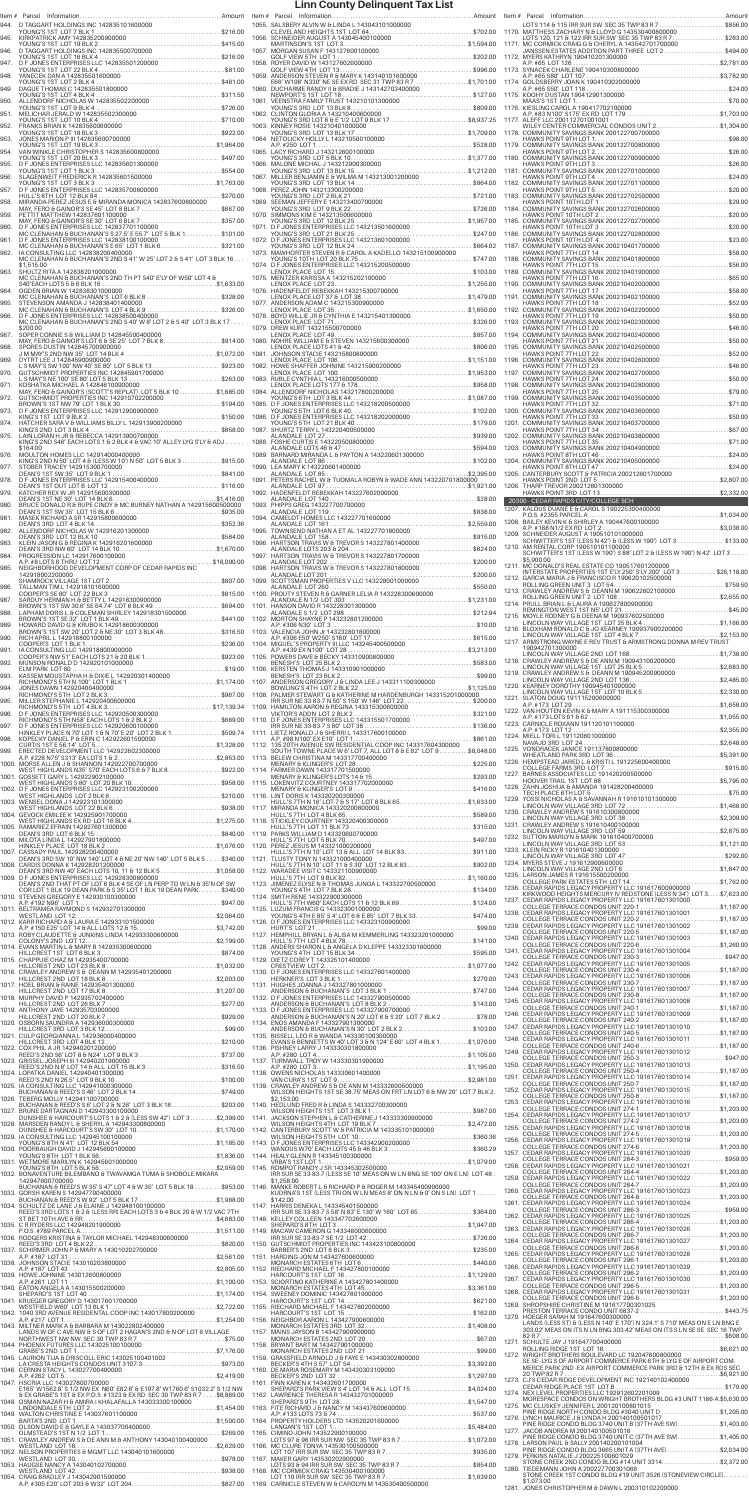|       | STONEY POINT HEIGHTS 15TH-OUT LOT A\$867.00                                                                                                              |  |
|-------|----------------------------------------------------------------------------------------------------------------------------------------------------------|--|
|       | 1283. NEWGAARD RUTH A 200340102601004                                                                                                                    |  |
|       | STONEY POINT HEIGHTS LAKEVIEW TOWNHOMES CONDO UNIT 7032<br>\$1,285.00                                                                                    |  |
|       | 1284. FREILINGER LLOYD J & NANCY A 200342700801017                                                                                                       |  |
|       | THE VILLAS AT STONEY POINT II CONDO 6851\$2,847.00<br>1285. VASKE SHELLY J 200342800101030                                                               |  |
|       | THE VILLAS AT STONEY POINT CONDO UNIT 4172\$786.00                                                                                                       |  |
|       | 20400 - CEDAR RAPIDS CITY/MARION SCH<br>1286. BESLER JASON D & KAREN E 140135200101001                                                                   |  |
|       | EXECUTIVE ESTATES UNIT 2 CONDO APT 18\$1,008.00                                                                                                          |  |
|       | 20500 - CEDAR RAPIDS CITY/LINN MAR SCH                                                                                                                   |  |
|       |                                                                                                                                                          |  |
|       |                                                                                                                                                          |  |
|       | E328' W713.2' S530' SW SE EX RD SEC 27 TWP 84 R 7\$5,408.00<br>1290. BROCK STEVE W 112745200801001                                                       |  |
|       | CRESCENT VIEW 4TH CONDO BLDG #39 UNIT 810 (DEER RUN DR NE) \$2,069.00                                                                                    |  |
|       | 1291. ULMER-NEUHAUS DAPHNE & TRAVIS NEUHAUS 112747600400000                                                                                              |  |
|       | 1292. YOUNG SCOTT R 112747802400000                                                                                                                      |  |
|       |                                                                                                                                                          |  |
|       | 1294. C & A LLC 113410400701013                                                                                                                          |  |
|       | COLTON SQUARE MALL CONDO BLDG C UNIT C-3\$6,651.00<br>1295. MC DOWELL VALERIE I 113412700401007                                                          |  |
|       | GREYSTONE COURTYARD HOMES CONDO BLDG A UNIT 8\$1,445.00<br>1296. WALKER TODD M 113420100301000                                                           |  |
|       |                                                                                                                                                          |  |
| 1297. | JASPER ALEX 113425700401013<br>FIELDSTONE II CONDO BLDG 1472 UNIT 2\$809.00                                                                              |  |
|       | 1298. B A M CORP 113432900101000<br>CROSSINGS AT ST ANDREWS CONDO BLDG 1 UNIT 1419\$274.00                                                               |  |
|       | 1299. B A M CORP 113432900101003<br>CROSSINGS AT ST ANDREWS CONDO BLDG 1 UNIT 1431\$274.00                                                               |  |
|       | 1300. B A M CORP 113432900101007                                                                                                                         |  |
|       | CROSSINGS AT ST ANDREWS CONDO BLDG 2 UNIT 1413\$274.00<br>1301. B A M CORP 113432900101028                                                               |  |
|       | CROSSINGS AT ST ANDREWS CONDO BLDG 8 UNIT 1115\$274.00<br>1302. B A M CORP 113432900101029                                                               |  |
|       | CROSSINGS AT ST ANDREWS CONDO BLDG 8 UNIT 1119\$274.00<br>1303. B A M CORP 113432900101030                                                               |  |
|       | CROSSINGS AT ST ANDREWS CONDO BLDG 8 UNIT 1123\$274.00                                                                                                   |  |
|       | 1304. B A M CORP 113432900101031<br>CROSSINGS AT ST ANDREWS CONDO BLDG 8 UNIT 1127\$274.00                                                               |  |
|       | 1305. WHITE ANGELA M 113440201101016                                                                                                                     |  |
|       |                                                                                                                                                          |  |
|       |                                                                                                                                                          |  |
| 1308. | BOWMAN RIDGE 1ST (LESS NW'LY 10') & (LESS S 4') LOT 9 \$3,833.00<br>SCHLEGEL SCOTT G & JANE A 113528302600000                                            |  |
|       | 1309. PILCHER BRYAN 113530600900000                                                                                                                      |  |
|       | 1310. NOE HARLEY K 113533201700000                                                                                                                       |  |
|       |                                                                                                                                                          |  |
|       |                                                                                                                                                          |  |
|       |                                                                                                                                                          |  |
|       | 1313. SERITAGE SRC FINANCE LLC 140242600100000                                                                                                           |  |
|       | SENTING (LESS RDS) & (LESS W 281' E 512' N 310') & (LESS PT DESC B 1845 P 62<br>BNG PT OF W 17.35' S 415.44' N 1002.74') N OF BLVD E 476' W 1/2 SE SEC 2 |  |
|       | 1314. JKW ENTERPRISES LLC 140245100200000                                                                                                                |  |
|       |                                                                                                                                                          |  |
|       | A.P. #449 LOT 9.<br>1315. GREEN LAURA B 140245300700000                                                                                                  |  |
|       | LANDS THAT PT ABND RR BNG W OF GLENBROOK DR SW SE SEC 2 TWP 83 R 7                                                                                       |  |
|       | \$41.00<br>1316. MC VAY JASON F 140310200100000                                                                                                          |  |
|       |                                                                                                                                                          |  |
|       |                                                                                                                                                          |  |
|       |                                                                                                                                                          |  |
|       | 20700 - CEDAR RAPIDS CITY/CEDAR RAPIDS SCH/SSMID1<br>1319. 2ND & 2ND LC 142138100900000                                                                  |  |
|       | O T NW 40' SW 20' LOT 9 & NW 40' LOT 10 BLK 15\$9,112.00<br>1320. 2ND & 2ND LC 142138101000000                                                           |  |
|       | O T NW 60' SE 100' SW 20' LOT 9 & NW 60' SE 100' LOT 10 BLK 15 \$17,138.00                                                                               |  |
|       | 1321. 2ND & 2ND LC 142138101100000<br>O T SE 40' SW 20' LOT 9 & SE 40' LOT 10 BLK 15 \$12,609.00                                                         |  |
|       | 1322. 2ND & 2ND LC 142138101200000                                                                                                                       |  |
|       |                                                                                                                                                          |  |
|       | 1324. 2ND & 2ND LC 142145700100000                                                                                                                       |  |
|       |                                                                                                                                                          |  |
|       | 1326. ADROIT LC 142146400500000                                                                                                                          |  |
|       | 1327. DOWS OPPORTUNITY LC 142146400900000                                                                                                                |  |
|       | 1328. ADROIT LC 142146401001000                                                                                                                          |  |
|       | 1329. ADROIT LC 142146401001001                                                                                                                          |  |
|       |                                                                                                                                                          |  |
|       | 1330. ADROIT LC 142146401001002                                                                                                                          |  |
|       | 1331. ADROIT LC 142146401001003                                                                                                                          |  |
|       | 1332. PROGRESSION LC 142147801000000<br>O TLOT 8 BLK 59                                                                                                  |  |
|       | 1333. SLE INVESTMENTS LC 142810700100000                                                                                                                 |  |
|       | CARPENTER'S 1ST LOTS 4 5, 6 & NE 40'LOT 7 BLK 5 & NE 100'OF ALLEY IN THIS<br>BLK & THAT PT VAC 7TH AVE DESC B1653 P18\$31,272.00                         |  |
|       | 1334. SLE INVESTMENTS LC 142810700400000<br>CARPENTER'S 1ST LOTS 1, 2, 3, 8, 9, & 10 BLK 5 & SW 200' VAC ALLEY THEREIN                                   |  |
|       | & VAC ALLEY LYG NE'LY & ADJ LOT 8 \$15,218.00<br>1335. SLE IOWA BUILDING LC 142813300200000                                                              |  |
|       | 1336. STATION ON FIRST LLC 142813600200000                                                                                                               |  |
|       | O T (LESS RR) SE 20' LOT 3 & NW 31.5' LOT 4 BLK FR6 \$10,149.00                                                                                          |  |
|       | 1337. EVOLUTION LC 142820100600000<br>O T LOT 7 BLK 4<br>\$29,482.00                                                                                     |  |
| 1338. | SHADOW RIVER LC 142820700100000<br>O T (LESS RR) LOTS 1 & 2 & THAT PT LOTS 3, 4 & 5 FR BLK 5 DESC V 1561 P 304                                           |  |
|       | BNG E 130.07' MEAS ON N LN LOT 3 & BNG E 145' MEAS ON S LN LOT 5 & SW<br>1.25' VAC ST NE OF & ADJ TO LOTS 1, 2, 3 & 4 THEREOF \$110,728.00               |  |
|       | 20800 - CEDAR RAPIDS CITY/CEDAR RAPIDS SCH/SSMID2                                                                                                        |  |
|       | 1339. OLINGER INVESTMENT CORP 142140100100000                                                                                                            |  |
|       | 1340. J & J BUILDING LLC 142225700900000                                                                                                                 |  |
|       | 20899 - CEDAR RAPIDS CITY/CEDAR RAPIDS SCH/SSMID3                                                                                                        |  |
|       | 1341. MC CORMICK CRAIG G 142733000500000                                                                                                                 |  |
|       | J C MAY'S (LESS PT DESC V 1475 P 509) & (LESS PT DESC B 1813 P 65) LOT 19                                                                                |  |
|       | 1342. MC CORMICK CRAIG G 142733000600000<br>J C MAY'S (LESS SE 14') SW 52.5' MEAS ON NW LN LOT 19 BLK 33\$7,963.00                                       |  |
|       | 1343. REVOLUTION REALTY TEAM LLC 142818600201003                                                                                                         |  |
|       | 30100 - CEDAR RAPIDS CITY AG/CEDAR RAPIDS SCH<br>1344. WILLIA FARMS LLC 113025200700000                                                                  |  |

| <b>Public Bidder Real Estate</b>                                                                                                                                                                                                                                                                                                                                                                                                                                                                                                                                                                                                                          |
|-----------------------------------------------------------------------------------------------------------------------------------------------------------------------------------------------------------------------------------------------------------------------------------------------------------------------------------------------------------------------------------------------------------------------------------------------------------------------------------------------------------------------------------------------------------------------------------------------------------------------------------------------------------|
| I, Sharon K. Gonzalez, Treasurer of Linn County, Iowa, hereby give notice that on Tues-<br>day the 21st of June, 2022, at the Nine O'clock in the forenoon at Jean Oxley Public<br>Service Center, I will as provided by law, offer for sale all Real Estate with more than one<br>year tax due hereinafter listed on which Taxes of any description shall remain due and<br>unpaid to the time of sale. These properties are subject to sale under the provisions of<br>Sections 446.18 and 446.19 of the Code of lowa on which it is mandatory that the Public<br>Bidder bid the same in for the County.<br>Sharon K. Gonzalez<br>Linn County Treasurer |
| 00200 - BERTRAM TWP/MT VERNON SCH/FD1                                                                                                                                                                                                                                                                                                                                                                                                                                                                                                                                                                                                                     |
| 1345. * SHEA THOMAS J 181145100202009<br>CABIN LOCATED AT 811 UPPER PALISADES LN W1/2 SE 11-82-6 \$166.00                                                                                                                                                                                                                                                                                                                                                                                                                                                                                                                                                 |
| 1346. * TROY KEVIN R 181322600300000<br>LOT 1 IRR SUR NW NW SE'LY OF RD SEC 13 TWP 82 R 6\$256.00                                                                                                                                                                                                                                                                                                                                                                                                                                                                                                                                                         |
| 10200 - CENTER PT CITY/CENTER PT-URBANA SCH                                                                                                                                                                                                                                                                                                                                                                                                                                                                                                                                                                                                               |
| 1347. * UNKNOWN 050917902800000                                                                                                                                                                                                                                                                                                                                                                                                                                                                                                                                                                                                                           |
| TH PT LOT 1 BLK 1 E C PT & ALLEY LYG W OF & ADJ & TH PT S71' LOT 24 IRR                                                                                                                                                                                                                                                                                                                                                                                                                                                                                                                                                                                   |
| SUR SE NE-EX TH PT DESC V8955/127 SEC 9 TWP 85 R 8  \$275.00<br>1348. * MERTENS PHIL 050928600200000                                                                                                                                                                                                                                                                                                                                                                                                                                                                                                                                                      |
| TH PT LOT 55 IRR SUR NE'LY OF SW'LY 82.5' NE'LY OF WATER ST SEC 9 TWP 85                                                                                                                                                                                                                                                                                                                                                                                                                                                                                                                                                                                  |
|                                                                                                                                                                                                                                                                                                                                                                                                                                                                                                                                                                                                                                                           |
| 20100 - CEDAR RAPIDS CITY/CEDAR RAPIDS SCH                                                                                                                                                                                                                                                                                                                                                                                                                                                                                                                                                                                                                |
|                                                                                                                                                                                                                                                                                                                                                                                                                                                                                                                                                                                                                                                           |
|                                                                                                                                                                                                                                                                                                                                                                                                                                                                                                                                                                                                                                                           |
|                                                                                                                                                                                                                                                                                                                                                                                                                                                                                                                                                                                                                                                           |
|                                                                                                                                                                                                                                                                                                                                                                                                                                                                                                                                                                                                                                                           |
|                                                                                                                                                                                                                                                                                                                                                                                                                                                                                                                                                                                                                                                           |
|                                                                                                                                                                                                                                                                                                                                                                                                                                                                                                                                                                                                                                                           |
| WELLINGTON PLACE 2ND E 40' LOT 4 BLK 6\$11.770.50                                                                                                                                                                                                                                                                                                                                                                                                                                                                                                                                                                                                         |
| 1354. * RUIZ MARCELINA T 142233401000000                                                                                                                                                                                                                                                                                                                                                                                                                                                                                                                                                                                                                  |
| 1355. *WALKER SHERRI L 142720303100000                                                                                                                                                                                                                                                                                                                                                                                                                                                                                                                                                                                                                    |
| CARPENTER'S 7TH W 30' LOT 19 BLK 51\$3.239.00                                                                                                                                                                                                                                                                                                                                                                                                                                                                                                                                                                                                             |
| 1356. * WALKER CLINTON W 142832700600000                                                                                                                                                                                                                                                                                                                                                                                                                                                                                                                                                                                                                  |
|                                                                                                                                                                                                                                                                                                                                                                                                                                                                                                                                                                                                                                                           |
|                                                                                                                                                                                                                                                                                                                                                                                                                                                                                                                                                                                                                                                           |
| 20899 - CEDAR RAPIDS CITY/CEDAR RAPIDS SCH/SSMID3                                                                                                                                                                                                                                                                                                                                                                                                                                                                                                                                                                                                         |
| 1358. * VONDRACEK PROPERTIES LC-SERIES11 142840400700000                                                                                                                                                                                                                                                                                                                                                                                                                                                                                                                                                                                                  |
|                                                                                                                                                                                                                                                                                                                                                                                                                                                                                                                                                                                                                                                           |

## Mobile Home

I, Sharon K. Gonzalez, Treasurer of Linn County, Iowa, hereby give notice that on Tues-<br>day the 21st of June, 2022, at the Nine O'clock in the forenoon at Jean Oxley Public<br>Service Center, I will as provided by law, offer

| 00100 - BERTRAM TWP/CEDAR RAPIDS SCH/FD2                                                                |
|---------------------------------------------------------------------------------------------------------|
| 1359. GREIF DOUGLAS ALLEN 11248070<br>SPEC 1995 Title #57AJ78308                                        |
| 1360. GREIF DOUGLAS ALLEN 1989M<br>MEDALLION 1987 Title #57AK94565                                      |
|                                                                                                         |
| 1361. PAUL ELDON NEAL II 1W300483I<br>FORE 1996 Title #57AG69321                                        |
| 1362. JEFFERY FARL HENDERSON 22300623T                                                                  |
| HAMPSHIRE 1984 Title #57AM43240                                                                         |
| 1363. GREIF DOUGLAS ALLEN & GREIF LISA LYNN 30300468J                                                   |
| SKYL 1997 Title #57AB29793                                                                              |
| 1364. RANDY DAVID EUGENE JONES & KAITLIN CELSEY KRUSE 68A14961<br>CRUISE AIR LEAN 1986 Title #57AK62466 |
| 1365. PERREGO LYNN 73551                                                                                |
| CDCF 1973 Title #57, 58320                                                                              |
|                                                                                                         |

|       |                                                                                                                                                                      |                   | Ite |
|-------|----------------------------------------------------------------------------------------------------------------------------------------------------------------------|-------------------|-----|
|       | 1366. JENNIFER KATHREEN REID INFLP76A06196AT<br>AUBL 1994 Title #57AC06195                                                                                           |                   | 14  |
|       | 1367. KIMBERLY JOANN FLODEEN NT36504A                                                                                                                                |                   | 14  |
|       | COMMODORE 1995 Title #57AK95814                                                                                                                                      |                   |     |
|       | 1368. CHRISTINA ANN ANDERSON PI02309D<br>PRG 1990 Title #57AJ53108                                                                                                   |                   | 14  |
|       | 1369. Randy David Eugene Jones PI03654G                                                                                                                              |                   | 14  |
|       | PORT 1993 Title #57AL84776                                                                                                                                           |                   | 14  |
|       | 01600 - BROWN TWP/SPRINGVILLE SCH CONTROL CONTROL CONTROL CONTROL CONTROL CONTROL CONTROL CONTROL CONTROL CONT<br>1370. LISA MARIE BLOMME 1W300610Z                  |                   |     |
|       | FBRK 1990 Title #57AI58983<br>Park: MHP76 - Carlton<br>1371. JOHN KARL GAGLIARDI 41529                                                                               |                   | 14  |
|       | MANSION 2019 Title #57AL87828                                                                                                                                        |                   | 14  |
|       | 1372. TYLER JAMES HANSON AP13220                                                                                                                                     |                   | 14  |
|       |                                                                                                                                                                      |                   |     |
|       |                                                                                                                                                                      |                   | 14  |
|       |                                                                                                                                                                      |                   | 14  |
|       | 04100 - LISBON CITY/LISBON SCH                                                                                                                                       |                   |     |
|       | 1375. JEANETTE ANN HILL 651224795<br>FAWN 1970 Title #57AG70705                                                                                                      |                   | 14  |
|       | Park: MHP86 - Lisbon Mobile Home Park\$133.00<br>1376. SEAN MICHAEL GOULD NV38087A<br>COMM 1997 Title #57AK07286                                                     |                   | 14  |
|       | 04300 - MT VERNON CITY/MT VERNON SCH                                                                                                                                 |                   | 14  |
|       | 1377. LARRY LEROY WOLFE JR 04510735Y<br>CUTLASS 1989 Title #57AM05752                                                                                                |                   |     |
|       | 1378. MEGAN MARIE MEALMAN 065997                                                                                                                                     |                   | 14  |
|       | MARS 1993 Title #57AG80707                                                                                                                                           |                   | 14  |
|       | SKYLINE 1984 Title #57AK38357                                                                                                                                        |                   | 14  |
|       | FLEETWOOD 1997 Title #57AM11510                                                                                                                                      |                   |     |
|       | 1381. ANTONIO GOVEA 1W300589D                                                                                                                                        |                   | 14  |
|       | FBRK 1991 Title #57AH74366                                                                                                                                           |                   | 14  |
|       | SKYL 1993 Title #57AK38342                                                                                                                                           |                   | 14  |
|       | 1383. LENABURG HILDA FAYE 42421140D<br>SABR 1991 Title #57AE18462                                                                                                    |                   |     |
|       |                                                                                                                                                                      |                   | 14  |
|       | WED 1992 Title #57AK38349                                                                                                                                            |                   | 14  |
|       | WEWD 1992 Title #57AK38337                                                                                                                                           |                   | 14  |
|       | 479395N0563                                                                                                                                                          |                   |     |
|       | HUNT 1989 Title #57AJ70908                                                                                                                                           |                   | 14  |
|       | 1387. COLONIAL ESTATES MHP LLC 5B300506H<br>FORE 1995 Title #57AK38334                                                                                               |                   | 14  |
|       | Park: MHP78 - Colonial Estates<br>1388. COLONIAL ESTATES MHP LLC 5Z420180G                                                                                           |                   | 14  |
|       | SPRB 1994 Title #57AK38351                                                                                                                                           |                   |     |
|       | CORL 1989 Title #57AK38341                                                                                                                                           |                   | 14  |
|       | AUBR 1993 Title #57AF93747                                                                                                                                           |                   | 14  |
|       |                                                                                                                                                                      |                   | 14  |
|       | LIFE 2001 Title #57AK38345                                                                                                                                           |                   |     |
|       | KIND 1996 Title #57AK38336<br>Park: MHP78 - Colonial Estates                                                                                                         |                   | 14  |
|       | 1393. SHARON ANN DE LA ROSA NHP96347<br>HOLL 1996 Title #57AG83401                                                                                                   |                   | 14  |
|       |                                                                                                                                                                      |                   | 14  |
|       | COMM 1996 Title #208G2840244Z                                                                                                                                        |                   |     |
|       | COMMODORE 1996 Title #57AK38344                                                                                                                                      |                   | 14  |
|       | SCU 1997 Title #57AK38340                                                                                                                                            |                   | 14  |
|       | 07700 - MARION CITY/LINN MAR SCH                                                                                                                                     |                   | 14  |
|       | 1397. BIGGER KAREN SUE 0511435391<br>CHAM 1991 Title #57V278095                                                                                                      |                   |     |
|       | 1398. STODDARD JUDITH K 0567244322                                                                                                                                   |                   | 14  |
|       | CHAM 1976 Title #57V095552<br>1399. CASIE RAE TRIMBLE 0591464031                                                                                                     |                   | 14  |
|       | CHAMPION 1989 Title #57AJ79787                                                                                                                                       |                   | 14  |
|       | CHAMPION 1992 Title #57AL68285                                                                                                                                       |                   | 14  |
|       | 1401. AZBILL JAMES MICHEAL 0630391H                                                                                                                                  |                   |     |
|       | ARLG 1973 Title #57AE30244<br>1402. BAILEY DORI LYNNE 064901                                                                                                         |                   | 14  |
|       | MAEX 1993 Title #57AD21665                                                                                                                                           |                   | 14  |
|       | LIBE 1993 Title #57AL47378                                                                                                                                           |                   | 14  |
|       | 1404. JODI LYNN KURSETH 06L24488<br>LIB 1993 Title #57AJ58970                                                                                                        |                   |     |
|       |                                                                                                                                                                      |                   | 14  |
|       | BONNAVILLA 1990 Title #57AM71951                                                                                                                                     |                   | 14  |
|       | REDM 2013 Title #57AG92244                                                                                                                                           |                   |     |
|       | LAKE 1993 Title #57AK90106                                                                                                                                           |                   | 14  |
|       |                                                                                                                                                                      |                   | 14  |
|       | SPECTRUM 1994 Title #57AL63554                                                                                                                                       |                   | 14  |
|       | 1409. UNGER NICOLE MAIRE 11245491<br>REDW 1994 Title #57AF91105<br>Park: MHP87 - Marion Mobile Home Park\$277.00                                                     |                   |     |
|       | 1410. MELINDA ANN PLATT 11247250<br>SPECTRUM 1995 Title #57AJ38995                                                                                                   |                   | 14  |
|       | Park: MHP87 - Marion Mobile Home Park\$165.00<br>1411. ADAMS DANA TRISH 11248033                                                                                     |                   | 14  |
|       | SPECTRUM 1995 Title #57AM70155                                                                                                                                       |                   | 14  |
|       | 1412. CAROL ANN LEKIN JR 112B3703<br>SUMMIT RIDGE 1994 Title #57AM35193<br>Park: MHP95 - Squaw Creek Village                                                         | $\ldots$ \$296.00 |     |
|       | 1413. JASON ANDREW MULLINS & CHRISTINA LOUISE MULLINS 13858<br>MSH 1971 Title #57AJ73742                                                                             |                   | 14  |
|       |                                                                                                                                                                      |                   | 14  |
|       | PARKWOOD 1979 Title #57AM61271<br>1415. KARMA ALICIA MONTAG 18300417T                                                                                                |                   | 14  |
|       | JAY 1983 Title #57AK75607                                                                                                                                            |                   |     |
|       | 1416. REBECCA SUE TRACY 18A10717<br>BONNAVILLA 1981 Title #57AM49666                                                                                                 |                   | 14  |
|       | HOLLY PARK 2002 Title #57AL83714                                                                                                                                     |                   | 14  |
|       |                                                                                                                                                                      |                   | 14  |
|       | AULT 1993 Title #57AK79261                                                                                                                                           |                   | 14  |
|       | VICN 1981 Title #57AL37451                                                                                                                                           |                   |     |
|       | 1420. JACQUELINE RIVERA 1W300423D<br>FOREST BROOK 1991 Title #57AL65031                                                                                              |                   | 14  |
|       |                                                                                                                                                                      |                   | 14  |
|       | MADE RITE 1981 Title #57AK54575                                                                                                                                      |                   | 14  |
|       | 1422. ANGEL LIRA FRANCO 233209<br>SCHULT 1988 Title #57AM24806                                                                                                       |                   |     |
|       | 1423. SADDORIS JULIE R 2997<br>BRPT 1978 Title #57T175595                                                                                                            |                   | 15  |
|       | 1424. SCHARPF ANDREW DAVID 2HP005569AB                                                                                                                               |                   | 15  |
|       | HOLLY PARK 2000 Title #57AM70132<br>Park: MHP98 - Eagle Ridge                                                                                                        |                   | 15  |
|       | 1425. DAUGHERTY RICHARD LEIGH 33967<br>MARS 1980 Title #57AB20067<br>Park: MHP85 - Lindale Manor                                                                     |                   |     |
|       | 1426. MOLLY LORETTA MCDONELL 3399<br>NAME 1979 Title #57AJ95935                                                                                                      |                   | 15  |
|       |                                                                                                                                                                      |                   | 15  |
|       | SHAM 1981 Title #57AI71157<br>1428. ANDREW RYAN RICE 3407                                                                                                            |                   | 15  |
|       | SHM 1981 Title #57AI29153<br>Park: MHP87 - Marion Mobile Home Park\$240.00                                                                                           |                   |     |
|       | 1429. JESSICA MARIE SMITH 34744<br>ROLLOHOME 1980 Title #57AL70218                                                                                                   |                   | 15  |
|       | 1430. COLLEEN LYNN HOPPE 36474                                                                                                                                       |                   | 15  |
|       | ROLLOHOME 1984 Title #57AM32406<br>1431. JOHNSON JEAN M 36782                                                                                                        |                   | 15  |
|       | ROLL 1984 Title #57AA45874<br>Park: MHP87 - Marion Mobile Home Park\$207.00                                                                                          |                   |     |
|       | 1432. JULIA MARLENE BENTERS 37A3137<br>BONN 1973 Title #57Al64515                                                                                                    |                   | 15  |
|       | Park: MHP87 - Marion Mobile Home Park\$117.00<br>1433. COREY L MAYLONE 40197                                                                                         |                   | 15  |
|       | PALA 1963 Title #57AG33935<br>Park: MHP87 - Marion Mobile Home Park\$102.00<br>1434. JENNA JOLENE RICHARDSON 42310383Z                                               |                   | 15  |
|       | CARROLLTON 1990 Title #57AM51861                                                                                                                                     |                   | 15  |
|       |                                                                                                                                                                      |                   |     |
|       | SABRE 1990 Title #57AL78508                                                                                                                                          |                   |     |
|       | 1436. CHRISTINA LEE PHILLIPS 43382                                                                                                                                   |                   | 15  |
| 1437. | MARSHFIELD 1979 Title #57AK63610<br>TERIANNE GERMAIN EDWARDS 4423726                                                                                                 |                   | 15  |
|       | HILT 1970 Title #57AL21612<br>Park: MHP87 - Marion Mobile Home Park\$177.00                                                                                          |                   |     |
|       | 1438. CLARK TRACY DOREEN 4638<br>NORT 1987 Title #57AD72062                                                                                                          |                   | 15  |
|       | Park: MHP87 - Marion Mobile Home Park\$215.00<br>1439. HILLARY MAE TIERNAN 471590N1678                                                                               |                   | 15  |
|       | ATLAS MANUFACTURING CO 1991 Title #57AL28545<br>Park: MHP87 - Marion Mobile Home Park\$187.00<br>1440. CHERIE RENEE RITCHIE 4734436789<br>HUNT 1983 Title #57AJ83798 |                   | 15  |

| Item # Parcel                                                                                                                                                     |          |
|-------------------------------------------------------------------------------------------------------------------------------------------------------------------|----------|
| 1441. WHORTON SUSAN QUEENA 4793571N3212<br>WEST 1993 Title #57AB47556<br>Park: MHP85 - Lindale Manor                                                              |          |
| 1442. SHAUNA LOUISE DART 4795573N5073<br>WESTWIND 1995 Title #57AM11625                                                                                           |          |
| 1443. RUYING YANG 47967687399AB<br>MDWM 1996 Title #57AH38173                                                                                                     |          |
| 1444. ROWRAY ELLIOTT BRENT 482SB470S995CR<br>MLO 1982 Title #57AE31084                                                                                            |          |
| 1445. CAROL ANN LEKIN JR 4R420480G<br>SABR 1994 Title #57AL74484                                                                                                  |          |
| 1446. AMBER JOY MELVIN 4R421216G<br>SABR 1994 Title #57AI12231                                                                                                    |          |
| 1447. DUDLEY LOUISE YVETTE 5150M<br>MEDALLION 1996 Title #57AM71247                                                                                               |          |
| Park: MHP87 - Marion Mobile Home Park\$104.00<br>1448. ANGELA JANE BLAD 54967929407AB<br>DEERBROOK 1996 Title #57AM29533                                          |          |
| 1449. GRETCHEN LOUISE SELK 58123787<br>MAN O WAR 1967 Title #57AM32236                                                                                            |          |
| 1450. KIMBERLY MARIE SCOTT 61910AB<br>MODL 1974 Title #57AJ60119                                                                                                  |          |
| Park: MHP87 - Marion Mobile Home Park\$255.00<br>1451. AXTON SHARON L 63300259L<br>SKL 1999 Title #57V054782                                                      |          |
| 1452. KIMBERLY JILL LESLIE 88A16195                                                                                                                               |          |
| CORNELIUS MANUFACTURING INC 1988 Title #57AL72613<br>1453. JOSEPH AARON BRIGGIE 9079N                                                                             |          |
| MEDA 1973 Title #57AH63329<br>Park: MHP87 - Marion Mobile Home Park\$161.00<br>1454. GOETTE DALE LEE 9P420214M                                                    |          |
| WINN 2000 Title #57AA61303<br>1455. JAWAD NAWAZ 9P420513J                                                                                                         |          |
| WINNE 1997 Title #57AJ61235<br>1456. WILFORD SUSAN E 9P420877L                                                                                                    |          |
| WNRL 1999 Title #57V060545<br>1457. ADOLPH, JENNIFER ANÑ A35517                                                                                                   |          |
| ARTCRAFT 1985 Title #57AM68743<br>1458. TRACEY LEE THOMPSON AB33598                                                                                               |          |
| ROLL 1979 Title #57AG07488<br>Park: MHP87 - Marion Mobile Home Park\$255.00                                                                                       |          |
| 1459. ANGEL LIRA FRANCO AC3809AB<br>PAN HARD 1993 Title #57AM56751                                                                                                |          |
| 1460. CHARLOTTE ANN COONLEY AP7784<br>ARTCRAFT 1975 Title #57AK63023                                                                                              |          |
| 1461. SKYLER EARL ALLISON CV4535A/BIN<br>CRVA 2004 Title #57AK78289                                                                                               |          |
| 1462. CYNTHIA KAY MCKENZIE FH100037<br>FOTS 1995 Title #57AH76570                                                                                                 |          |
| 1463. ZACHARY PHILLIP DART FH101046<br>FOTS 1996 Title #57AK83533<br>Park: MHP98 - Eagle Ridge                                                                    |          |
| 1464. JULIE ANN COADY FH102287<br>FOTS 1998 Title #57AJ78788                                                                                                      | \$105.00 |
| 1465. KATHLENE JO QUINN KÝLE FH469812X95<br>FUQUA 1996 Title #57AM29468                                                                                           |          |
| Park: MHP87 - Marion Mobile Home Park\$114.00<br>1466. DERRICK DESHAWN BUCHANAN & HEATHER MAE BUCHANAN FS210921<br>FOUR SEASONS HOUSING INC 2001 Title #57AK48753 |          |
| 1467. KELLY MARIE HANSEN GB228034<br>NEWM 1972 Title #57AH51271                                                                                                   |          |
| 1468. BLOMME SUSAN KAY GR02943AB<br>COMD 1993 Title #57AD66181                                                                                                    |          |
| 1469. PHELAN PATRICK MICHAEL GR02967AB<br>COMM 1993 Title #57AF57487                                                                                              |          |
| 1470. JOSEPH DAVID LEVINSON GU05338AB<br>COMMODORE 1996 Title #57AK95125                                                                                          |          |
| Commodore 1996 Title #57AK24519                                                                                                                                   |          |
| Park: MHP98 - Eagle Ridge<br>1472. FILLMORE CONNIE J GU05487AB                                                                                                    |          |
| COMD 1996 Title #57T959551<br>1473. LAURA MARIE BRANDT HH1333INAB1                                                                                                |          |
| HHGI 1996 Title #57AJ58289                                                                                                                                        |          |
| HART HOUSING GROUP INC 1998 Title #57AL91341<br>1475. JASON DALE URWIN HH6442                                                                                     |          |
| HOUS 1975 Title #57AG22525<br>Park: MHP87 - Marion Mobile Home Park\$165.00<br>1476. DANNY RALPH JENSEN & SUSAN KAY JENSEN HK6357AB                               |          |
| EDIN 1996 Title #57AK35237                                                                                                                                        |          |
| 1477. STIFFLER CHAD CURTIS HM7839<br>HLA 1998 Title #57V446070                                                                                                    |          |
| 1478. AKILI MSEBENGI MWAGALWA HN8126AB<br>STONEYBROOK 1998 Title #57AJ90525                                                                                       |          |
| 1479. KNOCKEL TERRENCE OTTO & KNOCKEL ROBIN LYNN INFL455A10150FE13                                                                                                |          |
| FLEE 2004 Title #57AD77319                                                                                                                                        |          |
| 1480. KLOSTERMANN TODD WILLIAM INFL455A10867HP13<br>HIGH 2004 Title #57AE89559                                                                                    |          |
| 1481. WOMBACHER TIMOTHY JOHN & WOMBACHER ALISON ELIZABETH IN-<br>FL455A10869HP13<br>HIGH 2004 Title #57AE33091                                                    |          |
| Park: MHP87 - Marion Mobile Home Park\$105.00<br>1482. LEANDER JOSHUA RICHARD & WILSON LORI ANN INFL555A10970HP13                                                 |          |
| HIGH 2005 Title #57AE56599<br>Park: MHP87 - Marion Mobile Home Park\$209.00<br>Park: MIHEO / - MARTMAN INFLP76A05998AT                                            |          |
| FLW 1994 Title #57AI89068<br>1484. CAROL ANN LEKIN JR INFLP76A06422AT                                                                                             |          |
| FLEE 1994 Title #57AI27328                                                                                                                                        |          |
| AUBR 1994 Title #57AF70820                                                                                                                                        |          |
| AUBURN LIMITED 1994 Title #57AM57651<br>1487. LAVELY BRIAN INFLS76A08578AT13                                                                                      |          |
| AUBL 1995 Title #57T827995<br>1488. BRUNS STEVEN INFLS76A09290AT13                                                                                                |          |
| AUBL 1995 Title #57V189641                                                                                                                                        |          |
| 1489. LISA RENEE MURDOCH INFLT55A70757AU13<br>AUBU 1997 Title #57AJ32704                                                                                          | \$105.00 |
| 1490. DANIEL JAMES WOLFE KSDH05B37F42491A<br>DMF INC 1986 Title #57AM49584                                                                                        |          |
| 1491. KLINGHAMMER KAREN SUE LPP13730ABIN<br>ULVD 2003 Title #57V401617<br>Park: MHP87 - Marion Mobile Home Park\$135.00                                           |          |
| 1492. JORDAN ELIZABETH NORTHRUP M0216041<br>MANSION 1993 Title #57AM13019                                                                                         |          |
| 1493. JOHN JEFFREY BEAN SR MDC380163IN<br>CREST 2018 Title #57AK08261<br>Park: MHP98 - Eagle Ridge                                                                |          |
| 1494. CAROL ANN LEKIN JR MO238921<br>MANS 1994 Title #57AF43126                                                                                                   |          |
| 1495. SHANNON MARIE TORRES & MARY RICHELLE GOAD MY00111837K<br>HAPPY HOUSE 2000 Title #57AL26526                                                                  |          |
| 1496. PASTEUR NIRAGIRA MY01114899AB<br>WANNINGER 2001 Title #57AM46183                                                                                            |          |
| FMO 2001 Title #57V189479                                                                                                                                         |          |
| FSH 2002 Title #57Al01578                                                                                                                                         |          |
| CELE 2003 Title #57AH22566                                                                                                                                        |          |
| 1500. TEBBE RICK ALLEN MY04120760AB                                                                                                                               |          |
| CENT 2004 Title #57AK64136                                                                                                                                        |          |
| FAIRMONT HOMES 2004 Title #57AL78515<br>1502. MELISSA KAY CHITTICK & ROBERT DEAN CHITTICK MY9075058                                                               |          |
| PTWC 1990 Title #57AJ51314<br>1503. RENEE ANN TAYLOR MY9076364                                                                                                    |          |
| FANTASY 1990 Title #57AM59661<br>1504. DOUDNEY MARK TRACEY MY907647V                                                                                              |          |
| PTWC 1990 Title #57V442147                                                                                                                                        |          |
|                                                                                                                                                                   |          |
| 1506. MATTHEW JAMES READ SCOVILLE MY9180413<br>POIN 1991 Title #57AG15422                                                                                         |          |
| FLEE 1998 Title #57AK15315                                                                                                                                        |          |
| 1508. PIERCE LON ALAN MY99108007AB<br>FAIR 1999 Title #57AD81392<br>Park: MHP98 - Eagle Ridge                                                                     |          |
| 1509. KELLY RAY SANDERS N047772X<br>TRUM 1984 Title #57AG75984                                                                                                    |          |
| 1510. FINK JACOB MITCHELL N38351A<br>COMM 1997 Title #57AF88618                                                                                                   |          |
| BONN 1997 Title #57AK79062                                                                                                                                        |          |
| 1512. KENNEDY DAVID RAY & KENNEDY SHANNON LYNN NHP96616<br>HYPK 1996 Title #57AC94241                                                                             |          |
| 1513. MUNSON VICKY ANN NS34685A<br>COMD 1994 Title #57AJ17529                                                                                                     |          |
| 1514. JORDAN MATHEW DUROW NS34756A<br>COMD 1994 Title #57AI35986                                                                                                  |          |
| 1515. LARRY EUGENE SEXTON NU36625AB<br>COMMODORE 1996 Title #57AM49219                                                                                            |          |
| 1516. MITCHELL DEAN ASWEGAN NU36767A                                                                                                                              |          |
| Commodore 1996 Title #57AM46106<br>1517. ROBERT LAVERN KAHLER & REBECCA LEANNE STEELE NU36980A<br>COMM 1996 Title #57AG21169                                      |          |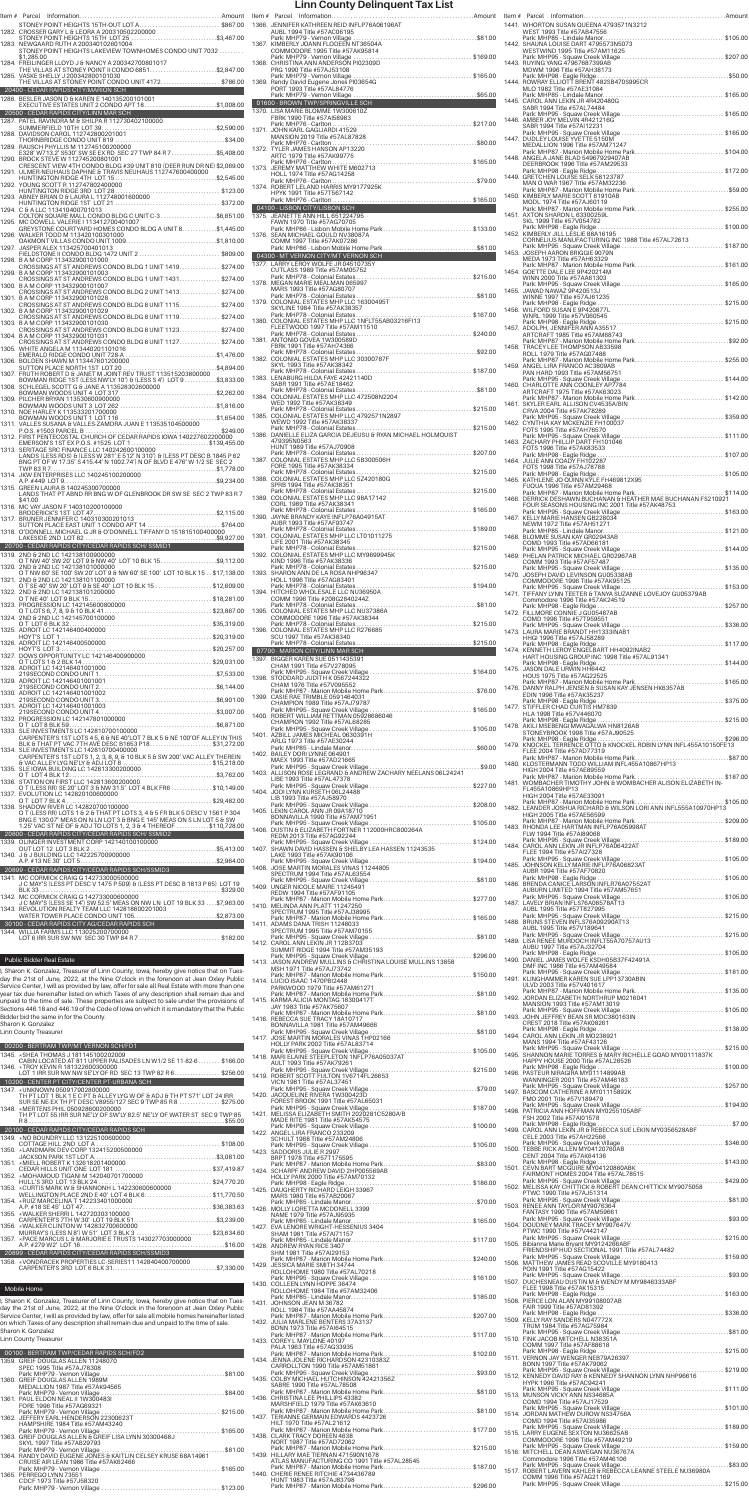|                                                                                                                                   |       | Item # Parcel Informat                                              |
|-----------------------------------------------------------------------------------------------------------------------------------|-------|---------------------------------------------------------------------|
| 1518. SPALTI SARA LYNN NU37038A<br>CIT 1996 Title #57AB92888                                                                      |       | 1595. KILTS CARRIE L DV<br>STW 1964 Title #5                        |
|                                                                                                                                   |       | Park: MHP92 - Tow<br>1596. BAIRD KRISTY LYN                         |
| COMD 1996 Title #57V045228<br>1520. CAROL ANN LEKIN JR NU37666A                                                                   |       | FORT 1996 Title #9<br>Park: MHP92 - Tow<br>1597. PAMELA GAIL ALL    |
| COMD 1996 Title #57AG67270                                                                                                        |       | FUQU 1991 Title #<br>Park: MHP75 - Bali                             |
| 1521. HAVILAND MICHAEL W NU37852A<br>COMD 1996 Title #57V039562                                                                   |       | 1598. STEPHANIE ANN N<br>BKWD 1997 Title #                          |
| 1522. C R HOMES NV37784A<br>COMMODORE 1997 Title #57AK62579                                                                       |       | Park: MHP75 - Bali<br>1599. DAVID JOSEPH FR<br>ROLL 1981 Title #5   |
| 1523. MARY ELIZABETH CORKERY NV38200A                                                                                             |       | Park: MHP91 - Sun<br>1600. CHERYL LYNNE BF                          |
| COMM 1997 Title #57AK53406                                                                                                        |       | MAJ 1984 Title #5.<br>Park: MHP75 - Bali<br>1601. STIFTER NYGIL BR  |
| COMD 1998 Title #57T987302                                                                                                        |       | PATR 2005 Title #5<br>Park: MHP92 - Tow                             |
| 1525. RICHARD LEROY FOSTER JR NW39312A<br>COMMODOR 1998 Title #57AK01988                                                          |       | 1602. DIANA LYNN HALL<br>CLAYTON 2013 Tit                           |
| 1526. WOOD PATRICIA CAROL NW39372A<br>COMM 1998 Title #57AF75170                                                                  |       | Park: MHP75 - Bali<br>1603. FISHER TINA M M\<br>WILS 2001 Title #5  |
| 1527. BERENICE GONZALEZ-MIRANDA NW39509AB                                                                                         |       | Park: MHP75 - Bali<br>1604. KELLY ANN MATHI                         |
| COMMODORE 1998 Title #57AM02716<br>1528. HOPE HUENEFELD NX40075A                                                                  |       | BAYV 2005 Title #5<br>Park: MHP75 - Bali<br>1605. MARY EDITH SLIGI  |
| COMMODORE 1999 Title #57AK56526                                                                                                   |       | ENCO 1988 Title #<br>Park: MHP75 - Bali                             |
| 1529. NOVA RHEA RICHARDSON NX40079A<br>COMMODORE 1999 Title #57AM59612                                                            |       | 1606. CONSOLATA NYAN<br>FSH 1988 Title #57                          |
| 1530. TIMA BRIANNE MELENDEZ NX40099AB<br>COMMODORE 1999 Title #57AM04005                                                          |       | Park: MHP92 - Tow<br>1607. FULLER LINDSAY I<br>VIST 1988 Title #5   |
| Park: MHP95 - Squaw Creek Village<br>1531. ANDREW RAY CAMPBELL NX40135A                                                           |       | Park: MHP75 - Bali<br>1608. STEPHEN ROBERT                          |
| COMMODORE 1999 Title #57AM00101<br>1532. OLEVIA CIZA ERNEST or PASTEUR NIRAGIRA NY40900A                                          |       | POINT WEST CUST<br>Park: MHP75 - Bali                               |
| COMMODORE 2000 Title #57AL60707                                                                                                   |       | 1609. CHRISTOPHER AR<br>POINT WEST CUST<br>Park: MHP75 - Bali       |
| 1533. MORGAN PRISCILLA JARRETT PI00511B<br>PRESTIGE 1988 Title #57AI75876                                                         |       | 1610. ANGELA LYNN KAF<br>DIPLOMAT 1991 T                            |
| . \$189.00<br>1534. SMITH WOODROW LEROY & SMITH SALLY ANNETTE R288189<br>SCU 1999 Title #57V343617                                |       | Park: MHP75 - Bali<br>1611. KINNEY DAVID J &<br>DUBQ 1998 Title #   |
| Park: MHP98 - Eagle Ridge<br>$\ldots \ldots \ldots$ . \$105.00<br>1535. BART MICHAEL CARFIZZI & CARFIZZI KATHLEEN HELEN R288496AB |       | Park: MHP75 - Bali<br>1612. JUSTIN LEE LUKES                        |
| SCHULT 1999 Title #57AK49585<br>Park: MHP98 - Eagle Ridge<br>1536. ELIZABETH RACHEL KEELE RV13601                                 |       | INNSBRUCK 1984<br>Park: MHP92 - Tow<br>1613. SMITH ORVILLE D        |
| WBS ARTCRAFT 1979 Title #57AL65018                                                                                                |       | HYPK 1996 Title #5<br>Park: MHP91 - Sun                             |
| 1537. KAMMERER PAUL JOSHUA III S1888<br>ROWO 1974 Title #57AE66268                                                                |       | 1614. NATHANIAL CHRIS<br>COMD 1997 Title #                          |
| Park: MHP87 - Marion Mobile Home Park\$165.00<br>1538. DARRELL ALLAN STRATTON TWIMSCS15016<br>SKYLINE 1984 Title #57AM11489       |       | Park: MHP75 - Bali<br>1615. DARCY DIANNE M<br>SCHU 1998 Title #     |
| 08100 - HIAWATHA CITY/CEDAR RAPIDS SCH                                                                                            |       | Park: MHP75 - Bali<br>1616. KEVIN PAUL KOEP                         |
| 1539. KELLY KOLENE JENNINGS 0120128L<br>SKYLINE 1977 Title #57AM31478                                                             |       | SCHULT 2000 Title<br>Park: MHP75 - Bali<br>1617. MARGARET ANN C     |
| Park: MHP92 - Tower Terrace<br>1540. SANDRA ANN GRIMES 02CP13598A&B                                                               |       | ROLLOHONE-WES<br>Park: MHP75 - Bali                                 |
| COLONY PARK 1992 Title #57AM55748<br>1541. JOSHUA DEWAYNE WATSON & LINZIE NICHOLE STANT 0584923619                                |       | 1618. BLAIR DAVIS GAUN<br>RLHS 1988 Title #5                        |
| CHAM 1988 Title #57AI67558                                                                                                        | 1619. | Park: MHP75 - Bali<br>CHANCE WILLIAM<br>NORT 2005 Title #           |
| 1542. SKYLER EARL ALLISON 06L11659<br>LIB 1978 Title #57AD46101<br>Park: MHP91 - Sunset                                           |       | Park: MHP92 - Tow<br>1620. JONES JAMES H Z                          |
| 1543. LUCAS MICHAEL LEITCH 06L20133<br>LIBERTY 1987 Title #57AL90490                                                              |       | DUKE 1981 Title #0<br>Park: MHP75 - Bali                            |
| 1544. LUCAS ELI MUNSON 0701711563                                                                                                 |       | 20100 - CEDAR RAPIDS<br>1621. THURN TONY RAY                        |
| STYLECRAFT 1973 Title #57AL92792<br>1545. KEITH ALLEN VONSTEIN 10236418                                                           |       | SKL 1978 Title #57<br>Park: MHP77 - Ced<br>1622. HSCRIA LLC 01303   |
| VEUR 1982 Title #57AK22444                                                                                                        |       | SKYL 1977 Title #5<br>Park: MHP82 - Edg                             |
| 1546. BRIAN ROBERT DORN 1033<br>REG 1973 Title #57AK90097                                                                         |       | 1623. HSCRIA LLC 01L19<br>LIB 1982 Title #57                        |
| 1547. DANIELLE MARIE JASA-ADAMS 11242755<br>LAKESIDE 1993 Title #57AM16711                                                        |       | Park: MHP82 - Edg<br>1624. RICHARD LEE EST<br>REBEL 1987 Title #    |
| 1548. EDWARDS BRIAN LEE 11251301                                                                                                  |       | Park: MHP80 - Five<br>1625. CHELSEY RAE MO                          |
| SPEC 1996 Title #57AA92275<br>Park: MHP75 - Bali Hai<br>1549. WILLIAMS ASHLEY MARIE 11255295                                      |       | SKYLINE 1988 Title<br>Park: MHP84 - Wes<br>1626. RICHARD KEVIN C    |
| REDMAN 1998 Title #57AM71095                                                                                                      |       | HOME 1983 Title #<br>Park: MHP80 - Five                             |
| 1550. SAGASTUME JAMIE ANN 1202418<br>HALLMARK 1970 Title #57AJ46395                                                               |       | 1627. BRIAN DEAN RHOI<br>CHM 1971 Title #5                          |
| 1551. STEIN DANE FORREST 14742<br>ARTCRAFT 1981 Title #57AM77174                                                                  |       | Park: MHP77 - Ced<br>1628. MARCELA ALOND<br>CHAMPION 1988 T         |
| 1552. MARGARITO LEYVA LOPEZ 17273                                                                                                 |       | Park: MHP84 - Wes<br>1629. NGOC ANH THI NO                          |
| MAR 1974 Title #57AK65081<br>1553. SUSAN MARIE THOMPSON 17937D                                                                    |       | CHAMPION 1988 T<br>Park: MHP84 - Wes<br>1630. SCOTT CHRISTOP        |
| DUTCH LIMITED 1998 Title #57AM50167                                                                                               |       | CHAMPION 1988 1<br>Park: MHP84 - Wes                                |
| 1554. ANDRES D DAVILA MOLINA 18300534T<br>JAMI 1984 Title #57AL06515                                                              |       | 1631. HEATHER LEE STE<br>MARSHFIELD 1993                            |
| 1555. MORGAN MARIE FISHER 198892<br>SCU 1986 Title #57AH68381                                                                     |       | Park: MHP80 - Five<br>1632. ERIC LEE EYERLY 0<br>LIBERTY 1981 Title |
| 1556. STEVEN RICHARD KOLSTO 19A18977                                                                                              |       | Park: MHP94 - Wes<br>1633. JESSI ROSE EVANS                         |
| BELL 1991 Title #57AL33861<br>1557. STARR, RICKY ALLEN 1NFLW55AB05082BJ13                                                         |       | LIBERTY 1997 Title<br>Park: MHP77 - Ced<br>1634. JERRY RAY ADAMS    |
| FLEETWOOD 1999 Title #57AM66308                                                                                                   |       | LIBERTY 1999 Title<br>Park: MHP96 - Sum                             |
| 1558. JAMES DOUGLAS BUTTS & KATHRYN ELIZABETH BUTTS 21912<br>ARC 1984 Title #57AK77100                                            |       | 1635. STARKS PETER L 8<br>LKS 1992 Title #57                        |
| 1559. LUKE DEBBIE JO & LUKE MICHAEL LEE 3048<br>NAME 1978 Title #57AG88156                                                        |       | Park: MHP77 - Ced<br>1636. JOSE HUGO RAMII<br>LKS 1994 Title #57    |
| 1560. STEVEN MITCHEL SLIGHT 3145                                                                                                  |       | Park: MHP80 - Five<br>1637. SHIRLEY JOANN B                         |
| SHAL 1979 Title #57AK79103                                                                                                        |       | SPEC 1995 Title #5<br>Park: MHP80 - Five<br>1638. WEBER NORMA J     |
| 1561. LEVESQUE MICHAEL ALAN & LEVESQUE GAY ANN 33360<br>ROLL 1978 Title #57AC19975                                                |       | SPTM 1996 Title #!<br>Park: MHP80 - Five                            |
| 1562. Robert Walter Rowe 35421101F<br>SPRB 1993 Title #57AI00321                                                                  |       | 1639. HSCRIA LLC 11576<br>TITA 1975 Title #5                        |
| 1563. JOHN PALMER CARNAHAN 35454<br>ROLL 1981 Title #57AI35244                                                                    |       | Park: MHP82 - Edg<br>1640. CHAD MICHAEL F<br>MELO 1983 Title #      |
| 1564. JAMEY ALLAN MAXFIELD 3550                                                                                                   |       | Park: MHP80 - Five<br>1641. CHEVALIER JULIA                         |
| NAME 1980 Title #57AK91089<br>1565. ROSE A NORTHEN 3757                                                                           |       | CLIF 1975 Title #5<br>Park: MHP82 - Edg<br>1642. MELINDA MAE BR     |
| NORTH AMERICAN 1981 Title #57AM20259                                                                                              |       | COLT 1975 Title #5<br>Park: MHP80 - Five                            |
| 1566. CHRISTOPHER LEE HUTCHCROFT & DOROTHY LYNN HUTCHCROFT 3794<br>NORTH AMERICAN 1981 Title #57AK51487                           |       | 1643. BAHATI MUTABAZ<br>DULT 1997 Title #5                          |
| 1567. TRACY ALLEN PEYTON and JESSI RAE PEYTON 42310354D<br>CARROLLTON 1991 Title #57AM60593                                       |       | Park: MHP74 - Grar<br>1644. JESSICA NICOLE V<br>ARTC 1979 Title #   |
| 1568. HILTON IRENE L 42421099Z                                                                                                    |       | Park: MHP84 - Wes<br>1645. BATEY LESTER ME                          |
| SABR 1990 Title #57T564760<br>Park: MHP75 - Bali Hai………………………………………………………\$81.00<br>1569.  SHERRY LYNN SPARKS 42421312X           |       | REDM 1999 Title #<br>Park: MHP82 - Edg<br>1646. HSCRIA LLC 13909    |
| SABRE 1988 Title #57AM82560                                                                                                       |       | LIBERTY 1980 Title<br>Park: MHP82 - Edg                             |
| 1570. DIERICKX JEFFREY LAWRENCE 4432<br>MRQ 1985 Title #57V323263                                                                 |       | 1647. DUGHI WENDY L 1<br>DLTD 1998 Title #5                         |
| 1571. NICOLE SUSAN NEBIKER & NICHOLAS RICHARD NEBIKER 478147N9939<br>CHAM 1988 Title #57AH55757                                   |       | Park: MHP96 - Sum<br>1648. HSCRIA LLC 1409<br>NORTH AMERICAN        |
| 1572. BEHRENS WILLIAM LEE & BEHRENS CARLA ELIZABETH 4792590N2459                                                                  |       | Park: MHP82 - Edg<br>1649. ANDREW THOMAS                            |
| HUNT 1992 Title #57T772321<br>Park: MHP75 - Bali Hai<br>1573. TREVOR JAY LEE & SHARON KAY LEE 479341N0385                         |       | DUCH 1998 Title #<br>Park: MHP74 - Grar<br>1650. EISELE CHARLES     |
| HUNTINGTON 1989 Title #57AH90082                                                                                                  |       | NAME 1973 Title #<br>Park: MHP80 - Five                             |
| 1574. JOHNSTON SCOTT D 4794508N3884<br>WED 1994 Title #57V060149                                                                  |       | 1651. DANIEL EDWARD I<br>BONNEVILLE 1972<br>Park: MHP82 - Edg       |
| 1575. ANDREW JOHN PROCHASKA 57A4525<br>BONN 1975 Title #57AI75467                                                                 |       | 1652. HITE JOLEEN MAF<br>WOLF 1993 Title #                          |
| 1576. FREUND, JORDEN JACOB 5994<br>SHAR-LO 1977 Title #57AM69264                                                                  |       | Park: MHP77 - Ced<br>1653. MARTINEZ CONTF<br>WOODFIELD 1993         |
| 1577. MCGOWAN KATIE ELIZABETH 5B300311J                                                                                           |       | Park: MHP96 - Sum<br>1654. GRAHAM MICHAE                            |
| FORS 1997 Title #57AF08044<br>Park: MHP75 - Bali Hai                                                                              |       | SKYL 2000 Title #5<br>Park: MHP74 - Grar                            |
| 1578. AMANDA JEANETTE GASSMANN 6026F2398<br>TRAD 1976 Title #57AH96760<br>Park: MHP75 - Bali Hai                                  |       | 1655. KEVIN ALAN FRESI<br>WODF 1993 Title #<br>Park: MHP96 - Sum    |
| 1579. HEATHER RENEA TECHAU 607122<br>HOLLY PARK 1969 Title #57AJ51257                                                             |       | 1656. MICHELE JEAN CL<br>WOFD 1993 Title #                          |
| 1580. FRAZER CLARENCE EDWARD & FRAZER SANDRA KAY 62063<br>MODN 1974 Title #57V295583                                              |       | Park: MHP96 - Sum<br>1657. LILIANA ROGEL-C/<br>WOODFIELD 1995       |
| 1581. HANNAH SUE MARING 6887                                                                                                      |       | Park: MHP96 - Sum<br>1658. STEPANEK DARRE                           |
| PATR 1983 Title #57AK91770<br>1582. LONNIE VERYL KELLEY & KAITLIN RENEE IRISH 68A15175                                            |       | WDFD 1994 Title #<br>Park: MHP96 - Sum<br>1659. JOSE MANUEL FLO     |
| BELL 1986 Title #57AK87118                                                                                                        |       | WOODFIELD 1998<br>Park: MHP74 - Grar                                |
| 1583. CARA ELISE MOORE 70062<br>MFER 1996 Title #57AI77741                                                                        |       | 1660. PROSPER RUHARL<br>WOODFIELD 1996                              |
| 1584. DEBRA VIRGINIA WATTS 75694<br>CARDINAL CRAFT 1975 Title #57AJ22333                                                          |       | Park: MHP96 - Sum<br>1661. FIVE SEASONS LLO<br>HOLLY PARK 2000      |
| 1585. STARR, RICKY ALLEN 80300837HAB                                                                                              |       | Park: MHP80 - Five<br>1662. MHPI FINANCE IN                         |
| CEDAR COVE 1995 Title #57AM66309                                                                                                  |       | HYPK 2000 Title #5<br>Park: MHP80 - Five<br>1663. IKIZAKAKUBUNTU    |
|                                                                                                                                   |       | HOLL 1999 Title #!                                                  |
| 1586. CORY LEE TROUT 8H420726H<br>SAUBER 1995 Title #57AM00314                                                                    |       | Park: MHP74 - Grar                                                  |
| 1587. KATILYN RENEE LOEHR A067325<br>ACURA 1994 Title #57AM55500                                                                  |       | 1664. STACY MARIE CRA<br>SKYL 1992 Title #5                         |
| 1588. XIOMARA ORTIZ A1778AB<br>VINCENT 1974 Title #57AM18987                                                                      |       | Park: MHP80 - Five<br>1665. SMITH BETTY I 1W<br>FBRK 1990 Title #5  |
| 1589. KRISTIN MARIE KUEHL A35179                                                                                                  |       | Park: MHP80 - Five<br>1666. AMBER DAWN WIL                          |
| ARTCRAFT 1984 Title #57AL86748                                                                                                    |       | <b>FOREST BROOK 19</b><br>Park: MHP80 - Five                        |
| 1590. BRENT LON BROWN ALS09169<br>SUSH 2002 Title #57AJ21093<br>Park: MHP75 - Bali Hai                                            |       | 1667. LILLIBRIDGE TODI<br>ARTC 1980 Title #!<br>Park: MHP84 - Wes   |
| 1591. DANIEL ORR MUMMA AP13136<br>ARTC 1979 Title #57AI86845                                                                      |       | 1668. HSCRIA LLC 21424<br>NEW MOON 1965                             |
| 1592. TREVOR MICHAEL YOUNG AP8530<br>ARTCRAFT 1976 Title #57AM15130                                                               |       | Park: MHP82 - Edg<br>1669. GATEWOOD DON/<br>FUQU 1974 Title #!      |
| 1593. JAROLD RICHARD MILLER CL9191                                                                                                |       | Park: MHP77 - Ced<br>1670. BARBARA ANN NO                           |
| ARC 1976 Title #57AK05158<br>1594. ANTONIO MARC MCKENNA CL9878                                                                    |       | DUTH 1999 Title #<br>Park: MHP74 - Grar<br>1671. HASSEL KRISTY LE   |

| mount        |                                                                                                                                                                            | Ite |
|--------------|----------------------------------------------------------------------------------------------------------------------------------------------------------------------------|-----|
|              | 1595. KILTS CARRIE L DW64741040<br>STW 1964 Title #57T987569                                                                                                               | 16  |
| 105.00       | 1596. BAIRD KRISTY LYNN FH100801<br>FORT 1996 Title #57AF74104                                                                                                             | 16  |
| 105.00       | 1597. PAMELA GAIL ALLISON & BOB ELLIS ALLISON FH467079X91<br>FUQU 1991 Title #57AL25248                                                                                    | 16  |
| \$81.00      | Park: MHP75 - Bali Hai……………………………………………………… \$107.00<br>1598.  STEPHANIE ANN MARIE HINTON HL6849<br>BKWD 1997 Title #57AJ19758                                             | 16  |
| 215.00       | Park: MHP75 - Bali Hai<br>1599. DAVID JOSEPH FRONDLE IA35494                                                                                                               | 16  |
| 215.00       | ROLL 1981 Title #57AI94347                                                                                                                                                 | 16  |
| 100.00       | Park: MHP75 - Bali Hai……………………………………………………\$94.00<br>1601.  STIFTER NYGIL BRANT & LUNDEN STIFTER TOBI JEAN LPP14778AB                                                      | 16  |
| 215.00       | PATR 2005 Title #57AF53563<br>1602. DIANA LYNN HALLBERG MDC374952IN                                                                                                        | 16  |
| 105.00       | CLAYTON 2013 Title #57AG56039<br>1603. FISHER TINA M MY01115879K                                                                                                           | 16  |
| 105.00       | WILS 2001 Title #57V196872                                                                                                                                                 |     |
| 163.00       | BAYV 2005 Title #57AH93337<br>Park: MHP75 - Bali Hai                                                                                                                       | 16  |
| 215.00       | 1605. MARY EDITH SLIGHT MY885361V<br>ENCO 1988 Title #57AJ00698                                                                                                            | 16  |
| 105.00       | FSH 1988 Title #57AJ85272                                                                                                                                                  | 16  |
|              | 1607. FULLER LINDSAY MARIE MY885974V<br>VIST 1988 Title #57AD69641                                                                                                         | 16  |
| 315.00       | POINT WEST CUSTOM 1989 Title #57AM51259                                                                                                                                    | 16  |
| 105.00       | 1609. CHRISTOPHER ARTHUR EKWALL MY9075237K<br>POINT WEST CUSTOM 1990 Title #57AK60499                                                                                      | 16  |
| 215.00       | 1610. ANGELA LYNN KARR MY9179185K                                                                                                                                          | 16  |
| 189.00       | DIPLOMAT 1991 Title #57AM06944<br>Park: MHP75 - Bali Hai<br>1611. KINNEY DAVID J & KINNEY MELINDA L MY9845914ABW                                                           | 16  |
| 105.00       | DUBQ 1998 Title #10W106782<br>1612. JUSTIN LEE LUKES & RACHEL LEE LUKES NO5888K<br>1612. JUSTIN LEE LUKES & RACHEL LEE LUKES NO5888K<br>INNSBRUCK 1984 Title #5741 IQEOD * | 16  |
| 125.00       | 1613. SMITH ORVILLE DALE JR NHP96238                                                                                                                                       | 16  |
| \$81.00      | HYPK 1996 Title #57AD19302                                                                                                                                                 |     |
| 165.00       | COMD 1997 Title #57AI15355<br>Park: MHP75 - Bali Hai                                                                                                                       | 16  |
| 189.00       | 1615. DARCY DIANNE MCMAINS R280298<br>SCHU 1998 Title #57AB13306                                                                                                           | 16  |
|              | 1616. KEVIN PAUL KOEPP R293576<br>SCHULT 2000 Title #57AL09666                                                                                                             | 16  |
| 165.00       | 1617. MARGARET ANN COOK R37210<br>ROLLOHONE-WESTW 1987 Title #57AL90925                                                                                                    | 16  |
| 135.00       | 1618. BLAIR DAVIS GAUNTT R37837AB<br>RLHS 1988 Title #57AG89982                                                                                                            | 16  |
| 187.00       | Park: MHP75 - Bali Hai<br>1619. CHANCE WILLIAM EDGAR VP11569BAIN<br>NORT 2005 Title #57AK35225                                                                             | 16  |
| \$70.00      | 1620. JONES JAMES H ZDI9097<br>DUKE 1981 Title #07N167872                                                                                                                  | 16  |
| 215.00       | 20100 - CEDAR RAPIDS CITY/CEDAR RAPIDS SCH                                                                                                                                 | 16  |
| \$61.00      | 1621. THURN TONY RAY 0130303L<br>SKL 1978 Title #57V241918                                                                                                                 | 16  |
|              | 1622. HSCRIA LLC 0130361K<br>SKYL 1977 Title #57AK08572                                                                                                                    | 17  |
| 150.00       | 1623. HSCRIA LLC 01L19720<br>LIB 1982 Title #57AL05787                                                                                                                     | 17  |
| 240.00       | 1624. RICHARD LEE ESTRADA 03300249W<br>REBEL 1987 Title #57AL92570                                                                                                         |     |
| 165.00       | Park: MHP80 - Five Seasons<br>1625. CHELSEY RAE MOORE 03300374X                                                                                                            | 17  |
| 215.00       | SKYLINE 1988 Title #57AJ71958<br>1626. RICHARD KEVIN CIHLA 0330302S                                                                                                        | 17  |
| \$95.00      | HOME 1983 Title #57AJ06134<br>1627. BRIAN DEAN RHODES 05196651                                                                                                             | 17  |
| 104.00       | CHM 1971 Title #57AG14483<br>1628. MARCELA ALONDRA BILLMEYER CHAVEZ 0581433560                                                                                             | 17  |
| \$81.00      | CHAMPION 1988 Title #57AM19669<br>1629. NGOC ANH THI NGUYEN 0584893739                                                                                                     | 17  |
| \$81.00      | CHAMPION 1988 Title #57AM60918                                                                                                                                             | 17  |
| 105.00       | 1630. SCOTT CHRISTOPHER BALDWIN 0584923557<br>CHAMPION 1988 Title #57AM07856                                                                                               | 17  |
| 165.00       | 1631. HEATHER LEE STEVENS 065875<br>MARSHFIELD 1993 Title #57Al63321                                                                                                       | 17  |
| 105.00       | 1632. ERIC LEE EYERLY 06L15427<br>LIBERTY 1981 Title #57AM32895                                                                                                            | 17  |
| 187.00       | 1633. JESSI ROSE EVANS 06L28454<br>LIBERTY 1997 Title #57AM62552                                                                                                           | 17  |
|              | 1634. JERRY RAY ADAMS 06L29827<br>LIBERTY 1999 Title #57AH25399                                                                                                            | 17  |
| 163.00       | 1635. STARKS PETER L & STARKS KENNETH L 11240174<br>LKS 1992 Title #57T648853                                                                                              | 17  |
| \$93.00      | 1636. JOSE HUGO RAMIREZ MARTINEZ 11245831<br>LKS 1994 Title #57AK64191                                                                                                     |     |
| \$86.00      | . \$95.00<br>1637. SHIRLEY JOANN BENTLEY & STEFAN ALEXANDER BENTLEY 11248392                                                                                               | 17  |
| 117.00       | SPEC 1995 Title #57AJ99526<br>1638. WEBER NORMA J 11251961                                                                                                                 | 17  |
| 161.00       | SPTM 1996 Title #57T896829<br>1639. HSCRIA LLC 1157632969                                                                                                                  | 17  |
| \$95.00      | TITA 1975 Title #57AK95128<br>1640. CHAD MICHAEL FOLKERS 1182SB470S46841                                                                                                   | 17  |
| 161.00       | MELO 1983 Title #57AH99211                                                                                                                                                 | 17  |
| \$83.00      | 1641. CHEVALIER JULIA MARIE 11873<br>CLIF 1975 Title #57AE92060                                                                                                            | 17  |
| \$55.00      | 1642. MELINDA MAE BRODT 11943<br>COLT 1975 Title #57AL22267<br>Park: MHP80 - Five Seasons                                                                                  | 17  |
| 4<br>\$92.00 | 1643. BAHATI MUTABAZI & SOPHIE NYAGAZURA 11991E<br>DULT 1997 Title #57AJ11738<br>Park: MHP74 - Grandview.                                                                  | 17  |
| \$93.00      | 1644. JESSICA NICOLE WINDERS 13616<br>ARTC 1979 Title #57AL12226                                                                                                           | 17  |
|              | REDM 1999 Title #57AF40923                                                                                                                                                 | 17  |
| \$81.00      | 1646. HSCRIA LLC 13909<br>LIBERTY 1980 Title #57AK11773                                                                                                                    | 17  |
| 142.00       | 1647. DUGHI WENDY L 13941D<br>DLTD 1998 Title #57V037058                                                                                                                   |     |
| 105.00       | 1648. HSCRIA LLC 1409                                                                                                                                                      | 17  |
| 215.00       | NORTH AMERICAN 1972 Title #57AL08308<br>Park: MHP82 - Edgewood Forrest ………………………………………\$70.00<br>1649. ANDREW THOMAS FREEMAN & MARGARET ANNE FREEMAN 15240D                | 17  |
| 177.00       | DUCH 1998 Title #57AJ82387<br>1650. EISELE CHARLES THOMAS 1565                                                                                                             | 17  |
| 181.00       | NAME 1973 Title #57AD02555<br>Park: MHP80 - Five Seasons<br>1651. DANIEL EDWARD DEFORD 171112                                                                              | 17  |
| 215.00       | BONNEVILLE 1972 Title #57AK08576<br>1652. HITE JOLEEN MARIE 17380241FAB                                                                                                    | 17  |
| 125.00       | WOLF 1993 Title #57AF77625                                                                                                                                                 | 17  |
| 117.00       | 1653. MARTINEZ CONTRERAS GERMAIN OCTAVIO 17380256FAB<br>WOODFIELD 1993 Title #57AM75715                                                                                    | 17  |
| 101.00       | 1654. GRAHAM MICHAEL JAMES 17380394MAB<br>SKYL 2000 Title #57AF02130                                                                                                       | 17  |
| 125.00       | 1655. KEVIN ALAN FRESE 17380468FAB<br>WODF 1993 Title #57AK10572                                                                                                           | 17  |
|              | 1656. MICHELE JEAN CLINTON 17380518FAB<br>WOFD 1993 Title #57AI24075                                                                                                       | 17  |
| 121.00       | Park: MHP96 - Summit View<br>1657. LILIANA ROGEL-CASTRO 17380588HAB<br>WOODFIELD 1995 Title #57AM47726                                                                     | 17  |
| 165.00       | 1658. STEPANEK DARRELL & STEPANEK NAOMI 17380817GAB<br>WDFD 1994 Title #57T789623                                                                                          | 17  |
| \$81.00      | \$159.00<br>Park: MHP96 - Summit View<br>1659. JOSE MANUEL FLORES LLAMAS 17381110KAB<br>WOODFIELD 1998 Title #57AL63396                                                    |     |
| 165.00       | Park: MHP74 - Grandview<br>1660. PROSPER RUHARUKA GAHEBA 17381153IAB<br>WOODFIELD 1996 Title #57AM51131                                                                    | 17  |
| \$95.00      | 1661. FIVE SEASONS LLC 1HP00464                                                                                                                                            | 17  |
| \$81.00      | HOLLY PARK 2000 Title #57AJ17174<br>1662. MHPI FINANCE INC 1HP00930                                                                                                        | 17  |
| 127.00       | HYPK 2000 Title #57AM06894<br>1663. IKIZAKAKUBUNTU ALONI 1HP99916                                                                                                          | 17  |
| 165.00       | HOLL 1999 Title #57AH64017<br>Park: MHP74 - Grandview<br>1664. STACY MARIE CRAFT & THOMAS JOSEPH CRAFT JR 1W300391E                                                        | 17  |
| \$83.00      | SKYL 1992 Title #57AK85196                                                                                                                                                 | 17  |
| 102.00       | 1665. SMITH BETTY I 1W300558Z<br>FBRK 1990 Title #57T540007                                                                                                                | 17  |
| \$77.00      | 1666. AMBER DAWN WILSON 1W300649Z<br>FOREST BROOK 1990 Title #57AH26531                                                                                                    | 17  |
| 215.00       | 1667. LILLIBRIDGE TODD RICHARD 20392<br>ARTC 1980 Title #57AA53715                                                                                                         | 17  |
| \$81.00      | 1668. HSCRIA LLC 214240<br>NEW MOON 1965 Title #57AK95127<br>Park: MHP82 - Edgewood Forrest.                                                                               | 17  |
|              | 1669. GATEWOOD DONALD LAVERNE 2146<br>FUQU 1974 Title #57AC52330                                                                                                           | 17  |
| 154.00       | Park: MHP77 - Cedar Terrace<br>1670. BARBARA ANN NORTHRUP 22351E<br>DUTH 1999 Title #57AJ27752                                                                             | 17  |
| \$77.00      | Park: MHP74 - Grandview<br>1671. HASSEL KRISTY LEE 22GFS4017<br>BDX 1976 Title #57AD64555                                                                                  |     |
| 165.00       |                                                                                                                                                                            | 17  |

| Item# | 1672. HANSON LOIS ELLEN 27057E                                                                                                               |                            |
|-------|----------------------------------------------------------------------------------------------------------------------------------------------|----------------------------|
|       | DUTH 2000 Title #57AD08239<br>Park: MHP74 - Grandview<br>\$186.00<br>1673. BARTAZARO BUCUMI & NYANDWI KORONARIYA 27238E                      |                            |
|       | D&L 2000 Title #57AJ55611<br>Park: MHP74 - Grandview<br>1674. YOUNG JOHN FRANKLIN III 29898D                                                 |                            |
|       | DUCHESS LIMITED 2001 Title #57AL31427<br>Park: MHP96 - Summit View<br>\$105.00<br>1675. LOUDMIYAH ALEXANDRA-LHAELLE AUGUSTIN 3080            |                            |
|       | BRIDGEPORT 1978 Title #57AL85506<br>1676. MORSE KAREN L 31566                                                                                |                            |
| 1677. | MAFD 1979 Title #57T701602<br>Park: MHP77 - Cedar Terrace<br>TAVERNIE KENDRA KAY 33284                                                       |                            |
|       | ROLLOHOME 1978 Title #57AM73102<br>Park: MHP94 - West Park<br>1678. JOSE MANUEL FLORES LLAMAS 34895                                          |                            |
|       | ROLL 1980 Title #57AJ57792<br>Park: MHP96 - Summit View<br>1679. RODRIGUEZ, SUSANA LAURA 35017<br>ROLLOHOME 1981 Title #57AM67278            |                            |
|       | Park: MHP74 - Grandview.<br>1680. FISHER DEXTER ANDREW 35421122F<br>SPRINGBROOK 1993 Title #57AM71196                                        |                            |
|       | Park: MHP96 - Summit View<br>\$105.00<br>1681. GRAPES RICHARD DEAN & JANE LEAH 35702<br>ROLL 1982 Title #57AG06745                           |                            |
|       | Park: MHP82 - Edgewood Forrest<br>\$158.00<br>1682. CANDLER, KYLE LEE and ALBERT, KRISTIN MARIE 3602<br>NORTH AMERICAN 1980 Title #57AM64687 |                            |
|       | 1683. PATTI JO PEARSON 36420942E<br>PISU 1992 Title #57AK45020                                                                               |                            |
|       | Park: MHP96 - Summit View<br>1684. MIKAYLA ROSE BELL & RICKY COLTEN WEIG 37300291V<br>FORT 1986 Title #57AM18113                             |                            |
|       | TWIN LAKE 1971 Title #57AM54857                                                                                                              |                            |
|       | Park: MHP94 - West Park<br>1686. MICHELLE MARIE EHR 40791<br>MARW 1977 Title #57AK83481                                                      |                            |
| 1687. | Park: MHP80 - Five Seasons<br>MARJORIE ANN PLATT 4108<br>NAME 1983 Title #57AL26235                                                          |                            |
|       | Park: MHP77 - Cedar Terrace<br>1688. JOSE HUGO RAMIREZ MARTINEZ 4175<br>NORTH AMERICAN 1983 Title #57AM51501                                 |                            |
|       | Park: MHP96 - Summit View<br>1689. HILL JENNIFER RENEE 42420188F<br>SABRE SUPREME 1993 Title #57AC23416                                      |                            |
|       | 1690. HSCRIA LLC 42420358D<br>SABRE 1991 Title #57AK95129                                                                                    |                            |
|       | 1691. DEVONTE DESHÃUN PLEDGE 42420394D<br>SABRE 1991 Title #57AM16840                                                                        |                            |
|       | Park: MHP84 - West Park Annex.<br>1692. BRITTANY ANN HENRY 42420405E<br>SABRE 1992 Title #57AJ79872<br>Park: MHP96 - Summit View             |                            |
|       | 1693. ROBERTO RODRIGUEZ GALVEZ 42420680E<br>SABRE SUPREME 1992 Title #57AK60380<br>\$165.00<br>Park: MHP96 - Summit View                     |                            |
|       | 1694. YVELSON JOSEPH & NIVLINE PIERRE 42420733E<br>SABRE SUPREME 1992 Title #57AL26677<br>Park: MHP96 - Summit View                          |                            |
|       | 1695. ROJAS SUAREZ MARIA C 42420761D<br>SABR 1991 Title #57AE80712<br>Park: MHP96 - Summit View                                              | . \$81.00                  |
| 1696  | ROXEL-HEIL MARCI LYNN & TO<br>OWNSEND NATHAN ALAN 42420791<br>п<br>SABS 1992 Title #57AD33266<br>Park: MHP96 - Summit View                   |                            |
|       | 1697. CHRISTOPHER CANON 42420809E<br>SABRE SUPREME 1992 Title #57AG59692<br>Park: MHP96 - Summit View                                        |                            |
|       | 1698. WALTER ALEXANDER 42420866X<br>SABR 1988 Title #57AL34607<br>Park: MHP84 - West Park Annex                                              |                            |
|       | 1699. DERISIER, GINETTE RENE 42420973E<br>SABRE SUPREME 1992 Title #57AM87545<br>Park: MHP96 - Summit View                                   |                            |
|       | 1700. STEVEN EDWARD FORT 42421020Y<br>SABRE 1989 Title #57AL57850<br>Park: MHP94 - West Park.                                                |                            |
|       | 1701. BRITTANY MARIE JULIS 42421109E<br>SABRE SUPREME 1992 Title #57AM04575<br>Park: MHP96 - Summit View                                     |                            |
|       | SABRE 1991 Title #57AM20770<br>Park: MHP96 - Summit View<br>1703. JEAN ABNER ALTIDOR or SULTANISE CHARLES 42421305D                          |                            |
|       | SABR 1991 Title #57AL54418<br>Park: MHP96 - Summit View<br>1704. ARTURO ANGELES ACOSTA 4258                                                  |                            |
|       | NORT 1984 Title #57AH76598<br>1705. JENNIFER ANN HELMAN 4487                                                                                 |                            |
|       | PKES 1970 Title #57AI78193<br>1706. ASELA ZAPOT 4743                                                                                         |                            |
|       | NAME 1988 Title #57AH40700<br>Park: MHP84 - West Park Annex<br>1707. JJJ PROPERTIES LLC 4792582N2366                                         |                            |
|       | HUNT 1992 Title #57AD20652<br>Park: MHP80 - Five Seasons<br>\$215.00<br>1708. CHAD ELLIS MYERS & TINA MARIE MYERS 47974747969                |                            |
|       | CHAM 1997 Title #57AF33504<br>Park: MHP77 - Cedar Terrace<br>1709. CR FIVE SEASONS LLC 47A3860<br>BONNAVILLE 1974 Title #57AM06893           |                            |
|       | Park: MHP80 - Five Seasons<br>1710. HOTZ MARGARET MAE 47A4112<br>BONNAVILLA 1974 Title #57AA88432                                            |                            |
|       | Park: MHP82 - Edgewood Forrest.<br>1711. ANTHONY JOHN MORK 4R420219H<br>SABRE SUPREME 1995 Title #57AM58743                                  |                            |
|       | SABS 1994 Title #57T742955                                                                                                                   |                            |
|       | Park: MHP96 - Summit View<br>1713. VICTORIA LYNN SULLIVAN 4R420867G<br>SABRE SUPREME 1994 Title #57AK73701                                   |                            |
|       | Park: MHP96 - Summit View<br>SABS 1993 Title #57AE85839                                                                                      | $\ldots \ldots$ . \$165.00 |
|       | Park: MHP96 - Summit View<br>\$215.00<br>1715. GABRIEL RAQUEL BENITEZ 4R421169G<br>SABRE SUPREME 1994 Title #57AK89712                       |                            |
|       | 1716. HSCRIA LLC 55124078<br>WINDSOR 1968 Title #57AL92670                                                                                   |                            |
|       | 1717. HSCRIA LLC 62062<br>MOODY MAGNOLIA 1974 Title #57AK75513                                                                               |                            |
|       | Park: MHP82 - Edgewood Forrest<br>1718. DENISE MARIE WHITTINGTON 64128517<br>REN 1970 Title #57AG35032                                       |                            |
|       | Park: MHP77 - Cedar Terrace.<br>1719. RILEY KAY TOOMER 72322<br>CARDINAL CRAFT 1972 Title #57AM46075                                         |                            |
|       | Park: MHP80 - Five Seasons<br>1720. DANTE MICHAEL MCGOWAN 73624<br>CARD 1974 Title #57AK28397<br>Park: MHP80 - Five Seasons                  |                            |
| 1721  | A MARIE WRORI EWSKI 7<br>KAYI                                                                                                                |                            |

| 1721. | <b>GIN. IVIFIFOU</b><br>ттус эсаэснэ<br>KAYLA MARIE WROBLEWSKI 7446<br>PATI 1984 Title #57AI71540                                                                   | <b>.</b> 000.00     |
|-------|---------------------------------------------------------------------------------------------------------------------------------------------------------------------|---------------------|
|       | Park: MHP96 - Summit View.                                                                                                                                          | \$81.00             |
| 1722. | CAMERON DOUGLAS TRAUT OF MORGAN LEA TRAUT 8H420176I<br>SAUBER 1996 Title #57AL70697                                                                                 |                     |
|       |                                                                                                                                                                     |                     |
|       |                                                                                                                                                                     |                     |
|       | 1723. BASCOM CINDY & THOMSEN KAY 8H420707I<br>SASCOM CINDY & THOMSEN KAY 8H420707I<br>SBLM 1996 THO #E7! (202200<br>SBLM 1996 Title #57V207886                      |                     |
|       | \$165.00<br>Park: MHP96 - Summit View.                                                                                                                              |                     |
|       | 1724. FOSTER COURTNEY LYNN 8H420720J                                                                                                                                |                     |
|       | SBLM 1997 Title #57AE17186                                                                                                                                          |                     |
|       |                                                                                                                                                                     |                     |
|       | SBLM 1995 Title #57V247084                                                                                                                                          |                     |
|       |                                                                                                                                                                     |                     |
|       | 1726. MEYER DANNY T 8H421302H                                                                                                                                       |                     |
|       | SBLM 1995 Title #57T840231                                                                                                                                          |                     |
|       |                                                                                                                                                                     |                     |
| 1727. | BELLAVISTA 1989 Title #57AK93546                                                                                                                                    |                     |
|       |                                                                                                                                                                     |                     |
|       |                                                                                                                                                                     |                     |
|       |                                                                                                                                                                     |                     |
|       | Park: MHP94 - West Park                                                                                                                                             |                     |
|       | 1729. MARGARITO LEYVA LOPEZ 9P420367L                                                                                                                               |                     |
|       | WNNL 1999 Title #57AJ78238                                                                                                                                          |                     |
|       |                                                                                                                                                                     |                     |
|       |                                                                                                                                                                     |                     |
|       | Park: MHP80 - Five Seasons                                                                                                                                          |                     |
|       | 1731. HUGHES ROXANNE M 9P421040J                                                                                                                                    |                     |
|       | WNNL 1997 Title #57T973075                                                                                                                                          |                     |
|       | Park: MHP80 - Five Seasons.                                                                                                                                         |                     |
|       | 1732. BRETT ALLEN EDGERLY 9P421196K                                                                                                                                 |                     |
|       | WINNER 1998 Title #57AM51729<br>Park: MHP94 - West Park                                                                                                             |                     |
|       | انت سنت سنت ۱۳۶۰ - ۱۳۶۷ تاریخ ۱۳۵۸ - ۱۳۶۵ - ۱۳۶۵ - ۱۳۶۵ - ۱۳۶۵ - ۱۳۶۵ - ۱۳۶۵ - ۱۳۶۵ - ۱۳۶۵ - ۱۳۶۵ - ۱۳۶۵ - ۱۳<br>WINNER 1997 Title #574118731                       |                     |
|       |                                                                                                                                                                     |                     |
|       |                                                                                                                                                                     |                     |
| 1734. |                                                                                                                                                                     |                     |
|       |                                                                                                                                                                     |                     |
|       | Park: MHP80 - Five Seasons.                                                                                                                                         |                     |
|       | 1735. CHRISTINE ANN KADURA AC6001F<br>ARTC 1973 Title #57Al65429                                                                                                    |                     |
|       |                                                                                                                                                                     |                     |
|       | 1736. HSCRIA LLC BK305D                                                                                                                                             |                     |
|       | BUDDY 1970 Title #57AK75508                                                                                                                                         |                     |
|       | Park: MHP82 - Edgewood Forrest.                                                                                                                                     |                     |
| 1737. | JOYCE MARIE WHITE CWP023503TN                                                                                                                                       |                     |
|       | TRU MH 2013 Title #57AM47082                                                                                                                                        |                     |
|       |                                                                                                                                                                     |                     |
|       |                                                                                                                                                                     |                     |
|       |                                                                                                                                                                     |                     |
|       |                                                                                                                                                                     |                     |
|       | TRU MH 2013 Title #57AM67843                                                                                                                                        |                     |
|       | \$104.00<br>Park: MHP80 - Five Seasons<br>1740. C R FIVE SEASONS LLC CWP023542TN                                                                                    |                     |
|       |                                                                                                                                                                     |                     |
|       |                                                                                                                                                                     |                     |
|       | TRU 2013 Title #57AF84015                                                                                                                                           |                     |
|       |                                                                                                                                                                     |                     |
|       |                                                                                                                                                                     |                     |
|       | Park: MHP80 - Five Seasons                                                                                                                                          |                     |
|       | 1742. OSCAR SISTO CRUZ JR CWP023546TN                                                                                                                               |                     |
|       | TRU 2013 Title #57AK23193                                                                                                                                           |                     |
|       | Park: MHP80 - Five Seasons.                                                                                                                                         |                     |
|       | 1743. SUZANNE MEYER CWP033030TN                                                                                                                                     |                     |
|       | TRU MH 2017 Title #57AM19166                                                                                                                                        |                     |
|       |                                                                                                                                                                     |                     |
|       | 1744.   NE:3 : CHI III : THE JUBARA B SCOLASTICA BIZIMANA DH1N36875D<br>DUTCH 2003 Title #57AKF134A B SCOLASTICA BIZIMANA DH1N36875D<br>DUTCH 2003 Title #57AKF134A |                     |
|       | Park: MHP74 - Grandview                                                                                                                                             |                     |
| 1745. | TAMMI SUE GRIFFITH FH469845X95                                                                                                                                      |                     |
|       | FUQU 1996 Title #57AG71888                                                                                                                                          |                     |
|       |                                                                                                                                                                     |                     |
|       |                                                                                                                                                                     |                     |
|       |                                                                                                                                                                     |                     |
| 1747. |                                                                                                                                                                     |                     |
|       | FRSN 2004 Title #57Al93628                                                                                                                                          |                     |
|       | Park: MHP80 - Five Seasons<br>$\cdots$ \$186.00                                                                                                                     |                     |
| 1748. | TLUSTY BRADLEY MATTHEW FX300196J                                                                                                                                    |                     |
|       | ARLINGTON PREMIER 2017 Title #57AM73284<br>Park: MHP74 - Grandview<br>1749. HARVEY MARK WAYNE & PORTER RICHARD ALLEN JR G304519AB                                   | $\ldots$ . \$131.00 |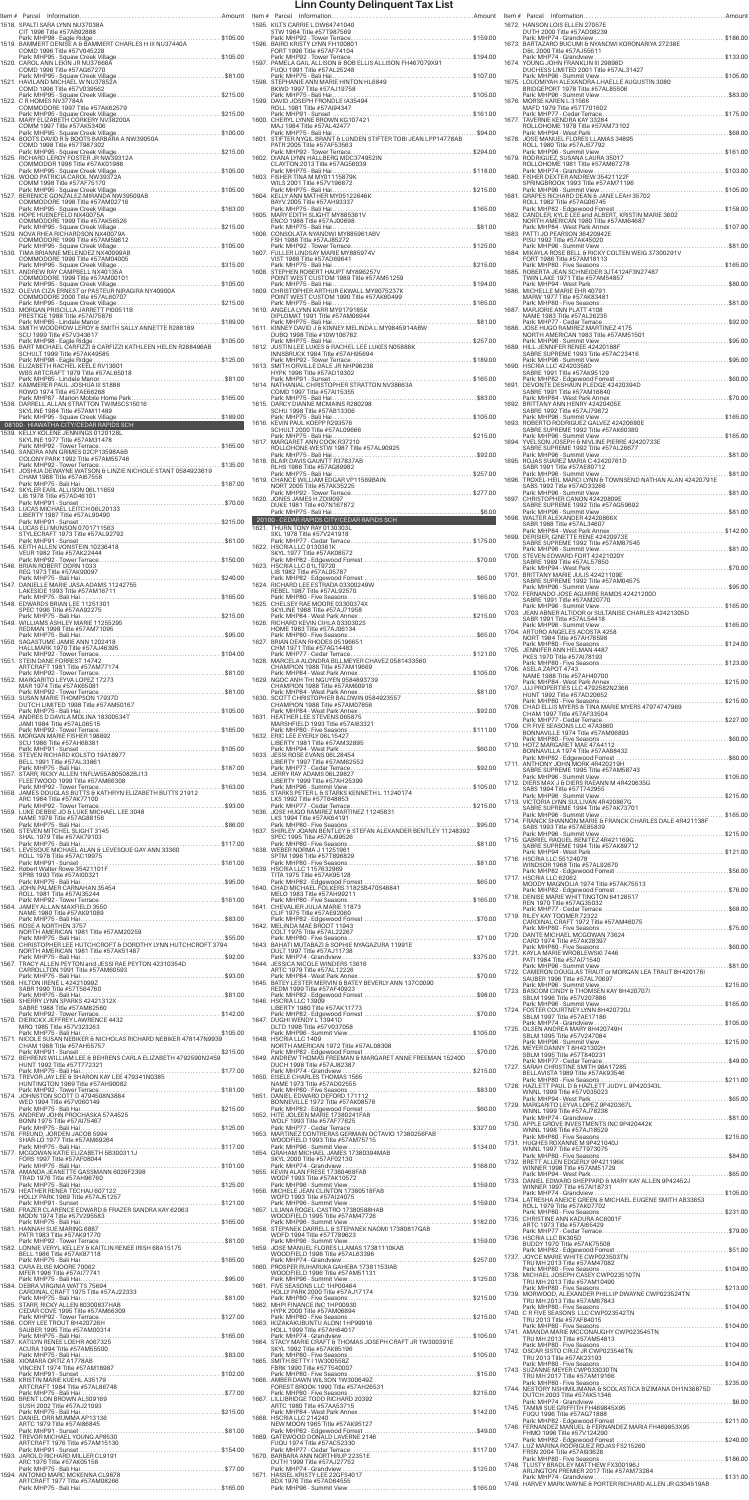| SCHU 2002 Title #57V289388                                                                                     |  | Item # Parcel Information.<br>ARTE 1978 Title #57AF                                |
|----------------------------------------------------------------------------------------------------------------|--|------------------------------------------------------------------------------------|
| 1750. FREDERICK SCOTT LYNXWILER G5100                                                                          |  | Park: MHP83 - Kirkwoo<br>1827. TRACY RENEE SZABO                                   |
| GOB 1976 Title #57AG79779<br>1751. JJJ PROPERTIES LLC GA190915                                                 |  | SCHU 1980 Title #57A<br>Park: MHP83 - Kirkwoo<br>1828. STEVEN DUANE NOEH           |
| KIRK 1971 Title #57AH70794                                                                                     |  | SCHU 1982 Title #57AI<br>Park: MHP83 - Kirkwoo                                     |
| 1752. STONER ANDREW ROBERT GA190977A<br>NEM 1971 Title #57AE62547                                              |  | 1829. SMITH GEORGIANNA D<br>JAMI 1984 Title #57AF                                  |
| 1753. LOVELY ALONDA GAULDIN GA191034                                                                           |  | Park: MHP83 - Kirkwoo<br>1830. DUANE FREDERICK SC                                  |
| KIRK 1971 Title #57AK84191<br>1754. MELODY LYNN MORGAN GH1994                                                  |  | FLWD 1969 Title #57A<br>Park: MHP89 - Prairie O<br>1831. PETRIE RONALD ALLEI       |
| GREENWOOD 1974 Title #57AL67420                                                                                |  | BELA 1991 Title #57AD<br>Park: MHP83 - Kirkwoo                                     |
| 1755. PATRICK DOUGLAS LONGSHORE GI10235030<br>REDM 1979 Title #57AL28956                                       |  | 1832. KOHLMEYER JANET BI<br>FORE 1995 Title #57AL                                  |
| Park: MHP80 - Five Seasons<br>1756. JESSALYNNE NICOLE EVANS GJ10235413<br>BRIGHTON MANOR 1980 Title #57AM08664 |  | Park: MHP83 - Kirkwoo<br>1833. PETRICK-HEWITT CAR<br>DUTC 2008 Title #57AI         |
| 1757. HSCRIA LLC GLMCXM0T8277                                                                                  |  | Park: MHP83 - Kirkwoo<br>1834. DALTON JAMES STUR                                   |
| STAR 1971 Title #57AK11772                                                                                     |  | BIG J 1976 Title #57AL<br>Park: MHP83 - Kirkwoo                                    |
| 1758. MICHELE DIANE LUTENSKE & RAY WILLIAM LUTENSKE GO01299AB<br>COMD 1990 Title #57AJ83415                    |  | 1835. PAMELA ELAIN LEWIS<br>CHIEF 1992 Title #57A<br>Park: MHP83 - Kirkwoo         |
| 1759. PARKER LISA KAY GT04872AB<br>COMM 1995 Title #57AD41224                                                  |  | 1836. WILLIAM DUANE PARK<br>NORTH AMERICAN 197                                     |
| 1760. NIKODIM GEORGE ALAN & NIKODIM MARGO MARIE HK6164AB                                                       |  | Park: MHP83 - Kirkwoo<br>1837. STEPHANIE RENE FUL                                  |
| EDIN 1996 Title #57AD84143<br>1761. DAVIS JOYCE ANN HM7807AB                                                   |  | NAME 1978 Title #57A<br>Park: MHP83 - Kirkwoo<br>1838. EDGAR GARCIA 32906          |
| STON 1998 Title #57AD24054                                                                                     |  | ROLL 1978 Title #57Ak<br>Park: MHP83 - Kirkwoo                                     |
| 1762. LORI JEAN COREY HN8694AB<br>HIGH 1999 Title #57AJ87980                                                   |  | 1839. EMILY TAYLOR KELLY 3<br>ROLLOHOME 1978 Titl                                  |
| 1763. RUDY MIKE CHADA INADLA13108MJ13<br>MOJAVE 2021 Title #57AL88698                                          |  | Park: MHP83 - Kirkwoo<br>1840. ELIZABETH STEVENS 3<br>ROLL 1979 Title #57AJ        |
| Park: MHP96 - Summit View<br>1764. RATHJE GLEN & RATHJE ARLYS IV16390AB                                        |  | Park: MHP83 - Kirkwoo<br>1841. MEAH PAIGE PUCKHAI                                  |
| CRVA 1994 Title #57V259329<br>Park: MHP96 - Summit View                                                        |  | ROLLOHOME 1979 Titl<br>Park: MHP83 - Kirkwoo                                       |
| 1765. C R FIVE SEASONS LLC L112737<br>LEGACY 2017 Title #57AJ59030                                             |  | 1842. MARISOL RAMIREZ 34<br>ROLLOHOME 1980 Titl<br>Park: MHP83 - Kirkwoo           |
| 1766. TERESA LOUISE LINDLEY M282941<br>SCHULT 1998 Title #57AM60863                                            |  | 1843. SANDRA LYNN KULYAN<br>PINE 1989 Title #57G8                                  |
| 1767. KARLA MARY GRAUBERGER M291734AB                                                                          |  | Park: MHP83 - Kirkwoo<br>1844. AINESWORTH CHRIST                                   |
| SCHULT 1999 Title #57AL43918<br>Park: MHP96 - Summit View<br>1768. GABINO MARTINEZ HERNANDEZ M295195AB         |  | BRID 1981 Title #57AE<br>Park: MHP83 - Kirkwoo<br>1845. JASON LOUIS MCDANI         |
| SCHULT 1999 Title #57AL75392                                                                                   |  | ENCO 1985 Title #57A<br>Park: MHP83 - Kirkwoo                                      |
| 1769. KRISTEN LEIGH SMELSER M306399<br>SCU 2001 Title #57AK34654                                               |  | 1846. MELISSA KAY CORDEL<br>BONN 1973 Title #57V                                   |
| 1770. TEGEN ELENA M306757<br>SCHULT 2002 Title #57AB63418                                                      |  | Park: MHP83 - Kirkwoo<br>1847. STRUCK JOSEPH MICH<br>OKCV 1986 Title #57AI         |
| 1771. LA'MAI JANEA RANGE M601366                                                                               |  | Park: MHP83 - Kirkwoo<br>1848. DONALD LAVERN MUF                                   |
| HOLLY PARK 1973 Title #57AM50146                                                                               |  | BONN 1993 Title #57A<br>Park: MHP83 - Kirkwoo                                      |
| 1772. BRADY BRIAN S M604428<br>HYPK 1977 Title #57V088928                                                      |  | 1849. SAMANTHA JEAN SLA<br>SABRE 1989 Title #57A<br>Park: MHP83 - Kirkwoo          |
| 1773. THERESA MARIE TRIMBLE M604467<br>HOLLY PARK 1977 Title #57AJ59015                                        |  | 1850. LAMPAREK ROSARIO 4<br>SABR 1991 Title #57AE                                  |
| 1774. AURELIO CRUZ PONCE M604533                                                                               |  | Park: MHP83 - Kirkwoo<br>1851. CECILIA MARTINEZ 43                                 |
| HOLL 1977 Title #57AH86151<br>1775. ABDALLUH K IGRAM M98893                                                    |  | DUTC 1994 Title #57AI<br>Park: MHP83 - Kirkwoo<br>1852. JAMES MATTHEW STE          |
| SCHULT 1971 Title #57AM58237                                                                                   |  | MARQ 1985 Title #57A<br>Park: MHP83 - Kirkwoo                                      |
| 1776. JUDITH ELAYNE WHITE MOWI383514<br>SUN DANCER 1979 Title #57AM09372                                       |  | 1853. AMBER MICHELLE HO<br>HILT 1972 Title #57AK<br>Park: MHP83 - Kirkwoo          |
| 1777. HSCRIA LLC MU3177F<br>HOME 1971 Title #57AK95130                                                         |  | 1854. HEBERT REATHA L 471<br>HUNT 1991 Title #57T9                                 |
| 1778. SICOTTE BONNIE SUE MY0021896ABV<br>AMER 2000 Title #57AF57628                                            |  | Park: MHP83 - Kirkwoo<br>1855. MATTHEW ALAN WHIT<br>ATLA 1982 Title #57AC          |
| 1779. ALICHA LEA EVENS MY874795V                                                                               |  | Park: MHP81 - Hideawa<br>1856. BROOKE LINN ROTH 4                                  |
| ENCORE NORTH 1987 Title #57AM10238                                                                             |  | HUNTINGTON 1988 Tit<br>Park: MHP83 - Kirkwoo                                       |
| 1780. JOSEPH BRIAN LERCH MY9074765<br>FMO 1990 Title #57AJ71966                                                |  | 1857. DORA DORENE SAMPS<br>ATLAS MANUFACTURI<br>Park: MHP83 - Kirkwoo              |
| 1781. ANITA LEDESMA-TREVINO MY9075135N<br>IHC 1990 Title #57AI39286                                            |  | 1858. SANTANA MARY KATH<br><b>HUNTINGTON 1992 Tit</b>                              |
| 1782. NICHOLAS JAMES RICHARDS MY9076040                                                                        |  | Park: MHP83 - Kirkwoo<br>1859. JOAN LOUISE MCBURI                                  |
| HAPP 1990 Title #57AJ89949<br>1783. BURNS ERIC WILLIAM MY9076829K                                              |  | HUNT 1992 Title #57AI<br>Park: MHP83 - Kirkwoo<br>1860. JAMES AARON WILLS          |
| FANT 1990 Title #57AB19049                                                                                     |  | KALO 1972 Title #57AH<br>Park: MHP90 - Sunrise.                                    |
| 1784. EDGAR GARCIA N013844X<br>FAIRMONT 1977 Title #57AK56446                                                  |  | 1861. BOWMAN JEFFRY SCC<br>SABS 1994 Title #57AE<br>Park: MHP83 - Kirkwoo          |
| 1785. KELLI JO SCHALDECKER N016118X<br>COLO 1978 Title #57AK64584                                              |  | 1862. EVERARDO LUNA ROD<br>ADRIAN II 1975 Title #5                                 |
| 1786. PEDRO LUIS FLORES MORALES N030690A                                                                       |  | Park: MHP81 - Hideawa<br>1863. CLARK DAVID DEAN 60                                 |
| COMM 1990 Title #57Al60465<br>Park: MHP80 - Five Seasons<br>1787. EMILY NICOLE POWERS N07823                   |  | HLT 1969 Title #57V26<br>Park: MHP89 - Prairie O<br>1864. ROCKIE ALAN THOMP!       |
| FAIR 1976 Title #57AH13765<br>Park: MHP80 - Five Seasons                                                       |  | CLIFTON DELUXE 197<br>Park: MHP83 - Kirkwoo                                        |
| 1788. KEVIN KRISTOPHER CLARK NHP96388<br>HOLLY PARK 1996 Title #57AK53705                                      |  | 1865. JOSE HUGO RAMIREZ<br>SKL 1996 Title #57AL0                                   |
| 1789. BJORNSEN SHEREE MARIE NHP971416<br>HYPK 1997 Title #57AD15977                                            |  | Park: MHP83 - Kirkwoo<br>1866. TARA TRELLE BENNET<br>ARTCRAFT 1991 Title #         |
| 1790. MILOTA DANA L NHP97804                                                                                   |  | Park: MHP83 - Kirkwoo<br>1867. STINSON TAMMY MAR                                   |
| HYPK 1997 Title #57T951438                                                                                     |  | ROLL 1979 Title #57AD<br>Park: MHP83 - Kirkwoo                                     |
| 1791. HSCRIA LLC NI23212A<br>COMM 1984 Title #57AK08569                                                        |  | 1868. LOUDY PIERRE AB3427<br>ROLLOHOME 1979 Titl<br>Park: MHP83 - Kirkwoo          |
| 1792. KEITH KAYLA ANN NP30942A<br>COMM 1991 Title #57AM72584                                                   |  | 1869. RAUE RICK L & RAUE W<br>ROLO 1983 Title #57V                                 |
| 1793. LETICIA ZEPEDA NU37150AB<br>COMD 1996 Title #57AJ80779                                                   |  | Park: MHP83 - Kirkwoo<br>1870. PETER LEE HASLEY AL<br><b>SUNS 2008 Title #57A.</b> |
| 1794. CIHLA RICHARD K NV38064A                                                                                 |  | Park: MHP83 - Kirkwoo<br>1871. KARRI ANN WADA AP1                                  |
| COMD 1997 Title #06W043053<br>Park: MHP80 - Five Seasons<br>. \$105.00                                         |  | ARC 1978 Title #57AL4<br>Park: MHP83 - Kirkwoo                                     |
| 1795. ZELOTE BITIHAYWA ALUBA & KABULANYWELE KUNJIRA NW39295A<br>COMMODORE 1998 Title #57AK69736                |  | 1872. STRAW, DANIEL CL828<br>ARTCRAFT 1976 Title #<br>Park: MHP83 - Kirkwoo        |
| 1796. RULE CHARLOTTE ANN PAT19367IN<br>SPLE 1996 Title #57AC71769                                              |  | 1873. STEPHEN ALAN BARNI<br>WBSA 1976 Title #57A                                   |
| 1797. JUAN PEREZ JASSO PAT23693IN<br>PTRT 1999 Title #57AI43536                                                |  | Park: MHP83 - Kirkwoo<br>1874. YANCEY ROY EARL G20                                 |
| 1798. JODY LYNN BRIGHT PI01500C                                                                                |  | GRT 1962 Title #57V43<br>Park: MHP81 - Hideawa<br>1875. JAMES LEROY SPRATT         |

|       | ------<br>PRES 1989 Title #57AJ04812                                                                         |  |
|-------|--------------------------------------------------------------------------------------------------------------|--|
|       | Park: MHP84 - West Park Annex.<br>1799. BARBARA JEAN LONG PW2193                                             |  |
|       | PEER 1975 Title #57AG70090                                                                                   |  |
|       | Park: MHP80 - Five Seasons                                                                                   |  |
|       | 1800. MICKEY LYNN SHARP R061712<br>ROLLO 1990 Title #57AG00983                                               |  |
|       | Park: MHP96 - Summit View<br>$$ \$92.00                                                                      |  |
| 1801. | MCQUOWN GARY JOSEPH & MCQUOWN KATHEE MICHELLE R062095                                                        |  |
|       | ROLL 1990 Title #57AF92807                                                                                   |  |
|       | Park: MHP80 - Five Seasons<br>. \$105.00<br>1802. FULLER SPENCER & FULLER JUDY LYNN R276047                  |  |
|       | SCHU 1996 Title #57AA60331                                                                                   |  |
|       | Park: MHP96 - Summit View.<br>\$215.00                                                                       |  |
| 1803. | VOS STEVEN EARL & VOS ELIZABETH ANN R276124<br>SCHU 1996 Title #57AB16568                                    |  |
|       | Park: MHP96 - Summit View.<br>$\ldots \ldots$ \$105.00                                                       |  |
| 1804. | RONALD LEROY BENSON JR OR LORI JEAN BENSON R276602AB                                                         |  |
|       | SCHULT 1997 Title #57AM52873<br>Park: MHP74 - Grandview                                                      |  |
|       | 1805. VIVIAN DEE CRUISE R280206                                                                              |  |
|       | SCHULT 1998 Title #57AL66237                                                                                 |  |
|       | Park: MHP74 - Grandview.<br>1806. MAZZOCCO KATHY JO R288159AB                                                |  |
|       | SCHU 1999 Title #57AD83554                                                                                   |  |
|       |                                                                                                              |  |
|       | SCH 1999 Title #57V072498                                                                                    |  |
|       | Park: MHP74 - Grandview<br>. \$315.00                                                                        |  |
|       | 1808. NICKELS JEFFREY M & NICKELS TERRI L R288541AB                                                          |  |
|       | SCU 1999 Title #57V070754<br>Park: MHP74 - Grandview                                                         |  |
| 1809. | EVERARDO LUNA RAMIREZ R293593                                                                                |  |
|       | SCHULT 2000 Title #57AL89573                                                                                 |  |
|       | $\cdots$ \$105.00                                                                                            |  |
|       | ROLL 1998 Title #57AG70063                                                                                   |  |
|       | Park: MHP74 - Grandview                                                                                      |  |
| 1811. | SHANAHAN-SOLNER ROBINN D R60361<br>ROLW 1988 Title #57T675277                                                |  |
|       | Park: MHP84 - West Park Annex<br>$.$ \$105.00                                                                |  |
| 1812. | STEPHANIE MAXINE GATEWOOD & DOUGLAS LEE GATEWOOD RED359439MN SCHU 2010 Title #57AJ10519                      |  |
|       | Park: MHP74 - Grandview                                                                                      |  |
|       | 1813. FIDEL MARTINEZ RUIZ S1889                                                                              |  |
|       | ROWLAND 1974 Title #57AL65389                                                                                |  |
|       | Park: MHP80 - Five Seasons.<br>.\$81.00<br>1814. DRUCILLA WAYNETTE MAST & VERONICA GRACE PACHECO SGC36M02599 |  |
|       | STAR 1972 Title #57AL13814                                                                                   |  |
|       | Park: MHP80 - Five Seasons.                                                                                  |  |
|       | 1815. DEBORAH FAYE SOLECKI VP1859IN<br>VICN 1996 Title #57AI01716                                            |  |
|       | Park: MHP77 - Cedar Terrace.                                                                                 |  |
|       | 1816. WEIR BRENDA ANN WS300036                                                                               |  |
|       | FORT 1997 Title #57AF54739<br>Park: MHP80 - Five Seasons                                                     |  |
|       | 1817. RUSSELL GARY H ZDI5503                                                                                 |  |
|       | DUKE 1977 Title #57T896224                                                                                   |  |
|       | Park: MHP80 - Five Seasons                                                                                   |  |
|       | 20300 - CEDAR RAPIDS CITY/COLLEGE SCH                                                                        |  |
|       | 1818. GLOVER SCOTT L & GLOVER MERI 0504915137<br>CHAM 1990 Title #57V021979                                  |  |
|       | Park: MHP83 - Kirkwood Estates<br>. \$187.00                                                                 |  |
|       | 1819. HART PAUL DONALD & HART ROBBIN ANNE 0548130364<br>CHAM 1984 Title #57AE24130                           |  |
|       |                                                                                                              |  |
|       | 1820. BRUCH LINDA S 064754                                                                                   |  |
|       | MARE 1992 Title #57T790055<br>Park: MHP83 - Kirkwood Estates                                                 |  |
|       | 1821. CURTIS WILLIAM CONDON 06L13967                                                                         |  |
|       | OILBUILT 1980 Title #57AM57900                                                                               |  |
|       | Park: MHP83 - Kirkwood Estates                                                                               |  |
|       | 1822. POWERS DEBRA KAYE 06L16492<br>LIB 1983 Title #57AD66088                                                |  |
|       | Park: MHP83 - Kirkwood Estates.                                                                              |  |
| 1823. | TODD ERIC STEELE & BONNY SUE STEELE 06L23840                                                                 |  |
|       | RIDG 1992 Title #57AH99986<br>Park: MHP83 - Kirkwood Estates                                                 |  |
|       | 1824. STEPHANIE LYNN SCHULTE 09A18801                                                                        |  |
|       | BELAIRE 1990 Title #57AL57989                                                                                |  |
| 1825. | Park: MHP83 - Kirkwood Estates.<br>FULLER KIMBERLY ANN 11247297                                              |  |
|       | LKS 1995 Title #57AD06518                                                                                    |  |
|       | Park: MHP83 - Kirkwood Estates.<br>PIERCE STEPHANIE MARIE 12448                                              |  |
| 1826. |                                                                                                              |  |

## Public Bidder Mobile Home

I, Sharon K. Gonzalez, Treasurer of Linn County, Iowa, hereby give notice that on Tues-<br>day the 21st of June, 2022, at the Nine O'Clock in the forenoon at Jean Oxley Public<br>Service Center, I will as provided by law, offer

|  | 00100 - BERTRAM TWP/CEDAR RAPIDS SCH/FD2 |  |
|--|------------------------------------------|--|
|  | 1895. *LEO ALAN RAY 1W300697Z            |  |
|  | SKL 1990 Title #57AL62684                |  |
|  |                                          |  |
|  | 1896. * ISAAC ROBERT TUECKE 424212794    |  |
|  | SABR 1987 Title #57AL20948               |  |
|  |                                          |  |
|  | 1897. * MILLER NATHAN ALLEN 6607P        |  |
|  | INV 1971 Title #57AB91821                |  |
|  |                                          |  |
|  |                                          |  |

| ARTE 1978 Title #57AF87182                                                                                                                                                                                                            |  | 04100 - LISBON CITY/LISBON SCH                                                                                                                                                                                                |  |
|---------------------------------------------------------------------------------------------------------------------------------------------------------------------------------------------------------------------------------------|--|-------------------------------------------------------------------------------------------------------------------------------------------------------------------------------------------------------------------------------|--|
| 1827. TRACY RENEE SZABO 173354<br>SCHU 1980 Title #57AG72346                                                                                                                                                                          |  | 1898. * SNYDER TODD WILLIAM & WINSLETT TAMMY JEAN 11248303<br>LAKE 1995 Title #57AF09959<br>Park: MHP86 - Lisbon Mobile Home Park\$321.00                                                                                     |  |
| 1828. STEVEN DUANE NOEHL 182320                                                                                                                                                                                                       |  | 04300 - MT VERNON CITY/MT VERNON SCH<br>1899. * CARA CAYE DIETRICH 1991C                                                                                                                                                      |  |
| SCHU 1982 Title #57AI81724                                                                                                                                                                                                            |  | CHAL 1987 Title #57AK82907                                                                                                                                                                                                    |  |
| JAMI 1984 Title #57AF56340                                                                                                                                                                                                            |  | 1900. * NEBEL KIMBERLEY 2021079C4877AB<br>MAMN 1980 Title #57V080874                                                                                                                                                          |  |
| FLWD 1969 Title #57AG54132                                                                                                                                                                                                            |  | SABR 1990 Title #57AK38346                                                                                                                                                                                                    |  |
| 1831. PETRIE RONALD ALLEN & PETRIE CHELSEA AILEEN 19A19734<br>BELA 1991 Title #57AD79873                                                                                                                                              |  |                                                                                                                                                                                                                               |  |
|                                                                                                                                                                                                                                       |  | HUNT 1989 Title #57AK38339                                                                                                                                                                                                    |  |
| FORE 1995 Title #57AL21619<br>1833. PETRICK-HEWITT CAROL JEAN 210000HDF602349A                                                                                                                                                        |  | 07700 - MARION CITY/LINN MAR SCH <b>ANDER SCHOOL</b><br>1903. * MACKAYLEE JEAN SEDLAK 03561760G                                                                                                                               |  |
| DUTC 2008 Title #57AD27117                                                                                                                                                                                                            |  | HMT 1973 Title #57AL10423                                                                                                                                                                                                     |  |
| BIG J 1976 Title #57AL67827                                                                                                                                                                                                           |  | CAMN 1976 Title #57AH80855<br>Park: MHP87 - Marion Mobile Home Park\$680.00                                                                                                                                                   |  |
| 1835. PAMELA ELAIN LEWIS 29A20458<br>CHIEF 1992 Title #57AM20330                                                                                                                                                                      |  | 1905. * KEVIN PERRY WIMER 10052<br>MARSHFIELD 1969 Title #57AH35892                                                                                                                                                           |  |
| 1836. WILLIAM DUANE PARKS 3138                                                                                                                                                                                                        |  | LKS 1990 Title #57T977888                                                                                                                                                                                                     |  |
| NORTH AMERICAN 1978 Title #57AJ29585<br>1837. STEPHANIE RENE FULLER 3165                                                                                                                                                              |  | 1907. * DUSTY MICHAEL WILLIAMS 1236                                                                                                                                                                                           |  |
| NAME 1978 Title #57AJ30533                                                                                                                                                                                                            |  | NAME 1972 Title #57AK08904                                                                                                                                                                                                    |  |
| 1838. EDGAR GARCIA 32906<br>ROLL 1978 Title #57AK38680<br>ROLL 1978 Title #57AK38680<br>Park: MHP83 - Kirkwood Estates……………………………………………\$79.00                                                                                        |  | MARW 1979 Title #57AE72502                                                                                                                                                                                                    |  |
| 1839. EMILY TAYLOR KELLY 33185                                                                                                                                                                                                        |  | 1909. * BOWLES DEBRA JEAN 21572                                                                                                                                                                                               |  |
| 1840. ELIZABETH STEVENS 34042                                                                                                                                                                                                         |  | 1910. * STEPHEN ALLEN STANFIELD 2304<br>NORTH AMERICAN 1975 Title #57AJ40048                                                                                                                                                  |  |
| ROLL 1979 Title #57AJ98888                                                                                                                                                                                                            |  | Park: MHP87 - Marion Mobile Home Park\$360.00<br>1911. * CODY DAVIS CANTERBURY 26000                                                                                                                                          |  |
|                                                                                                                                                                                                                                       |  | TRAV 1966 Title #57AG90041                                                                                                                                                                                                    |  |
| 1842. MARISOL RAMIREZ 34830                                                                                                                                                                                                           |  |                                                                                                                                                                                                                               |  |
| PINE 1989 Title #57G84087                                                                                                                                                                                                             |  | COLT 1992 Title #57V389406                                                                                                                                                                                                    |  |
|                                                                                                                                                                                                                                       |  |                                                                                                                                                                                                                               |  |
| BRID 1981 Title #57AE88067                                                                                                                                                                                                            |  |                                                                                                                                                                                                                               |  |
| ENCO 1985 Title #57AJ92452                                                                                                                                                                                                            |  | SHM 1980 Title #57AL26966                                                                                                                                                                                                     |  |
| 1846. MELISSA KAY CORDELL 37A2732L<br>BONN 1973 Title #57V092985                                                                                                                                                                      |  | 1916. * FERN LOUISE JACKSON 4679<br>NAME 1987 Title #57AC26444                                                                                                                                                                |  |
| OKCV 1986 Title #57AE58545                                                                                                                                                                                                            |  | SAFEWAY 1970 Title #57AK69270                                                                                                                                                                                                 |  |
|                                                                                                                                                                                                                                       |  | 1918. * DALE EDWIN MATHENY 7567N<br>META 1972 Title #57AF98848                                                                                                                                                                |  |
| BONN 1993 Title #57Al97296                                                                                                                                                                                                            |  |                                                                                                                                                                                                                               |  |
| SABRE 1989 Title #57AK50785                                                                                                                                                                                                           |  | NEM 1970 Title #57AK90848<br>1920. * WALTON STEVEN JOE GR03118AB                                                                                                                                                              |  |
| 1850. LAMPAREK ROSARIO 42421115D<br>SABR 1991 Title #57AE58667                                                                                                                                                                        |  | COMM 1993 Title #57AF49750                                                                                                                                                                                                    |  |
| 1851. CECILIA MARTINEZ 4311Y<br>DUTC 1994 Title #57AB00765                                                                                                                                                                            |  | 1921. * CASSIDAY ELIZABETH ASTRID GWENDO H641019<br>HILT 1966 Title #57AL83006                                                                                                                                                |  |
|                                                                                                                                                                                                                                       |  | Park: MHP87 - Marion Mobile Home Park\$223.00<br>1922. * FERGUSON GLENDA M HK5951<br>DARY 1996 Title #57T904318                                                                                                               |  |
| MARQ 1985 Title #57AL47585                                                                                                                                                                                                            |  | 1923. * MICHAEL ALLEN MURRAY M603720                                                                                                                                                                                          |  |
| HILT 1972 Title #57AK05318                                                                                                                                                                                                            |  | HOLLY PARK 1976 Title #57AK61598                                                                                                                                                                                              |  |
| 1854. HEBERT REATHA L 471124N1596<br>HUNT 1991 Title #57T961516                                                                                                                                                                       |  | 1924. * WILLEY CLAIR LEROY ZCT13157<br>CRRD 1986 Title #57T323048                                                                                                                                                             |  |
| ATLA 1982 Title #57AG80930                                                                                                                                                                                                            |  | 08100 - HIAWATHA CITY/CEDAR RAPIDS SCH<br>1925. * KIMBERLY KAY TOOMER 0581433581                                                                                                                                              |  |
| ATLA 1982 Title #57AG80930<br>1856. BROOKE LINN ROTH 478120N0019<br>HUNTINGTON 1988 Title #57AM07796<br>HUNTINGTON 1988 Title #57AM07796<br>Park: MHP83 - Kirkwood Estates<br>1857. DORA DORENE SAMPSON & LAVONNE GLENDORA RULE 47911 |  | CHAMPION 1988 Title #57AL70178                                                                                                                                                                                                |  |
|                                                                                                                                                                                                                                       |  | 1926. * HARDING APRIL 0593174092A<br>CHAM 1989 Title #57AH41174                                                                                                                                                               |  |
| ATLAS MANUFACTURING CO 1989 Title #57AK85419                                                                                                                                                                                          |  | LIB 1984 Title #57AJ17992                                                                                                                                                                                                     |  |
| 1858. SANTANA MARY KATHRYN 4792143N2378<br>HUNTINGTON 1992 Title #57AA92187                                                                                                                                                           |  |                                                                                                                                                                                                                               |  |
| HUNT 1992 Title #57AK39246                                                                                                                                                                                                            |  | LIBE 1994 Title #57AF51010<br>1929. * DANIEL WILLIAM MERCER 1010V                                                                                                                                                             |  |
| 1860. JAMES AARON WILLSON 4872243                                                                                                                                                                                                     |  | WEW 1984 Title #57AG54182                                                                                                                                                                                                     |  |
|                                                                                                                                                                                                                                       |  | 1930. * CARRIE JEAN FITE 1740<br>NAME 1973 Title #57Al51558                                                                                                                                                                   |  |
| SABS 1994 Title #57AE81856                                                                                                                                                                                                            |  | 1931. *WATSON TODD LEE 22300352V<br>HAMS 1986 Title #57AE44249                                                                                                                                                                |  |
|                                                                                                                                                                                                                                       |  | 1932. * SARAH ELIZABETH LATHROP 34569                                                                                                                                                                                         |  |
| 1863. CLARK DAVID DEAN 60121256<br>HLT 1969 Title #57V265417                                                                                                                                                                          |  | ROLLOHOME 1980 Title #57AK55328<br>1933. * VIFIAN DAVID GENE 34906                                                                                                                                                            |  |
|                                                                                                                                                                                                                                       |  | MRSD 1984 Title #57AE30178                                                                                                                                                                                                    |  |
|                                                                                                                                                                                                                                       |  | DISY 1990 Title #57AC43563                                                                                                                                                                                                    |  |
| SKL 1996 Title #57AL07001                                                                                                                                                                                                             |  | 1935. ∗BEVERLY JEAN NYE & CAROL JEAN WHITNEY 724831<br>CDCF 1972 Title #57AH48457                                                                                                                                             |  |
| 1866. TARA TRELLE BENNETT A062554                                                                                                                                                                                                     |  | 1936. * ASHLEY MARIE STRAND 8324P                                                                                                                                                                                             |  |
| ROLL 1979 Title #57AD72793                                                                                                                                                                                                            |  | INV 1973 Title #57AI73684<br>1937. * AVERI LYNN LEONARD AP8277                                                                                                                                                                |  |
| 1868. LOUDY PIERRE AB34271<br>ROLLOHOME 1979 Title #57AL85505                                                                                                                                                                         |  |                                                                                                                                                                                                                               |  |
|                                                                                                                                                                                                                                       |  |                                                                                                                                                                                                                               |  |
|                                                                                                                                                                                                                                       |  | 1938. * MYLES WARREN DEAN SCHUMACHER GDMNAR06787130<br>GUERDON 1987 Title #57AM00983                                                                                                                                          |  |
| 1869. RAUE RICK L & RAUE WANDA S AB36305<br>ROLO 1983 Title #57V149423                                                                                                                                                                |  | 1939. * KATHERINE ANN JONES GH2070<br>GREE 1974 Title #57AK96123                                                                                                                                                              |  |
| 1870. PETER LEE HASLEY ALS15088<br>SUNS 2008 Title #57AJ04350                                                                                                                                                                         |  |                                                                                                                                                                                                                               |  |
| 1871. KARRI ANN WADA AP11812<br>ARC 1978 Title #57AL45549                                                                                                                                                                             |  | PEER 1977 Title #57AC46831<br>1941. * PAUL JOSEPH POTTS MY864135V                                                                                                                                                             |  |
| 1872. STRAW, DANIEL CL8281                                                                                                                                                                                                            |  | ENCO 1986 Title #57AK99673                                                                                                                                                                                                    |  |
| ARTCRAFT 1976 Title #57AM68531                                                                                                                                                                                                        |  | 20100 - CEDAR RAPIDS CITY/CEDAR RAPIDS SCH<br>1942. * BAXA KENNETH GEORGE & BAXA JANET CAROL 0100                                                                                                                             |  |
| 1873. STEPHEN ALAN BARNES CL8524<br>WBSA 1976 Title #57AH71392                                                                                                                                                                        |  | GLEN 1976 Title #57AE88349                                                                                                                                                                                                    |  |
| GRT 1962 Title #57V433632                                                                                                                                                                                                             |  | 1943. *JASSO-FLORES FRANCISCO J 06L12279X<br>LIB 1978 Title #57AC94824                                                                                                                                                        |  |
| 1875. JAMES LEROY SPRATTÉ & PAMELLA ANN SPRATTE GX07379AB                                                                                                                                                                             |  | 1944. * ESTEFANY REYNA or DANNY REYNA 06L13010<br>LIBERTY 1979 Title #57AL66099                                                                                                                                               |  |
|                                                                                                                                                                                                                                       |  | 1945. * TROY JOSEPH STARKS 07305281                                                                                                                                                                                           |  |
| SCOT 1988 Title #57AL20772                                                                                                                                                                                                            |  | CAME 1975 Title #57AK65267                                                                                                                                                                                                    |  |
| STON 1989 Title #57AH11061                                                                                                                                                                                                            |  |                                                                                                                                                                                                                               |  |
| AUBURN 1991 Title #57AL85507                                                                                                                                                                                                          |  | 1947. * MESIHLA JACK 11999<br>CLIFTON CUSTOM 1975 Title #57AL71492                                                                                                                                                            |  |
| AULT 1992 Title #57AD06570                                                                                                                                                                                                            |  | 1948. * KETCHUM STEPHEN DEE 12274<br>LIBE 1978 Title #57AG28396                                                                                                                                                               |  |
|                                                                                                                                                                                                                                       |  | SCHU 1975 Title #57AL05706                                                                                                                                                                                                    |  |
| VICN 1980 Title #57AA28833                                                                                                                                                                                                            |  | SCHU 1975 Title #57AL05706<br>Park: MHP77 - Cedar Terrace…………………………………………………… \$239.00<br>1950.   *SCOTT WESLEY BRODT & MELINDA MAE BRODT 1448                                                                                |  |
| LFTM 2000 Title #57AH45570                                                                                                                                                                                                            |  |                                                                                                                                                                                                                               |  |
| HOLP 1974 Title #57AI91969                                                                                                                                                                                                            |  |                                                                                                                                                                                                                               |  |
| Park: MHP89 - Prairie Oaks<br>PAR: MHP89 - Prairie Oaks<br>1883. SABRINA MARIE KAUFFMAN & RYLEE ANGELA MARIE KAUFFMAN M605660<br>HOLL 1979 Title #57AK42159                                                                           |  |                                                                                                                                                                                                                               |  |
|                                                                                                                                                                                                                                       |  | 2007 2009 1110 #57V043849<br>Park: MHP74 - Grandview<br>1953. *JOSEPH LINCOLN MOHNING 1789<br>NORTH AMERICAN 1972 THL * "<br>NORTH AMERICAN 1973 Title #57AL13041                                                             |  |
|                                                                                                                                                                                                                                       |  |                                                                                                                                                                                                                               |  |
| FRMT 1991 Title #57AJ56224                                                                                                                                                                                                            |  |                                                                                                                                                                                                                               |  |
| Friivi I 1991 Tillu #97 AJJORDZ44<br>Park: MHP83 - Kirkwood Estates…………………………………………………\$70.00<br>1886. DANIEL ALEJANDRO TORRES MY9177340<br>DIPL 1991 Title #57AI39256                                                                |  | NORT 1974 Title #57AJ90674                                                                                                                                                                                                    |  |
| FANTASY 1991 Title #57AL95650                                                                                                                                                                                                         |  | 1956. * MARK ALSON 21521<br>ARTC 1984 Title #57AI54921                                                                                                                                                                        |  |
| FANTASY 1991 Title #57AL95650<br>Park: MHP83 - Kirkwood Estates………………………………………… \$189.00<br>1888. MCLAUGHLIN, JENENE MAXINE MY9699007K<br>FAIRMONT 1996 Title #57AM66214                                                              |  | 1957. * NOLITA RAE VAZQUEZ 2896<br>NORTH AMERICAN 1977 Title #57AJ41577                                                                                                                                                       |  |
| 1889. TONI LEIGH ANDERSON N030514A                                                                                                                                                                                                    |  |                                                                                                                                                                                                                               |  |
| COMMODORE 1990 Title #57AH33781                                                                                                                                                                                                       |  | ROLL 1974 Title #57AC70204                                                                                                                                                                                                    |  |
| COMD 1999 Title #57AL40017                                                                                                                                                                                                            |  | COLOGY CONTRACT CONTRACT CONTRACT CONTRACT CONTRACT CONTRACT NO SURFAINED DEVICE THE SURFAINING STRUCT DATA STRUCT DATA STRUCT DATA STRUCT DATA STRUCT DATA STRUCT DATA STRUCT DATA STRUCT DATA STRUCT DATA STRUCT DATA STRUC |  |
| PRES 1988 Title #57AG57039                                                                                                                                                                                                            |  | 1960. * HALL MICHELLE MARIE 32687<br>ROLL 1978 Title #57AM46410                                                                                                                                                               |  |
| 1892. TAMRA LEIGH DOWD R276629<br>SCU 1997 Title #57AK00529                                                                                                                                                                           |  | 1961. * NOLITA RAE VAZQUEZ 33055<br>ROLL 1979 Title #57AI56712                                                                                                                                                                |  |
|                                                                                                                                                                                                                                       |  |                                                                                                                                                                                                                               |  |
| ROLL 1987 Title #57AD06571<br>ROSE 1977 Title #57AG76437                                                                                                                                                                              |  | 1963. * WESTCOTT RUTH 35251<br>ROLL 1981 Title #57V028902                                                                                                                                                                     |  |

|       | 04100 - LISBON CITY/LISBON SCH                                                                                                     |  |
|-------|------------------------------------------------------------------------------------------------------------------------------------|--|
|       | 1898. * SNYDER TODD WILLIAM & WINSLETT TAMMY JEAN 11248303<br>LAKE 1995 Title #57AF09959                                           |  |
|       | 04300 - MT VERNON CITY/MT VERNON SCH<br>1899. * CARA CAYE DIETRICH 1991C                                                           |  |
|       | CHAL 1987 Title #57AK82907                                                                                                         |  |
|       | 1900. * NEBEL KIMBERLEY 2021079C4877AB<br>MAMN 1980 Title #57V080874                                                               |  |
|       | SABR 1990 Title #57AK38346                                                                                                         |  |
|       | HUNT 1989 Title #57AK38339                                                                                                         |  |
|       | 07700 - MARION CITY/LINN MAR SCH                                                                                                   |  |
|       | 1903. * MACKAYLEE JEAN SEDLAK 03561760G<br>HMT 1973 Title #57AL10423                                                               |  |
|       | CAMN 1976 Title #57AH80855<br>Park: MHP87 - Marion Mobile Home Park\$680.00                                                        |  |
| 1905. | *KEVIN PERRY WIMER 10052<br>MARSHFIELD 1969 Title #57AH35892                                                                       |  |
|       | Park: MHP87 - Marion Mobile Home Park\$340.00<br>1906. * DRUGER RAYMOND C & DRUGER CATHRYN L 11236302<br>LKS 1990 Title #57T977888 |  |
| 1907. | Park: MHP87 - Marion Mobile Home Park\$563.00<br>*DUSTY MICHAEL WILLIAMS 1236<br>NAME 1972 Title #57AK08904                        |  |
|       | Park: MHP85 - Lindale Manor<br>1908. * PARCEL BRYAN DWAYNE 202C4714                                                                |  |
|       | MARW 1979 Title #57AE72502<br>1909. * BOWLES DEBRA JEAN 21572                                                                      |  |
|       | ARTCRAFT 1983 Title #57AJ39958<br>Park: MHP85 - Lindale Manor<br>1910. * STEPHEN ALLEN STANFIELD 2304                              |  |
|       | NORTH AMERICAN 1975 Title #57AJ40048                                                                                               |  |
|       | 1911. * CODY DAVIS CANTERBURY 26000<br>TRAV 1966 Title #57AG90041<br>Park: MHP87 - Marion Mobile Home Park\$194.00                 |  |
|       | 1912. * JENNIFER NICHOLE GERBER 29563809<br>HIGH 1977 Title #57AL21011                                                             |  |
|       | COLT 1992 Title #57V389406                                                                                                         |  |
|       | NAME 1979 Title #57AK80578                                                                                                         |  |
| 1915. | Park: MHP85 - Lindale Manor<br>*KATHERINA ADRIA LEWIG 3334-1980YEAR<br>SHM 1980 Title #57AL26966                                   |  |
|       | Park: MHP87 - Marion Mobile Home Park\$260.00<br>1916. * FERN LOUISE JACKSON 4679                                                  |  |
| 1917. | NAME 1987 Title #57AC26444                                                                                                         |  |
| 1918. | SAFEWAY 1970 Title #57AK69270<br>Park: MHP87 - Marion Mobile Home Park\$266.00<br>*DALE EDWIN MATHENY 7567N                        |  |
|       | META 1972 Title #57AF98848<br>Park: MHP87 - Marion Mobile Home Park\$517.00                                                        |  |
|       | 1919. * SCOTT OLIVER NORTHRUP GJ190626<br>NEM 1970 Title #57AK90848<br>Park: MHP87 - Marion Mobile Home Park\$578.00               |  |
|       | 1920. * WALTON STEVEN JOE GR03118AB<br>COMM 1993 Title #57AF49750                                                                  |  |
|       | Park: MHP98 - Eagle Ridge<br>1921. *CASSIDAY ELIZABETH ASTRID GWENDO H641019<br>HILI 1966 Title #57AL83006                         |  |
| 1922. | *FERGUSON GLENDA M HK5951<br>DARY 1996 Title #57T904318                                                                            |  |
|       | Park: MHP87 - Marion Mobile Home Park\$735.00<br>1923. * MICHAEL ALLEN MURRAY M603720                                              |  |
|       | HOLLY PARK 1976 Title #57AK61598<br>Park: MHP85 - Lindale Manor<br>1924. * WILLEY CLAIR LEROY ZCT13157                             |  |
|       | CRRD 1986 Title #57T323048<br>08100 - HIAWATHA CITY/CEDAR RAPIDS SCH                                                               |  |
|       | 1925. * KIMBERLY KAY TOOMER 0581433581<br>CHAMPION 1988 Title #57AL70178                                                           |  |
|       | Park: MHP75 - Bali Hai<br>1926. * HARDING APRIL 0593174092A<br>CHAM 1989 Title #57AH41174                                          |  |
|       | Park: MHP75 - Bali Hai<br>1927. *JACQUELINE DEE ZARUBA 06L18359                                                                    |  |
|       | LIB 1984 Title #57AJ17992<br>Park: MHP75 - Bali Hai<br>1928. ∗GENSLER ALEXANDER JACOB 06L24917                                     |  |
|       | LIBE 1994 Title #57AF51010<br>Park: MHP92 - Tower Terrace<br>1929. * DANIEL WILLIAM MERCER 1010V                                   |  |
|       | WEW 1984 Title #57AG54182<br>Park: MHP75 - Bali Hai                                                                                |  |
|       | 1930. * CARRIE JEAN FITE 1740<br>NAME 1973 Title #57AI51558<br>Park: MHP91 - Sunset                                                |  |
|       | 1931. * WATSON TODD LEE 22300352V<br>HAMS 1986 Title #57AE44249<br>Park: MHP75 - Bali Hai                                          |  |
|       | 1932. * SARAH ELIZABETH LATHROP 34569<br>ROLLOHOME 1980 Title #57AK55328                                                           |  |
|       | Park: MHP91 - Sunset<br>1933. * VIFIAN DAVID GENE 34906<br>MRSD 1984 Title #57AE30178                                              |  |
|       | Park: MHP75 - Bali Hai<br>1934. * LEITCH SAMUEL THOMAS 540973C5092<br>DISY 1990 Title #57AC43563                                   |  |
|       | Park: MHP91 - Sunset<br>. \$357.00<br>1935. * BEVERLY JEAN NYE & CAROL JEAN WHITNEY 724831                                         |  |
|       | CDCF 1972 Title #57AH48457<br>Park: MHP92 - Tower Terrace<br>1936. * ASHLEY MARIE STRAND 8324P                                     |  |
|       | INV 1973 Title #57AI73684<br>Park: MHP92 - Tower Terrace<br>1937. * AVERI LYNN LEONARD AP8277                                      |  |
|       | ARTCRAFT 1976 Title #57AM12622<br>Park: MHP75 - Bali Hai                                                                           |  |
|       | 1938. * MYLES WARREN DEAN SCHUMACHER GDMNAR06787130<br>GUERDON 1987 Title #57AM00983<br>Park: MHP92 - Tower Terrace                |  |
|       | 1939. * KATHERINE ANN JONES GH2070<br>GREE 1974 Title #57AK96123<br>Park: MHP92 - Tower Terrace                                    |  |
|       | 1940. * CARNAHAN CARROLL EUGENE L06P10523<br>PEER 1977 Title #57AC46831                                                            |  |
|       | Park: MHP75 - Bali Hai<br>1941. * PAUL JOSEPH POTTS MY864135V<br>ENCO 1986 Title #57AK99673                                        |  |
|       | 20100 - CEDAR RAPIDS CITY/CEDAR RAPIDS SCH                                                                                         |  |
|       | 1942. * BAXA KENNETH GEORGE & BAXA JANET CAROL 0100<br>GLEN 1976 Title #57AE88349<br>Park: MHP80 - Five Seasons                    |  |
|       | 1943. *JASSO-FLORES FRANCISCO J 06L12279X<br>LIB 1978 Title #57AC94824                                                             |  |
|       | Park: MHP80 - Five Seasons<br>1944. * ESTEFANY REYNA or DANNY REYNA 06L13010<br>LIBERTY 1979 Title #57AL66099                      |  |

|       | ----<br>1979<br>$HUC$ $HJI$ and $HJI$<br>Park: MHP80 - Five Seasons.                                                                                          |  |
|-------|---------------------------------------------------------------------------------------------------------------------------------------------------------------|--|
|       | *TROY JOSEPH STARKS 0730528I                                                                                                                                  |  |
|       |                                                                                                                                                               |  |
|       |                                                                                                                                                               |  |
|       |                                                                                                                                                               |  |
|       | птап тганег согр тэ⁄д пте #57АЈ58197<br>Park: МНР77 - Cedar Terrace…………………………………………… \$350.00                                                                 |  |
|       | 1947. * MESIHLA JACK 11999                                                                                                                                    |  |
|       | CLIFTON CUSTOM 1975 Title #57AL71492                                                                                                                          |  |
|       | 1948. * KETCHUM STEPHEN DEE 12274                                                                                                                             |  |
|       |                                                                                                                                                               |  |
|       | LIBE 1978 Title #57AG28396<br>Park: MHP77 - Cedar Terrace<br>1949. *MOLLY NICOLE SPAULDING 139225                                                             |  |
|       |                                                                                                                                                               |  |
|       |                                                                                                                                                               |  |
|       |                                                                                                                                                               |  |
|       | NAME 1972 Title #57AJ25160                                                                                                                                    |  |
|       | Park: MHP80 - Five Seasons<br>1951. *KETCHUM STEPHEN DEE 158902                                                                                               |  |
|       |                                                                                                                                                               |  |
|       | SCHZ 1977 Title #57AG28395                                                                                                                                    |  |
|       |                                                                                                                                                               |  |
|       |                                                                                                                                                               |  |
|       | Park: MHP74 - Grandview.                                                                                                                                      |  |
| 1953. | *JOSEPH LINCOLN MOHNING 1789<br>NORTH AMERICAN 1973 Title #57AL13041                                                                                          |  |
|       |                                                                                                                                                               |  |
|       |                                                                                                                                                               |  |
|       | JAMI 1983 Title #57AH86477                                                                                                                                    |  |
| 1955. | Park: MHP80 - Five Seasons<br>*MOLLY MARIE STUEFEN 1855                                                                                                       |  |
|       | NORT 1974 Title #57AJ90674                                                                                                                                    |  |
|       |                                                                                                                                                               |  |
|       | 1956. * MARK ALSON 21521                                                                                                                                      |  |
|       | ARTC 1984 Title #57AI54921                                                                                                                                    |  |
|       | 1957. * NOLITA RAE VAZQUEZ 2896                                                                                                                               |  |
|       |                                                                                                                                                               |  |
|       |                                                                                                                                                               |  |
|       |                                                                                                                                                               |  |
|       |                                                                                                                                                               |  |
|       | الله بن السياسي المسير المسير بن بن بن بن بن المسير بن بن المسير بن بن المسير 1959.<br>1959. * JACOB MICHAEL LUDWICK 32171.<br>MARSHEIELD 1978 Tills #ETALETE |  |
|       |                                                                                                                                                               |  |
|       |                                                                                                                                                               |  |
|       |                                                                                                                                                               |  |
|       |                                                                                                                                                               |  |
| 1961. | *NOLITA RAE VAZQUEZ 33055                                                                                                                                     |  |
|       |                                                                                                                                                               |  |
|       |                                                                                                                                                               |  |
|       | ROLL 1979 Title #57AE57348                                                                                                                                    |  |
|       |                                                                                                                                                               |  |
|       |                                                                                                                                                               |  |
|       |                                                                                                                                                               |  |
|       | 1964. * EDEN TOM D 35420210T                                                                                                                                  |  |
|       |                                                                                                                                                               |  |
|       |                                                                                                                                                               |  |
|       | 1965. * HUMBLES KIM LINDA 35622                                                                                                                               |  |
|       | ROLL 1981 Title #57AD18298<br>Park: MHP77 - Cedar Terrace<br>1966. *GRANT WILLIAM CARSTENS 40506                                                              |  |
|       |                                                                                                                                                               |  |
|       | MAMN 1977 Title #57AK03505                                                                                                                                    |  |
|       |                                                                                                                                                               |  |
|       |                                                                                                                                                               |  |
|       |                                                                                                                                                               |  |
|       |                                                                                                                                                               |  |
|       |                                                                                                                                                               |  |
| 1969. |                                                                                                                                                               |  |
|       |                                                                                                                                                               |  |
|       |                                                                                                                                                               |  |
|       |                                                                                                                                                               |  |
|       | HUNT 1991 Title #57AK18469                                                                                                                                    |  |
| 1971. | Park: MHP77 - Cedar Terrace<br>*TERESA LYNN PIRTLE 601224465                                                                                                  |  |
|       | FAWN 1970 Title #57AK94529                                                                                                                                    |  |
|       | \$266.00<br>Park: MHP84 - West Park Annex.<br>1972. * CRAWFORD MARCAS LEEANGELO 70143512                                                                      |  |
|       | TORCH 1979 Title #57AL73705                                                                                                                                   |  |
|       |                                                                                                                                                               |  |
|       |                                                                                                                                                               |  |